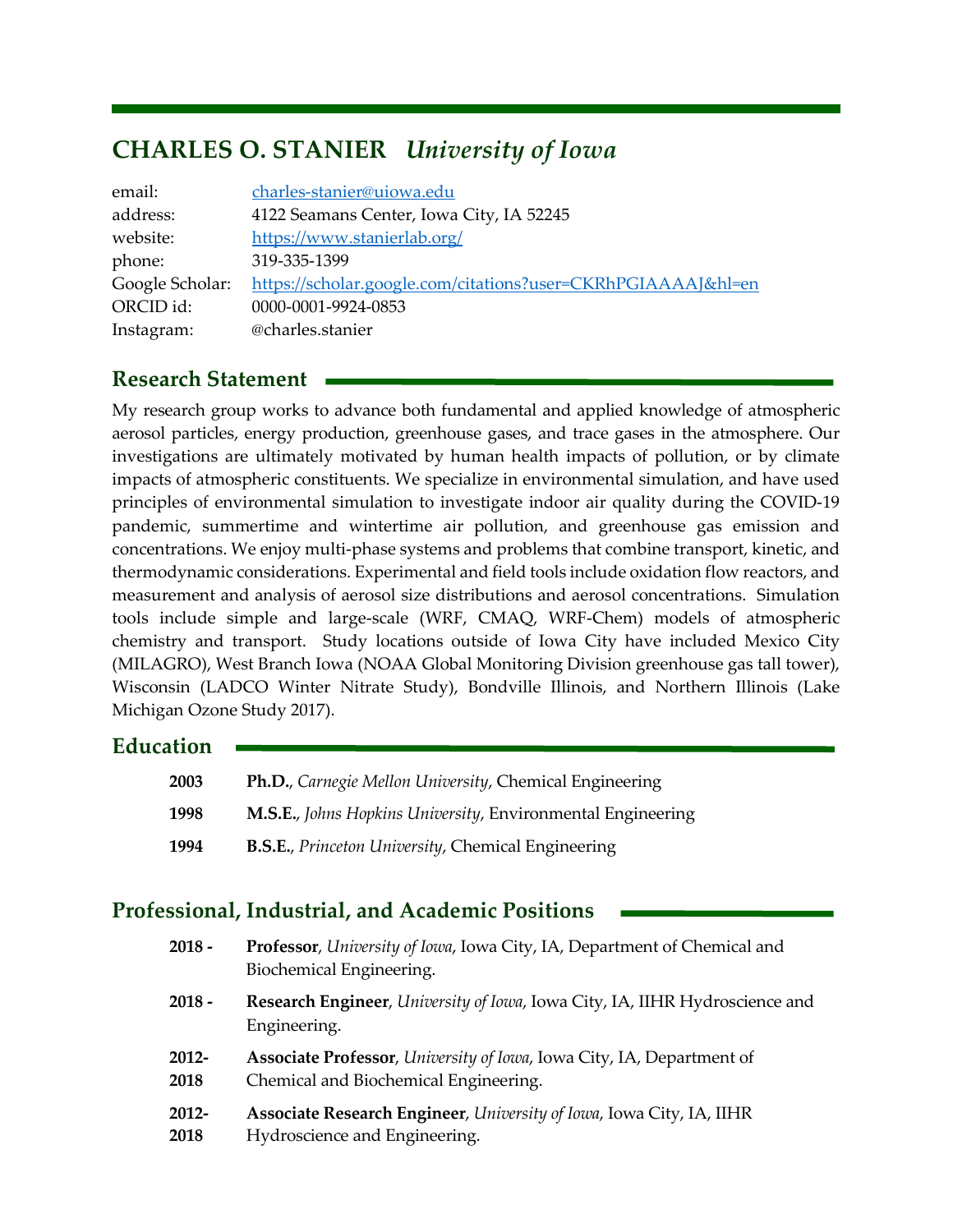| <b>Fall</b> | Visiting Associate Professor, University of Maryland, College Park, MD,          |
|-------------|----------------------------------------------------------------------------------|
| 2013        | Department of Atmospheric and Oceanic Sciences                                   |
| 2004-       | Assistant Professor, University of Iowa, Iowa City, IA, Department of            |
| 2012        | Chemical and Biochemical Engineering.                                            |
| 2004-       | Assistant Research Engineer, University of Iowa, Iowa City, IA, IIHR             |
| 2012        | Hydroscience and Engineering.                                                    |
| 2003-       | Postdoctoral Researcher, Carnegie Mellon University, Pittsburgh, PA              |
| 2004        | (supervisor Spyros Pandis)                                                       |
| 1994-       | <b>Environmental Engineer &amp; Maintenance Supervisor, International Paper,</b> |
| 1999        | Decorative Products Division, Baltimore, MD                                      |

# Doctoral Dissertation

Ultrafine Particles in the Atmosphere: Formation, Emissions, and Growth

Supervisor: Spyros N. Pandis

# Honors, Awards, and Licenses

| 2020 | Fellow of the Big Ten Academic Leadership Program, a professional<br>development program of approximately 40 hours taught over 6 full-day<br>sessions. (virtual due to COVID-19 pandemic) |
|------|-------------------------------------------------------------------------------------------------------------------------------------------------------------------------------------------|
| 2018 | Recognition for Excellence in Teaching and Dedication to Student Success <sup>1</sup>                                                                                                     |
| 2017 | Recognition for Excellence in Teaching and Dedication to Student Success <sup>1</sup>                                                                                                     |
| 2015 | Faculty Excellence Award for Service. Awarded by the University of Iowa<br>College of Engineering                                                                                         |
| 2015 | Recognition for Excellence in Teaching and Dedication to Student Success <sup>1</sup>                                                                                                     |
| 2013 | Recognition for <b>Excellence in Teaching</b> and Dedication to Student Success <sup>1</sup>                                                                                              |
| 2012 | Faculty Career Development Award. Carries one semester of sabbatical<br>support from the University of Iowa.                                                                              |
| 2012 | Recognition for Excellence in Teaching and Dedication to Student Success <sup>1</sup>                                                                                                     |
| 2008 | <b>National Science Foundation CAREER Award</b>                                                                                                                                           |
| 2007 | Walter R. Rosenblith New Investigator Award from the Health Effects<br>Institute                                                                                                          |
| 2006 | <b>Sheldon K. Friedlander Award, from the American Association for Aerosol</b><br>Research "in recognition of an outstanding dissertation"                                                |

<sup>&</sup>lt;sup>1</sup> one faculty member in Chemical and Biochemical Engineering is selected for recognition by the graduating class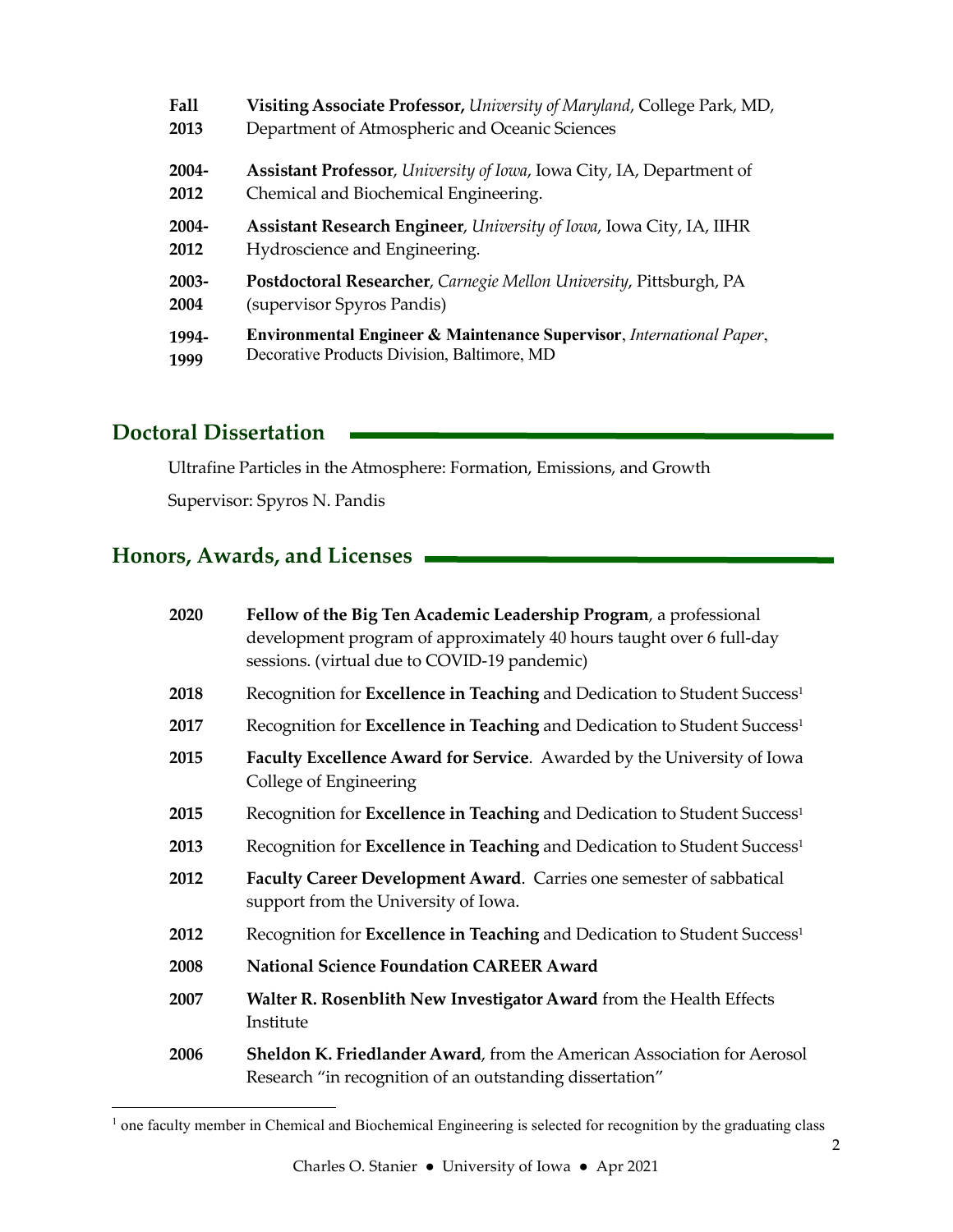| 2002 | Teresa Heinz Scholars for Environmental Research Award                                                                               |
|------|--------------------------------------------------------------------------------------------------------------------------------------|
| 2001 | National Science Foundation Graduate Research Fellowship                                                                             |
| 2001 | Air and Waste Management Association Scholarship Program Award                                                                       |
| 1999 | Carnegie Mellon University McCabe Graduate Fellowship                                                                                |
| 1998 | Professional Engineer – registration and certification have lapsed; was<br>licensed as a PE in Environmental Engineering in Maryland |
| 1998 | International Paper Silver Excellence Award                                                                                          |
| 1994 | Michelle Goudie Senior Thesis Award for Environmental Research                                                                       |
| 1994 | Election to Sigma Xi Scientific Research Society                                                                                     |
| 1994 | Princeton Environmental Resource Committee Environmental Stewardship<br>Award                                                        |

# Research Group

## Highlights

Ph.D. Students Advised to completion: 8 Postdoctoral Researchers Advised or Co-Advised: 3 Thesis MS Students Advised: 1 Non-Thesis MS Students Advised: 2 Undergraduate Researchers Advised: 28 High School Researchers Advised: 3

## Ph.D. Students Advised

| Current | Megan Christiansen, 2016 – (expected 2021, co-advised with Gregory Carmichael)                                                            |
|---------|-------------------------------------------------------------------------------------------------------------------------------------------|
|         | <b>Marisol Contreras,</b> 2017 – (expected 2022, co-advised with Syed Mubeen)                                                             |
|         | <b>Beiming Tang</b> , 2017 – (expected 2022, co-advised with Gregory Carmichael)                                                          |
| Former  | Nathan Janechek, 2018 (now postdoctoral researcher with Jun Wang at the<br>University of Iowa)                                            |
|         | Dissertation: Atmospheric Modeling and Experimental Characterization of<br>Gas and Aerosol Phase Cyclic Volatile Methyl Siloxanes         |
|         | Can Dong, 2018 (now postdoctoral researcher with Likun Xue at Shandong<br>University)                                                     |
|         | Dissertation: Modeling Study of Nucleation and Air Quality in the<br><b>Midwestern United States</b>                                      |
|         | <b>Ashish Singh</b> , 2015 (now a Research Associate in the Environment/Climate Science<br>Division of the DOE's Brookhaven National Lab) |
|         | Dissertation: Measurement of the Physical Properties of Ultrafine Particles in<br>the Rural Continental US                                |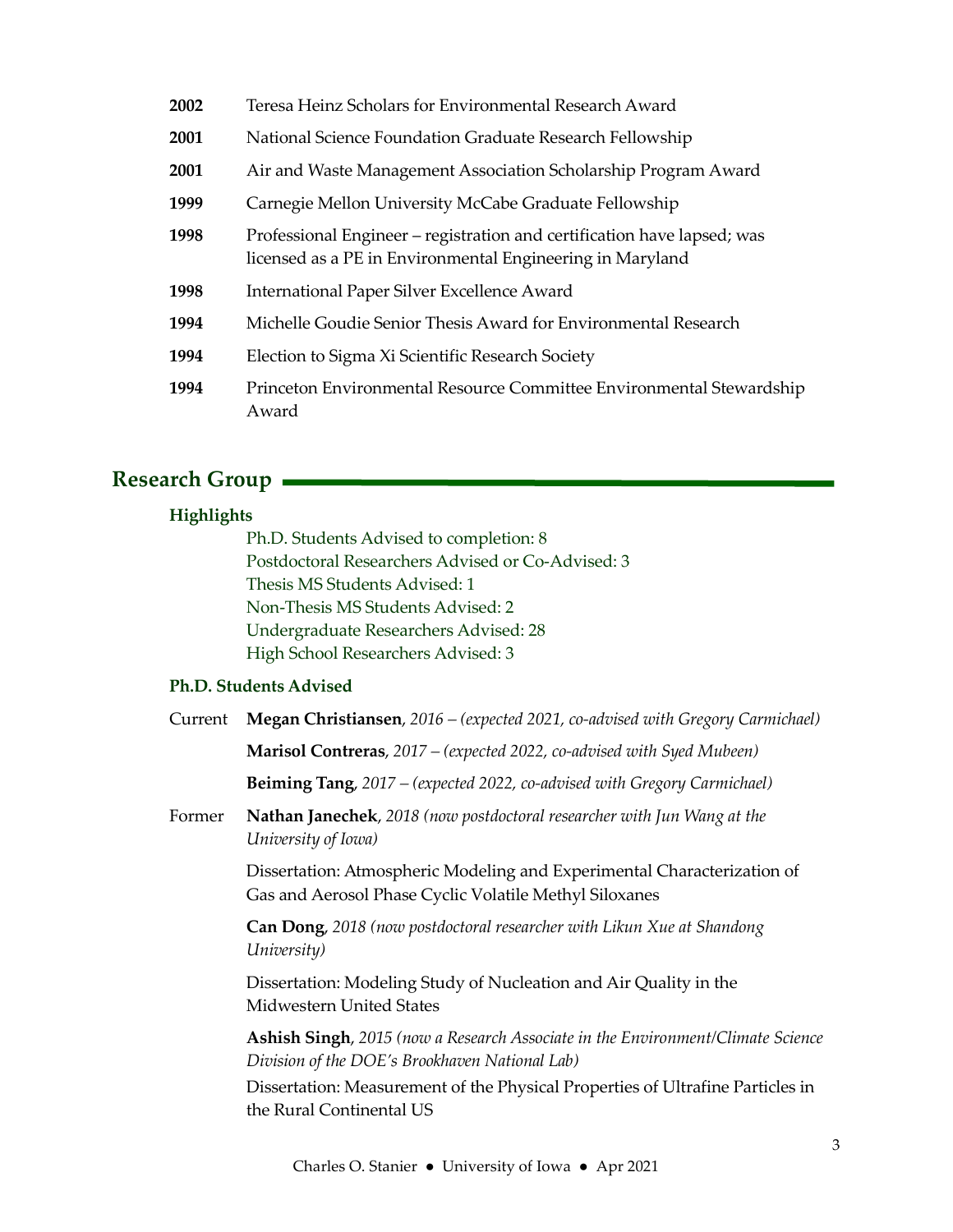#### Robert Bullard, 2015 (now at Sandia National Laboratory)

Dissertation: Characterization of Nucleation & Ultrafine Particle Growth in Rural Continental Environments

Aditsuda Jamroensan, 2013 (co-advised with Gregory Carmichael, now at Ubon Ratchathani University as a Faculty Member)

Dissertation: Understanding Biosphere and Anthropogenic CO<sub>2</sub> over the Midwestern USA: A Combined Observation and Model-Based Analysis

Sinan Sousan, 2012 (now an Assistant Professor at East Carolina University) Dissertation: Optimal Interpolation of Satellite and Model-Based Aerosol Data

 Alicia Pettibone, 2009 (now at Gryphon Shafer Corporation) Dissertation: Toward a Better Understanding of New Particle Formation

 J. Elliott Campbell, 2007 (co-advised with Gregory Carmichael, now Gliessman Presidential Chair in Water Resources and Food Sustainability, University of California, Santa Cruz)

Dissertation: Optimal Recovery of Regional CO<sub>2</sub> Surface Fluxes by Data Assimilation of Anthropogenic and Biogenic Tracers

#### Ph.D. Student Awards

- 2021 Megan Christiansen, Ballard and Seashore Dissertation Fellowship, University of Iowa Graduate College (Fall 2021)
- 2021 Beiming Tang, Graduate College Post-Graduate Fellowship Award, University of Iowa Graduate College (Fall 2021)
- 2021 Megan Christiansen, James Osburn Award for Excellence in Teaching, Awarded by the University of Iowa Department of Chemical and Biochemical Engineering
- 2021 Beiming Tang, Summer Graduate Fellowship, University of Iowa Graduate College
- 2021 Marisol Contreras, Summer Graduate Fellowship, University of Iowa Graduate College
- 2021 Megan Christiansen, Summer Graduate Fellowship, University of Iowa Graduate College
- 2020 Marisol Contreras, Arthur Vetter Award for Excellence in Service, Awarded by the University of Iowa Department of Chemical and Biochemical Engineering
- 2020 Marisol Contreras, Associate Fellow of National GEM Consortium
- 2020 Megan Christiansen, Summer Graduate Fellowship, University of Iowa Graduate College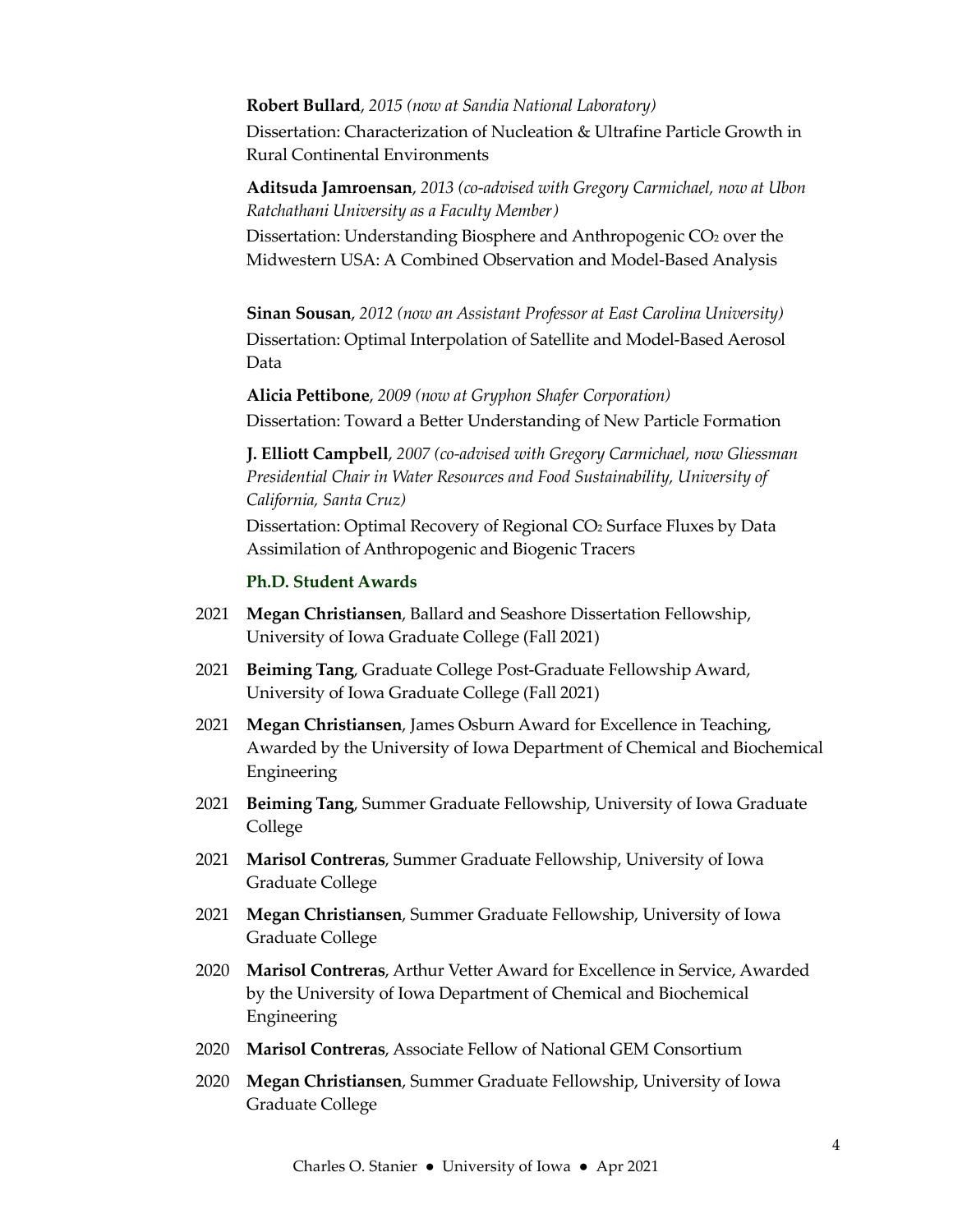- 2019 Nathan Janechek, 2nd Place Winner of the 2019 AICHE Environmental Division Graduate Student Paper Award, for "Physical properties of secondary photochemical aerosol from OH oxidation of a cyclic siloxane."
- 2019 Beiming Tang, selected in competitive process for the DOE Aerosol Summer School at PNNL.
- 2019 Megan Christiansen, Arthur Vetter Award for Excellence in Service, Awarded by the University of Iowa Department of Chemical and Biochemical Engineering
- 2019 Beiming Tang, Chinese American Chemical Society, Great Lakes Chapter, 2nd place in the Student Research Presentation Competition, Chicago IL, April 2019
- 2019 Megan Christiansen, Graduate College Post-Comprehensive Research Award
- 2019 Beiming Tang, Best Poster Award, CGRER Category, University of Iowa College of Engineering Research Open House
- 2019 Marisol Contreras, Best Poster Award, Green Chemical and Energy Technology Category, University of Iowa College of Engineering Research Open House
- 2018 Can Dong, James Osburn Award for Excellence in Teaching, Awarded by the University of Iowa Department of Chemical and Biochemical Engineering
- 2018 Nate Janechek, Best Poster Award, CGRER Category, University of Iowa College of Engineering Research Open House
- 2017 Nate Janechek, Karl Kammermeyer Award for Excellence in Research, Awarded by the University of Iowa Department of Chemical and Biochemical Engineering
- 2016 Nate Janechek, Graduate College Ballard and Seashore Dissertation Fellowship
- 2016 Can Dong, Graduate College Post-Comprehensive Research Award
- 2016 Nate Janechek, Vetter Service Award from the University of Iowa Department of Chemical and Biochemical Engineering
- 2016 Nate Janechek, Best Poster Award, CGRER Category, University of Iowa College of Engineering Research Open House
- 2015 Nate Janechek, Awarded a position in the NCAR/UCAR workshop IMAGe Frontiers in Ensemble Data Assimilation for Geoscience Applications. Boulder, Colorado.
- 2015 Ashish Singh, AWMA Midwest Section Graduate Student Award
- 2012 Robert Bullard, Best Poster Award, CGRER Category, University of Iowa College of Engineering Research Open House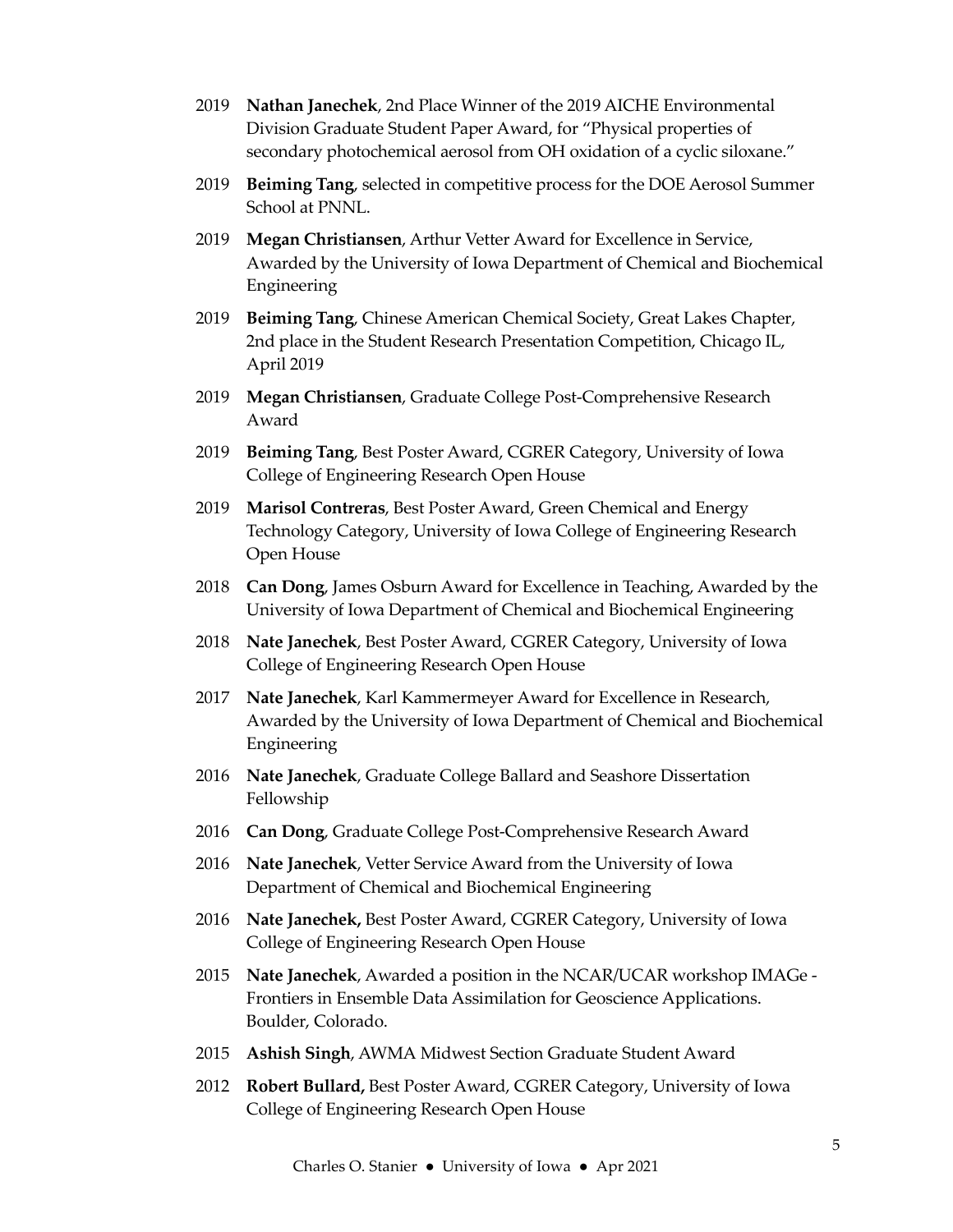- 2011 Robert Bullard, Iowa Space Grant Consortium Fellowship
- 2010 Robert Bullard, Iowa Space Grant Consortium Fellowship
- 2009 Sinan Sousan, Graduate Student Poster Award, Annual Meeting of American Association for Aerosol Research
- 2008 Alicia Kalafut-Pettibone, Best Poster Award, CGRER Category, University of Iowa College of Engineering Research Open House
- 2007 Sinan Sousan, Fulbright Fellowship to Study at the University of Iowa
- 2007 Alicia Kalafut-Pettibone, Best Poster Award, CGRER Category, University of Iowa College of Engineering Research Open House
- 2006 **J. Elliott Campbell**,  $2^{nd}$  place, University of Iowa Sandra H. Barkan Mentor Award for mentoring of undergraduate researchers
- 2006 J. Elliott Campbell, Awarded a position in the NASA-NSF workshop on data assimilation, Berkeley, CA.
- 2006 J. Elliott Campbell, NASA Graduate Research Fellowship

#### Post-Doctoral Researchers Advised

Former Jaemeen Baek, 2009-2014

Sang Rin Lee, 2007-2011, currently Manager, Boiler Product Line, Doosan Heavy Industries, Korea

Juan Navea, 2006 – 2009, (co-advised by Vicki Grassian, Mark Young) currently Assistant Professor of Chemistry, Skidmore College, New York

#### Thesis M.S. Students Advised

Current Austin Doak 2021 – (expected 2022, co-advised with HS Udaykumar)

#### Non-Thesis M.S. Students Advised

Former Kelsey (Counter)-Petrich (2011, now at University of Iowa)

Adam Beranek-Collins (2010, now at Olin)

## M.S. Student Awards

- 2010 Kelsey (Coulter) Petrich, Iowa Space Grant Consortium Scholarship
- 2010 Kelsey (Coulter) Petrich, Best Undergraduate Poster Award, Iowa College of Engineering Research Open House, CGRER Category
- 2010 Adam Beranek-Collins, Iowa Space Grant Consortium Scholarship

#### Undergraduate Students Advised

- Current Nathan Massa (2021) Olivia Dohm (2021)
- Former Mayra Narvaez Cardenas (2021)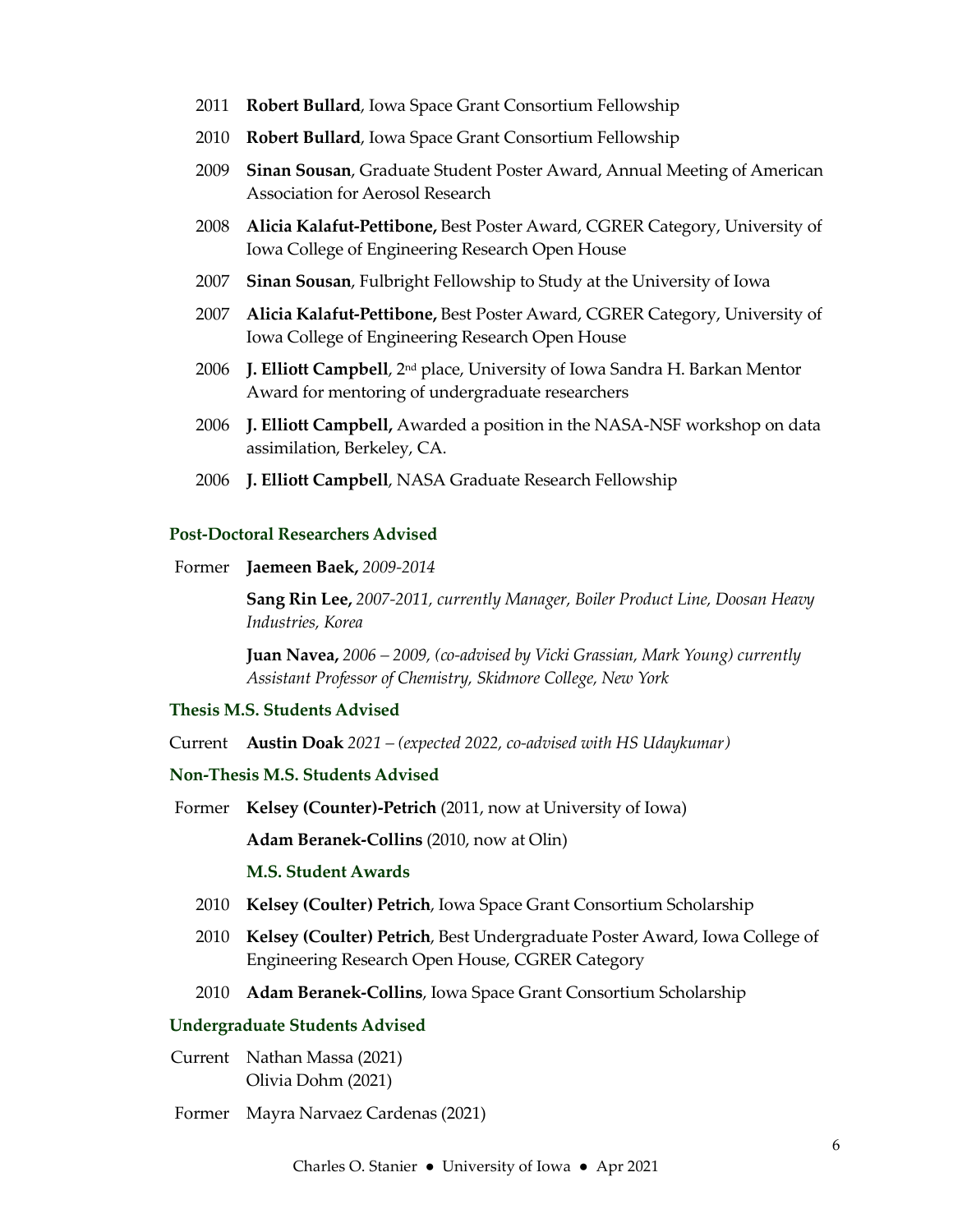Austin Doak (2020) Jonah Marks (2020) Ping He (2020) Joe A'Hearn (2019) Kathleen Wade (2020) Jessica (Bella) Larson (2018) Bjorn Blomquist (2018) Brad Olsen (2018) Fahad Alokla (2018) Nathan Bryngelson (2017) Kyle Wersinger (2020) Jeff Hamilton (2017) John Mauk (2018) Matt Johnson (2016) Nathan White (2016) Zach Behrendt Allaa Hassanein (2014) Andrew Hesselink (2013) Caitlin Andersen (2013) Benjamin Behrendt (2012) Jessica Carlson (2012) Patrick Saylor (2011) Andrew Myers (2012) Taylor Malott (2013) Kelsey (Counter)-Petrich (2010) Jameson Schoenfelder (2012) Tim Rohlf (2011) Nick Petrich (2012) Alex Bender (2016) Michael Toraason Adam Beranek-Collins (2009) Andrew Hirsch (2009) Kyle Lilly (2008) Jay Raife (2009) Zach Rodenburg (2009) Chris Miller (2008) Jessica Cowart (2008) Tyler Gunn (2009)

## Undergraduate Student Awards

- 2020 Austin Doak, Best Poster Award, CGRER Category, University of Iowa College of Engineering Research Open House
- 2019 Austin Doak, Best Poster Award, CGRER Category, University of Iowa College of Engineering Research Open House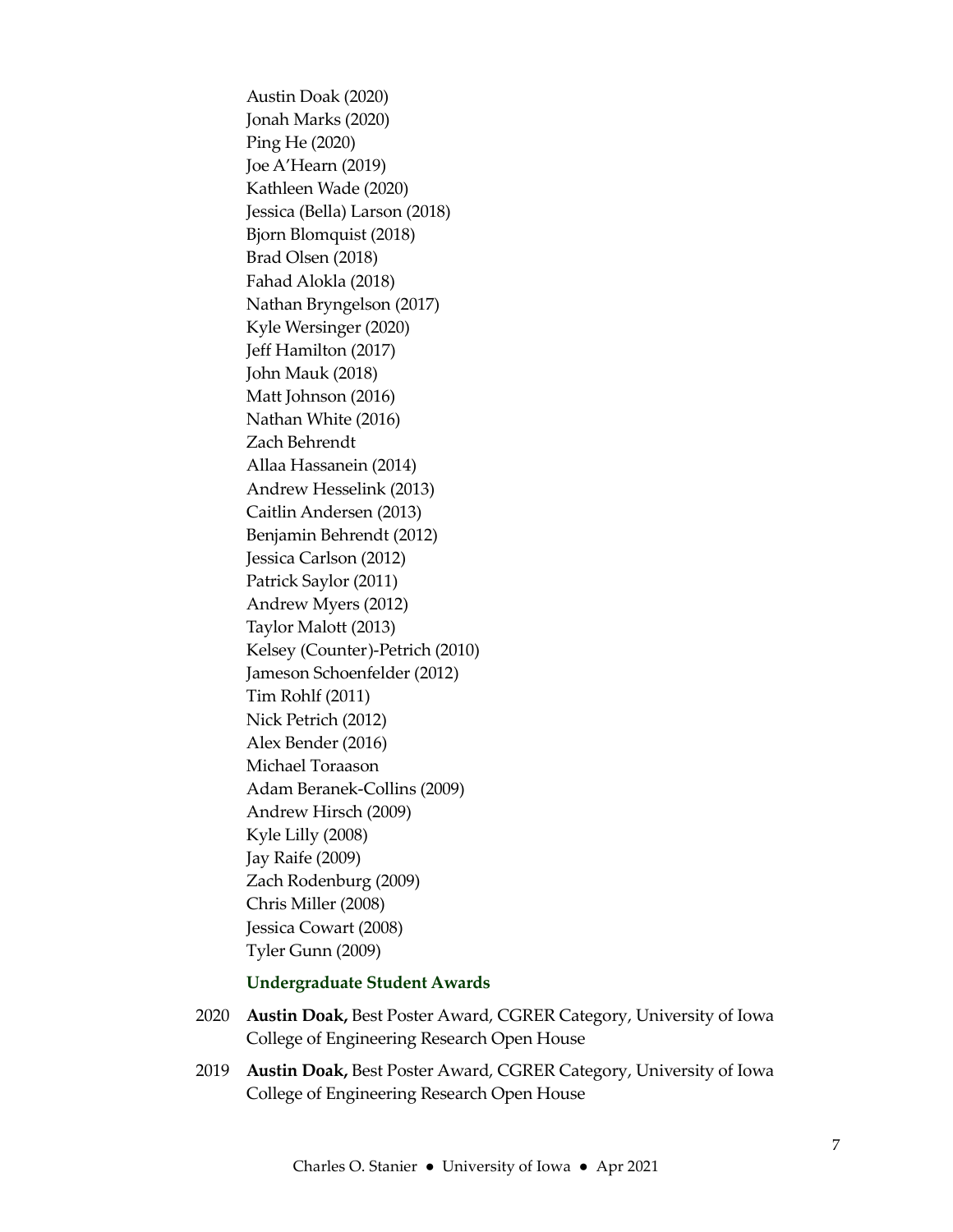- 2018 Kathleen Wade, ICRU Summer Fellowship, awarded by the Iowa Center for Research by Undergraduates
- 2018 Austin Doak, Best Poster Award, CGRER Category, University of Iowa College of Engineering Research Open House
- 2017 Jeff Hamilton, Iowa Space Grant Consortium Scholarship

## High School Students Advised

former Jojo Hayes (2020), Vendana Venkatesh (2017), Hannah Humes (2016)

# Research Publications

## Highlights:

- 54 peer reviewed scientific articles and one peer-reviewed special edition introduction.
- Additional works include 1 peer-reviewed Health Effects Institute Report, and several technical reports, project websites, and datasets.
- 5000+ citations and google scholar H-index of 33 (as of Apr 2021)
- Google Scholar: https://scholar.google.com/citations?user=CKRhPGIAAAAJ&hl=en
- ORCID id: 0000-0001-9924-0853

## Peer-Reviewed Journal Publications

In each publication entry, Stanier is double underlined, and group members are underlined. Corresponding author(s) in boldtype.

- [55] Doak, A.G., Christiansen, M.B., Alwe, H.D., Bertram, T.H., Carmichael, G.C., Cleary, P., Czarnetzki, A.C., Dickens, A.F., Janssen, M., Kenski, D., Millet, D.B., Novak, G., Pierce, R.B., Stone, E.A., Long, R., Vermeuel, M., Wagner, T.J., Valin, L., Stanier, C.O. Characterization of ground-based atmospheric pollution and meteorology sampling stations during the Lake Michigan Ozone Study 2017. In press at Journal of Air and Waste Management, https://doi.org/10.1080/10962247.2021.1900000, 2021.
- [54] Park, R.J., Oak, Y.J., Emmons, L.K., Kim, C.-H., Pfister, G.G., Carmichael, G.R., Saide, P.E., Cho, S.-Y., Kim, S., Woo, J.-H., Crawford, J.H., Gaubert, B., Lee, H.- J., Park, S.-Y., Jo, Y.-J., Gao, M., Tang, B., Stanier, C.O., Shin, S.S., Park, H.Y., Bae, C., Kim, E. "Multi-model inter-comparisons of air quality simulations for the KORUS-AQ campaign." Elementa, 9 (1): 00139. https://doi.org/10.1525/elementa.2021.00139, 2021.
- [53] Hughes, D.D., Christiansen, M., Milani, A., Vermeuel, M.P., Novak, G.A., Alwe, H.D., Dickens, A.F., Pierce, R.B., Millet, D.B., Bertram, T.H., Stanier, C.O., Stone, E.A. "PM2.5 chemistry, organosulfates, and SOA formation during the 2017 Lake Michigan Ozone Study." Atmospheric Environment, 244, 117939, https://doi.org/10.1016/j.atmosenv.2020.117939, 2021.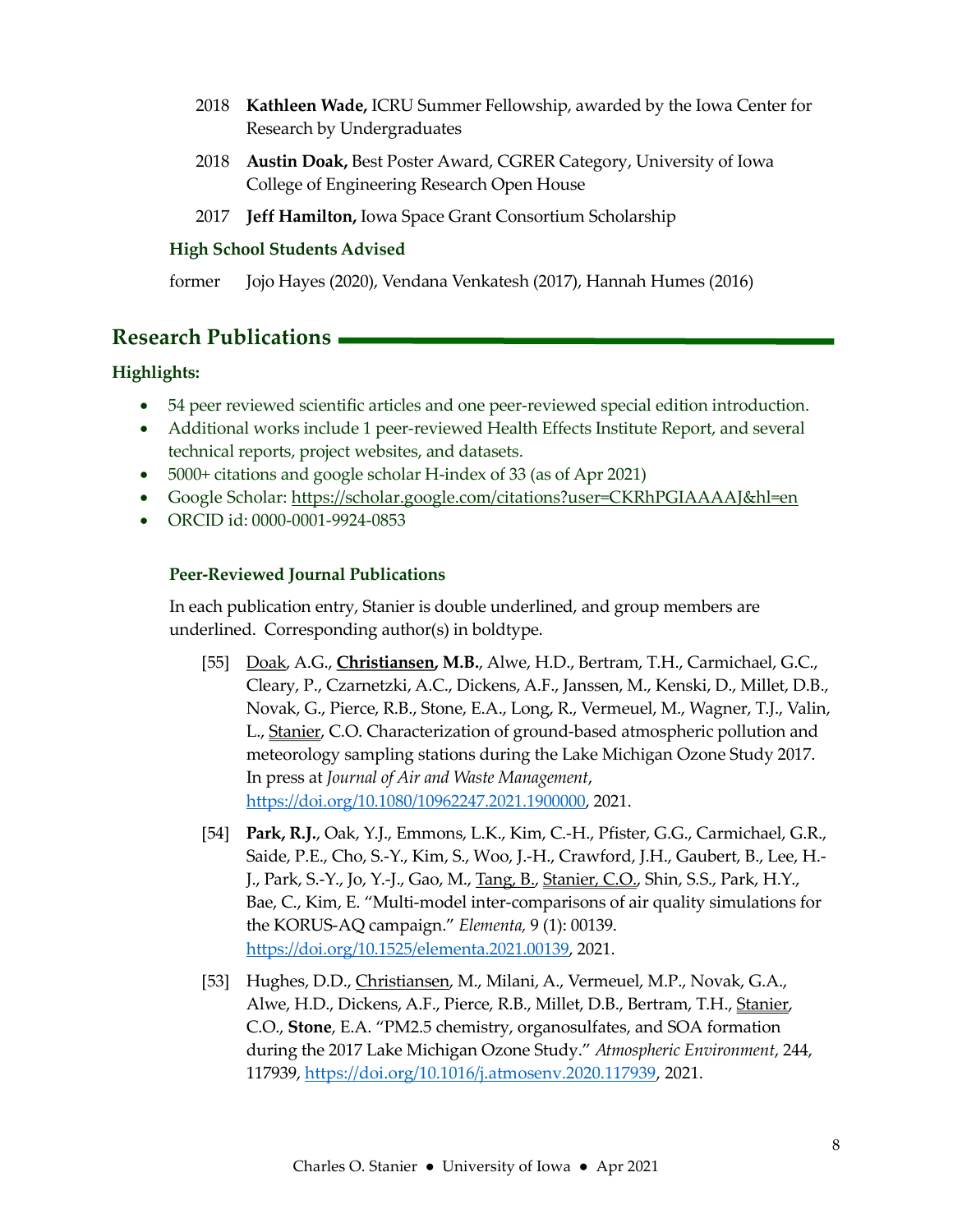- [52] Zhao, S., Russell, M., Hakami, A., Capps, A., Turner, M., Henze, D., Percell, P., Resler, J., Shen, H., Russell, A., Nenes, A., Pappin, A., Napelenok, A., Bash, J., Fahey, K., Carmichael, G., Stanier, C., and Chai, T. "A Multiphase CMAQ Version 5.0 Adjoint." Geosci. Model Dev., 13, 2925–2944, https://doi.org/10.5194/gmd-13-2925-2020, 2020.
- [51] Abdi-Oskouei, M., Carmichael, G.R., Christiansen, M., Ferrada, G., Roozitalab, B., Sobhani, N., Wade, K., Czarnetzki, A., Pierce, R.B., Wagner, T., and C.O. Stanier. "Sensitivity of meteorological skill to selection of WRF-Chem physical parameterizations and impact on ozone prediction during the Lake Michigan Ozone Study (LMOS)." J. Geophys. Res. Atmos., https://doi.org/10.1029/2019JD031971, 2020.
- [50] King, B.M., Janechek, N.J., Bryngelson, N., Adamcakova-Dodd, A., Lersch, T., Bunker, K., Casuccio, G., Thorne, P., Stanier, C.O., and J. Fiegel. "Lung cell exposure to secondary photochemical aerosols generated from OH oxidation of cyclic siloxanes." Chemosphere, 241, 125126, https://doi.org/10.1016/j.chemosphere.2019.125126, 2020.
- [49] Vermeuel, M. P., G. A. Novak, H. D. Alwe, D. D. Hughes, R. Kaleel, A. F. Dickens, D. Kenski, A. Czarnetzki, E. A. Stone, C. O. Stanier, R. B. Pierce, D. B. Millet and T. H. Bertram. "Sensitivity of Ozone Production to NOx and VOC along the Lake Michigan Coastline." J. Geophys. Res. Atmos., 124, 20, pp. 10989- 11006, https://agupubs.onlinelibrary.wiley.com/doi/10.1029/2019JD030842, 2019.
- [48] Janechek, N., Marek, R.F., Bryngelson, N., Singh, A., Bullard, R.L., Brune, W.H., and **Stanier**, C.O. "Physical Properties of Secondary Photochemical Aerosol from OH Oxidation of a Cyclic Siloxane," Atmos. Chem. Phys., 19, 1649- 1664, https://doi.org/10.5194/acp-19-1649-2019, 2019
- [47] Dong, C., Matsui, H., Spak, S., Kalafut-Pettibone, A., Stanier, C.O. "Impacts of new particle formation on short-term meteorology and air quality as determined by NPF-explicit WRF-Chem in the Midwestern United States." Aerosol and Air Quality Research, 19, 204-220, http://doi:10.4209/aaqr.2018.05.0163, 2019.
- [46] Li, X., Dallmann, T.R., May, A.A., Stanier, C.O., Grieshop, A.P., Lipsky, E.M., Robinson, A.L., Presto, A.A. "Size distribution of vehicle emitted primary particles measured in a traffic tunnel." Atmos. Environ., https://doi.org/10.1016/j.atmosenv.2018.07.052, 2018.
- [45] Janechek, N., Hansen, K. M., and **Stanier**, C. O. "Comprehensive atmospheric modeling of reactive cyclic siloxanes and their oxidation products." Atmos. Chem. Phys., 17, 8357-8370, https://doi.org/10.5194/acp-17-8357-2017, 2017.
- [44] Bullard, R.L., Singh, A., Anderson, S.M., Lehmann, C.M.B., and Stanier, C.O. "10-Month Characterization of the Aerosol Number Size Distribution and Related Air Quality and Meteorology at the Bondville, IL Midwestern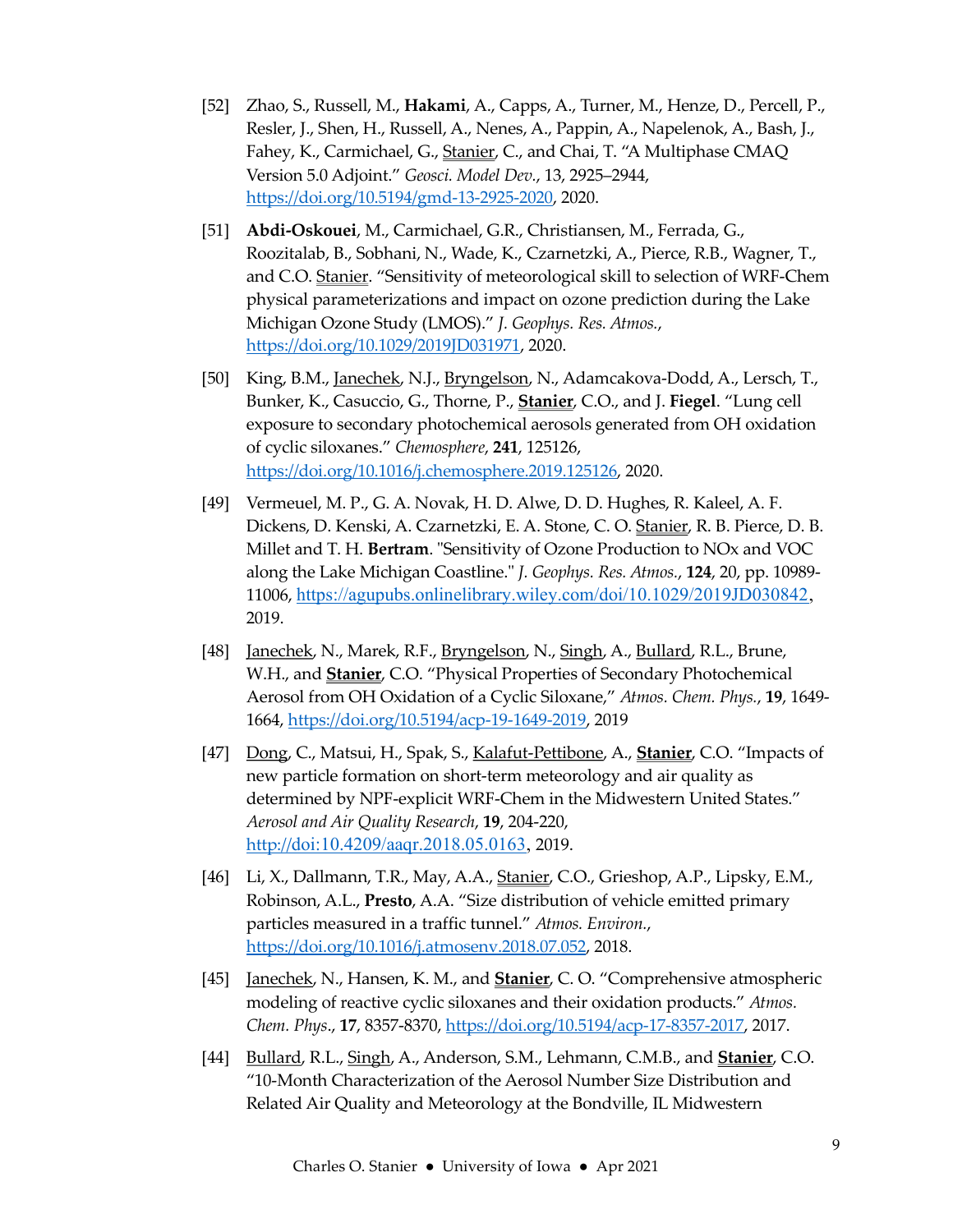Background Site." Atmos. Environ., 154, 348-361, doi:10.1016/j.atmosenv.2016.12.055, 2017.

- [43] Fahey, K. M., Carlton, A. G., Pye, H. O. T., Baek, J., Hutzell, W. T., Stanier, C. O., Baker, K. R., Appel, K. W., Jaoui, M., and Offenberg, J. H. "A framework for expanding aqueous chemistry in the Community Multiscale Air Quality (CMAQ) model version 5.1." Geosci. Model Dev., 10, 1587-1605, doi:10.5194/gmd-10-1587-2017, 2017.
- [42] **Turner**, M., Henze, D., Hakami, A., Capps, S., Zhao, S.-L., Resler, J., Carmichael, G.R., Stanier, C.O., Baek, J.., Sandu, A., Russell, A., Nenes, A., Pinder, R., Napelenok, S., Bash, J., Percell, P., Chai, T. "Premature deaths attributed to source-specific BC emissions in six urban US regions." Environ. Res. Lett., 10(11), 114014, doi:10.1088/1748-9326/10/11/114014, 2015.
- [41] Papanicalaou, A.N. (Thanos), Wacha, K.M., Abban, B.K., Wilson, C.G., Hatfield, J., Stanier, C.O., Filley, T. "From Soilscapes to Landscapes: A Landscape-oriented Approach to Simulate Soil Organic Carbon Dynamics in Intensely Managed Landscapes." J. Geophys. Res. Biogeosci., 120, 2375–2401, doi:10.1002/2015JG003078, 2015.
- [40] Turner, M.D., Henze, D.K., Hakami, A., Zhao, A., Resler, J., Carmichael, G.R., Stanier, C.O., Baek, J., Sandu, A., Russell, A.G., Nenes, A., Jeong, G.-R., Capps, S.L., Percell, P.B., Pinder, R.W., Napelenok, S.L., Bash, J.O., Chai, T. "Differences between magnitudes and health impacts of BC emissions across the United States using 12 km scale seasonal source apportionment." Environ. Sci. Technol. 49(7), pp. 4362-4371, doi 10.1021/es505968b, 2015.
- [39] Gao, M., Guttikunda, S.K., Carmichael, G.R., Wang, Y., Liu, Z., Stanier, C.O. "Health Impacts and Economic Loss Assessment of the 2013 Severe Haze Event in Beijing." Sci. Total Environ. 511, pp. 553-561, doi 10.1016/j.scitotenv.2015.01.005, 2015.
- [38] Downard, J., Singh, A., Bullard, R.L., Jayarathne, R. Rathnayake, C., Simmons, D.L., Wels, B.R., Spak, S.N., Peters, T., Beardsley, D., Stanier, C.O., Stone, E.A. "Uncontrolled combustion of shredded tires in a landfill - Part 1: Characterization of gaseous and particulate emissions." Atmos. Environ. 104, pp. 195-204, doi 10.1016.j.atmosenv.2014.12.059, 2015.
- [37] Singh, A., Spak, S.N., Stone, E.A., Downard, J., Bullard, R.L., Pooley, M., Kostle, P.A., Mainprize, M.W., Wichman, M.D., Peters, T., Beardsley, D., Stanier, C.O. "Uncontrolled combustion of shredded tires in a landfill - Part 2: Population Exposure, Public Health Response, and an Air Quality Index for Urban Fires." Atmos. Environ., 104, pp. 273–283, doi: 10.1016/j.atmosenv.2015.01.002, 2015.
- [36] Porter, A.T., Oleson, J.J., Stanier, C.O. "On the Spatio-Temporal Relationship Between MODIS AOD and PM2.5 Particulate Matter Measurements." J. Data Sci., 12, pp. 255–275, 2014.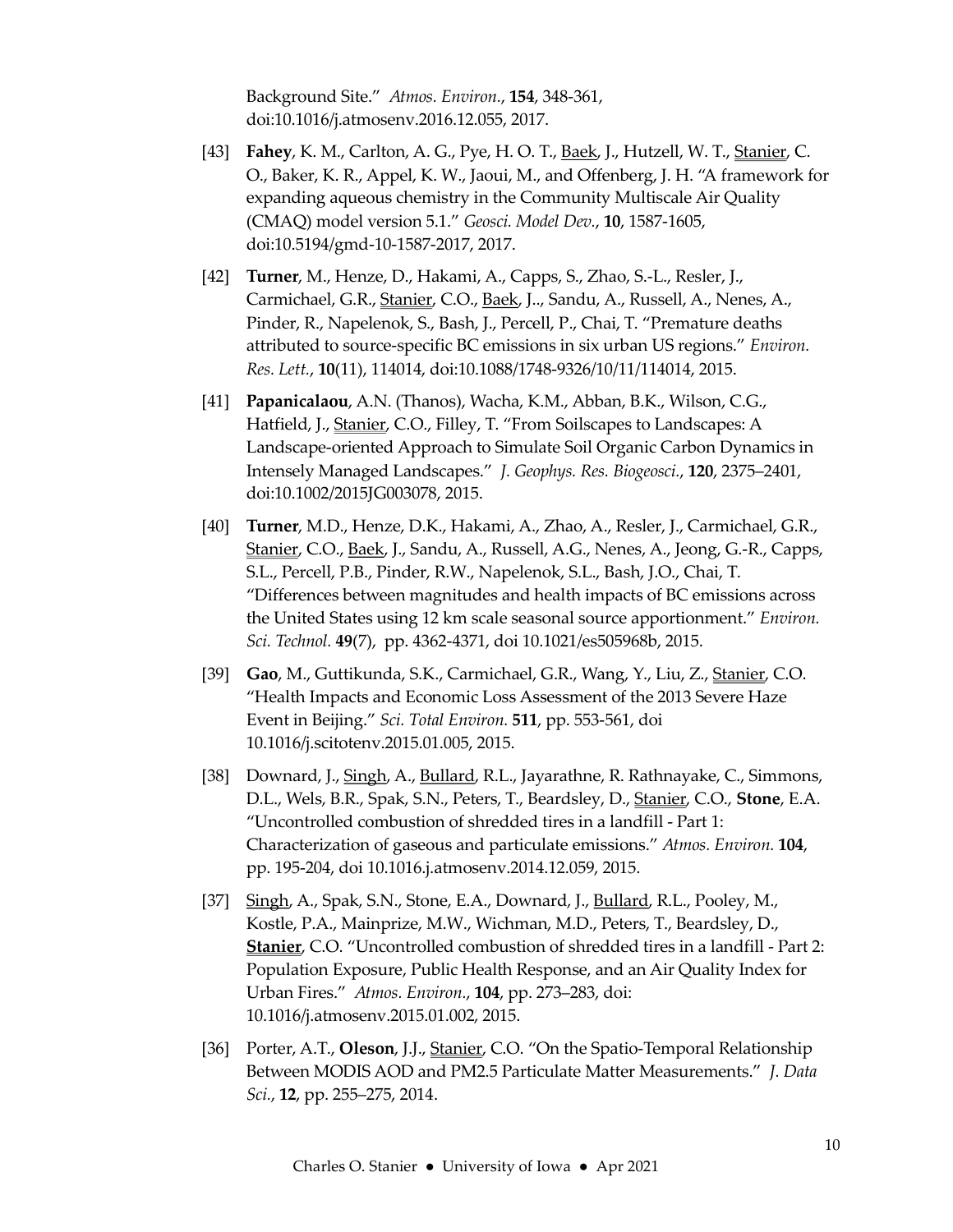- [35] Kim, Y.J., Spak, S.N., Carmichael, G.R., Riemer, N., *Stanier*, C.O. "Modeled aerosol nitrate formation pathways during wintertime in the Great Lakes region of North America." J. Geophys. Res., 119(21), pp. 12420–12445, doi 10.1002/2014JD022320, 2014.
- [34] Bzdek, B.R., Horan, A.J., Pennington, M.R., Janechek, N.J., Baek, J., Stanier, C.O., Johnston, M.V. "Silicon is a Frequent Component of Atmospheric Nanoparticles." Environ. Sci. Technol. 48(19), pp. 11137–11145, doi: 10.1021/es5026933, 2014.
- [33] Andrews, A.E., Kofler, J.D., Trudeau, M.E., Williams, J.C., Neff, D.H., Masarie, K.A., Chao, D.Y., Kitzis, D.R., Novelli, P.C., Zhao, C.L., Dlugokencky, E.J., Lang, P.M., Crotwell, M.J., Fischer, M.L., Parker, M.J., Lee, J.T., Baumann, D.D., Desai, A.R., Stanier, C.O., de Wekker, S.F.J., Wolfe, D.E., Munger, J.W., Tans, P.P. "CO2, CO and CH4 Measurements from tall towers in the NOAA Earth System Research Laboratory's Global Greenhouse Gas Reference Network: Instrumentation, Uncertainty Analysis and Recommendations for Future High-Accuracy Greenhouse Gas Monitoring Efforts." Atmos. Meas. Tech. 7, 647- 687, doi:10.5194/amt-7-647-2014, 2014.
- [32] Yucuis, R., Stanier, C.O., Hornbuckle, K. "Cyclic Siloxanes in Air, Including Identification of High Levels in Chicago and Distinct Diurnal Variation." Chemosphere. 92(8), pp. 905–910. 2013.
- [31] Stanier, C.O., Singh, A., Adamski, W., Baek, J., Caughey, M., Carmichael, G.R., Edgerton, E., Kenski, D., Koerber, M., Oleson, J., Rohlf, T., Lee, S.R., Riemer, N., Shaw, S., Sousan, S., Spak, S.N. "Overview of the LADCO Winter Nitrate Study: Hourly Ammonia, Nitric Acid and PM2.5 Composition at an Urban and Rural Site Pair During PM2.5 Episodes in the U.S. Great Lakes Region." Atmos. Chem. Phys. 12, pp. 1-12. doi:10.5194/acp-12-1-2012, 2012.
- [30] Chen, H., Stanier, C.O., Young, M.A., Grassian, V.H. "A Kinetic Study of Ozone Decomposition on Illuminated Oxide Surfaces." J. Phys. Chem. A. 115(43), pp. 11979-11987, 2011.
- [29] Navea, J., Young, M., Xu, S., Grassian, V., **Stanier**, C. "The atmospheric lifetimes and concentrations of cyclic methylsiloxanes octamethylcyclotetrasiloxane (D4) and decamethylcyclopentasiloxane (D5) and the influence of heterogeneous uptake." Atmos. Environ. 45(18), pp. 3181- 3191, doi.org/10.1016/j.atmosenv.2011.02.038, 2011.
- [28] Kalafut-Pettibone, A.J., Wang, J., Eichinger, W.E., Clarke, A., Vay, S.A., Blake, D.R., Stanier, C.O. "Size-resolved aerosol emission factors and new particle formation/growth activity occurring in Mexico City during the MILAGRO 2006 Campaign." Atmos. Chem. Phys. 11, pp. 8861–8881, doi:10.5194/acpd-11- 6651-2011, 2011.
- [27] Rubasinghege, G., Spak, S.N., Stanier, C.O., Carmichael, G.R., Grassian, V.H. "Abiotic Mechanism for the Formation of Atmospheric Nitrous Oxide from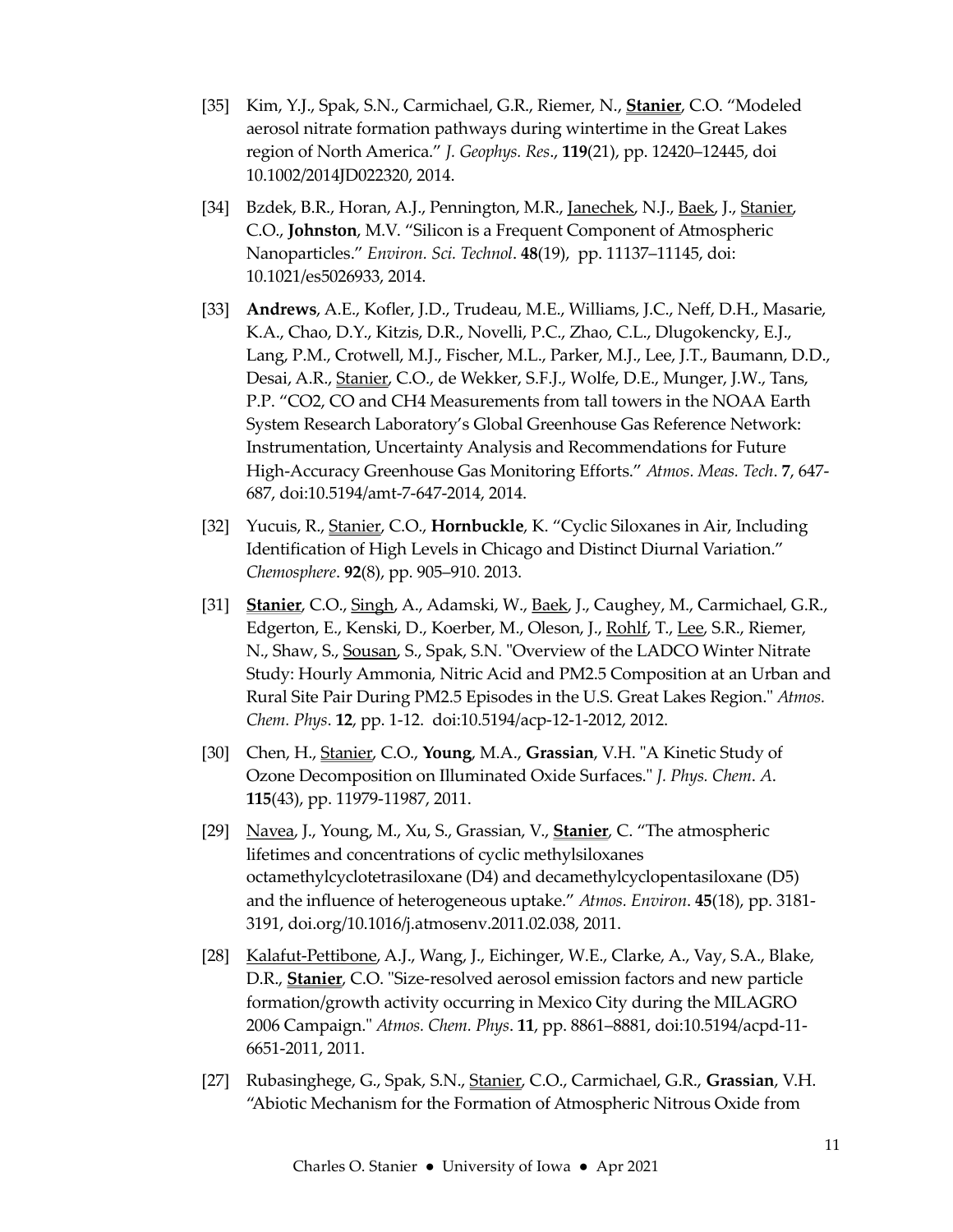Ammonium Nitrate." Environ. Sci. Technol., 45(7), pp 2691–2697, doi: 10.1021/es103295v, 2011.

- [26] Navea, J., Xu, S., Stanier, C., Young, M., Grassian, V. "Heterogeneous uptake of octamethylcyclotetrasiloxane (D4) and decamethylcyclopentasiloxane (D5) onto mineral dust aerosol under variable RH conditions." Atmos. Environ., 43(26), pp. 4060-4069, 2009.
- [25] Navea, J., Xu, S., Stanier, C., Young, M., Grassian, V. "Effect of Ozone and Relative Humidity on the Heterogeneous Uptake of Octamethylcyclotetrasiloxane and Decamethylcyclopentasiloxane on Model Mineral Dust Aerosol Components." J. Phys. Chem. A, 113(25), pp. 7030-7038, 2009.
- [24] Stanier, C.O., Donahue, N.M., Pandis, S.N. "Parameterization of Secondary Organic Aerosol Mass Fractions from Smog Chamber Data", Atmos. Environ. 42, pp. 2276-2299, 2008.
- [23] Campbell, J.E., Carmichael, G.R., Chai, T., Mena-Carrasco, M., Tang, Y., Blake, D.R., Blake, N.J., Vay, S.A., Collatz, G.J., Baker, I., Berry, J.A., Montzka, S.A., Sweeney, C., Schnoor, J.L., Stanier, C.O. "Photosynthetic Control of Atmospheric Carbonyl Sulfide During the Growing Season." Science, 322, pp. 1085-1088, 2008.
- [22] Pathak, R.K., Stanier, C.O., Donahue, N.M., Pandis, S.N. "Ozonolysis of  $\alpha$ pinene at atmospherically relevant concentrations: Temperature dependence of aerosol mass fractions (yields)." J. Geophys. Res., 112, D03201, doi:10.1029/2006JD007436, 2007.
- [21] Campbell, J. E., Carmichael, G. R., Tang, Y., Chai, T., Vay, S. A., Choi, Y.-H., Sachse, G. W., Singh, H. B., Schnoor, J. L., Woo, J., Vukovich, J.M., Streets, D.G., Huey, L.G., Stanier, C.O. "Analysis of Anthropogenic CO2 Signal in ICARTT Observations Using a Regional Chemical Transport Model and Observed Tracers." Tellus B, 59B(2), p p. 199-210, 2007.
- [20] Stanier, C., Pathak, R., Pandis, S.N. "Measurements of the Volatility of Aerosols from α-Pinene Ozonolysis." Environ. Sci. Technol., 41, pp. 2756-2763, 2007.
- [19] Pathak, R.K., Presto, A., Lane, T., Stanier, C.O., Donahue, N.M., Pandis, S.N. "Ozonolysis of  $\alpha$ -pinene: Parameterization of Secondary Organic Aerosol Mass Fraction." Atmos. Chem. Phys., 7, pp. 3811-3821, 2007.
- [18] Donahue, N.M., Robinson, A.L., Stanier, C.O., Pandis, S.N., "The Coupled Partitioning, Dilution and Chemical Aging of Semivolatile Organics." Environ. Sci. Technol., 40, pp. 2635-2643, 2006.
- [17] Shrivastava, M., Lipsky, E., Stanier, C.O., Robinson, A.L. "Modeling Semi-Volatile Organic Aerosol Mass Emissions from Combustion Systems." Environ. Sci. Technol., 40, pp. 2671-2677, 2006.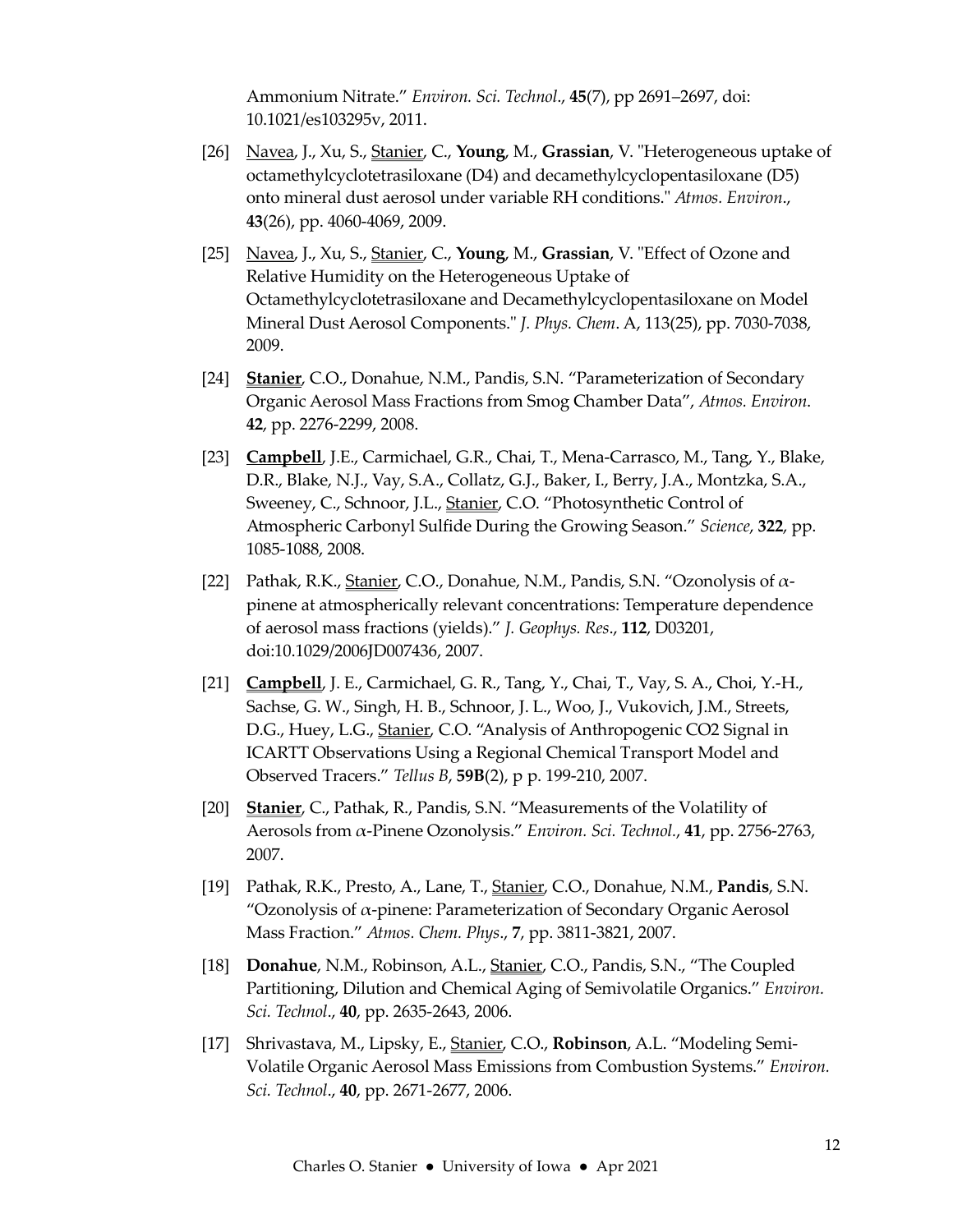- [16] Stanier, C.O., Solomon, P.A. "Preface to the special section on Particulate Matter Supersites Program and Related Studies", J. Geophys. Res. - Atmos., 111, doi:10.1029/2006JD007381, 2006. (see footnote regarding this article)<sup>2</sup>
- [15] Millet, D.B., Donahue, N.M., Pandis, S.N., Polidori, A., Stanier, C.O., Turpin, B.J., Goldstein, A.H. "Atmospheric volatile compound measurement during the Pittsburgh Air Quality Study: Results, interpretations, and quantification of primary and secondary contributions." J. Geophys. Res. – Atmos., 110(D7), D07S07, doi:10.1029/2004JD004601, 2005.
- [14] Zhou, L., Hopke, P.K., Stanier, C., Pandis, S.N., Ondov, J.M., Pancras, P. "Investigation of the relationship between chemical composition and size distribution of airborne particles by Partial Least Squares (PLS) and Positive Matrix Factorization (PMF)." J. Geophys. Res. - Atmos., 110(D7), D07S18, doi:10.1029/2004JD005050, 2005.
- [13] Gaydos, T.M., *Stanier*, C.O., Pandis, S.N. "Modeling of in-situ ultrafine atmospheric particle formation in the eastern United States." J. Geophys. Res. – Atmos., 110(D7), D07S12, doi:10.1029/2004JD004683, 2005.
- [12] Khlystov, A., Stanier, C., Takahama, S., Pandis, S.N. "Water Content of Ambient Aerosol During the Pittsburgh Air Quality Study.", J. Geophys. Res. – Atmos., 110(D7), D07S10, doi:10.1029/2004JD00465114, 2005.
- [11] Khlystov, A., Zhang, Q., Jimenez, J.-L., Stanier, C., Pandis, S.N., Caragaratna, M.R., Fine, P., Misra, C., Sioutas, C. "In-situ concentration of semi-volatile aerosol using water-condensation technology." J. Aerosol Sci., 36(7), pp. 866- 880, 2005.
- [10] Zhou, L., Kim, E., Hopke, P.K., Stanier, C., Pandis, S.N. "Mining Airborne Particulate Size Distribution Data by Positive Matrix Factorization (PMF)." J. Geophys. Res. – Atmos., 110(D7), D07S19, doi:10.1029/2004JD004707, 2005.
- [9] Donahue, N.M., Huff Hartz, K.E., Chuong, B., Presto, A., Stanier, C., Rosenhørn, T., Robinson, A.L., Pandis, S.N. "Critical factors determining the variation in SOA yields from terpene ozonolysis: A combined experimental and computational study." Faraday Discussions, 130, pp. 1-15, 2005.
- [8] Stanier, C., Khlystov, A., Pandis, S.N. "Nucleation Events during the Pittsburgh Air Quality Study: Description and Relation to Key Meteorological, Gas Phase, and Aerosol Parameters." Aerosol Sci. Technol., 38(S1), pp. 253-264, 2004.
- [7] Stanier, C., Khlystov, A., Chan, W.R., Mandiro, M., Pandis, S.N. "A Method for the In-situ Measurement of Fine Aerosol Water Content of Ambient Aerosol: the Dry-Ambient Aerosol Size Spectrometer (DAASS)." Aerosol Sci. Technol., 28(S1), pp. 215-228, 2004.

<sup>&</sup>lt;sup>2</sup> Article is peer-reviewed but it is not a full research article. It is a preface to the special section of the issue; it is two pages long. It was written by Paul Solomon and me because of our roles as guest editors to the special edition.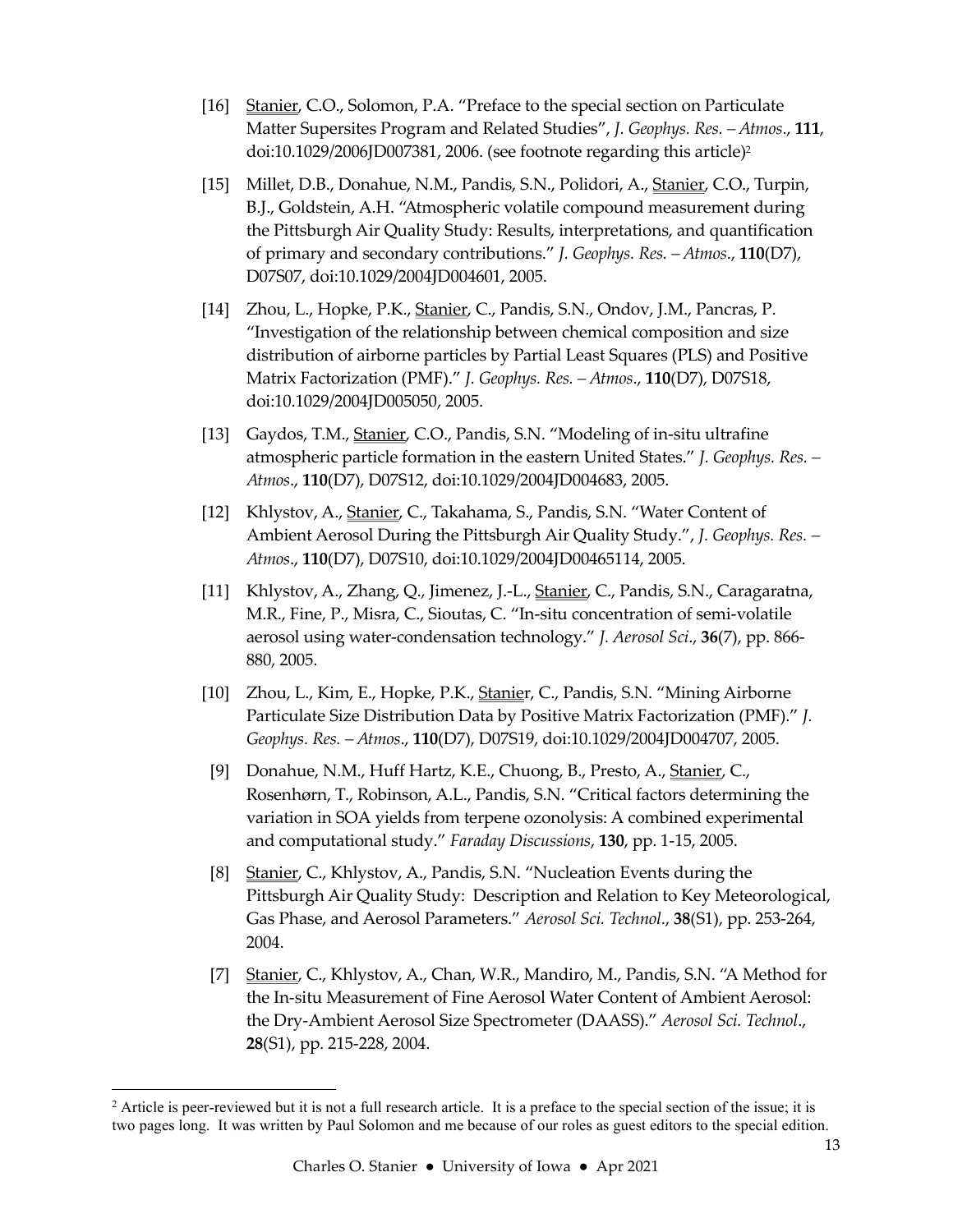- [6] Stanier, C., Khlystov, A., Pandis, S.N. "Ambient Aerosol Size Distributions and Particle Number Concentrations Measured during the Pittsburgh Air Quality Study." Atmos. Environ., 38, pp. 3275-3284, 2004.
- [5] Khlystov, A., Stanier, C., Pandis, S.N. "An Algorithm for Combining Electrical Mobility and Aerodynamic Size Distribution Data when Measuring Ambient Aerosol." Aerosol Sci. Technol., 28(S1), pp. 229-238, 2004.
- [4] Zhou, L., Kim, E., Hopke, P.K., Stanier, C., Pandis, S.N. "Advanced Factor" Analysis on Pittsburgh Particle Size Distribution Data." Aerosol Sci. Technol., 28(S1), pp. 118-132, 2004.
- [3] Rees, S., Robinson, A., Khlystov, A., Stanier, C., Pandis, S.N. "Mass Balance Closure and the Federal Reference Method for PM2.5 in Pittsburgh Pennsylvania." Atmos. Environ., 28(20), pp. 3305-3318, 2004.
- [2] Zhang, Q., Stanier, C., Caragaratna, M. Pandis, S.N., Jimenez, J.L. "Insights into the Chemistry of Nucleation Bursts and Particle Growth Events in Pittsburgh Based on Aerosol Mass Spectrometry." Environ. Sci. Technol., 38(18), pp. 4797-4809, 2004.
- [1] Lipsky, E., Stanier, C., Pandis, S.N., Robinson, A.L. "Effects of Sampling Conditions on the Size Distribution of Fine Particulate Matter Emitted From a Pilot-Scale Pulverized-Coal Combustor." Energy & Fuels, 16(2), pp. 302-310, 2002.

## Submitted Manuscripts

 Wagner, T.J., Czarnetzki, A.C., Christiansen, M., Pierce, R.B., Stanier, C.O., Eloranta, E.W. Observations of the Development and Vertical Structure of Lake Michigan Lake Breezes. Being revised after reviewer feedback for Journal of Atmospheric Sciences, Apr 2021.

Stanier, C.O., Pierce, R.B., Abdioskouei, M., Adelman, Z.E., Al-Saadi, J., Alwe, H.D., Bertram, T.H., Carmichael, G.R., Christiansen, M.B., Cleary, P.A., Czarnetzki, A.C., Dickens, A.F., Fuoco, M.A., Hughes, D.D., Hupy, J.P., Janz, S.J., Judd, L.M., Kenski, D., Kowalewski, M.G., Long, R.W., Millet, D.B., Novak, G., Roozitalab, B., Shaw, S.L., Stone, E.A., Szykman, J., Valin, L., Vermeuel, M., Wagner, T.J., Whitehill, A.R., 2020. Overview of the Lake Michigan Ozone Study 2017. In review at the Bulletin of the American Meteorological Society, Apr 2021.

## Peer-Reviewed Technical Reports

[1] Stanier, C.O., Lee, S.R. "Development and Application of an Aerosol Screening Model for Size-Resolved Urban Aerosols." Walter A. Rosenblith New Investigator Award Research Report. Health Effects Institute Report Number 179, 2014.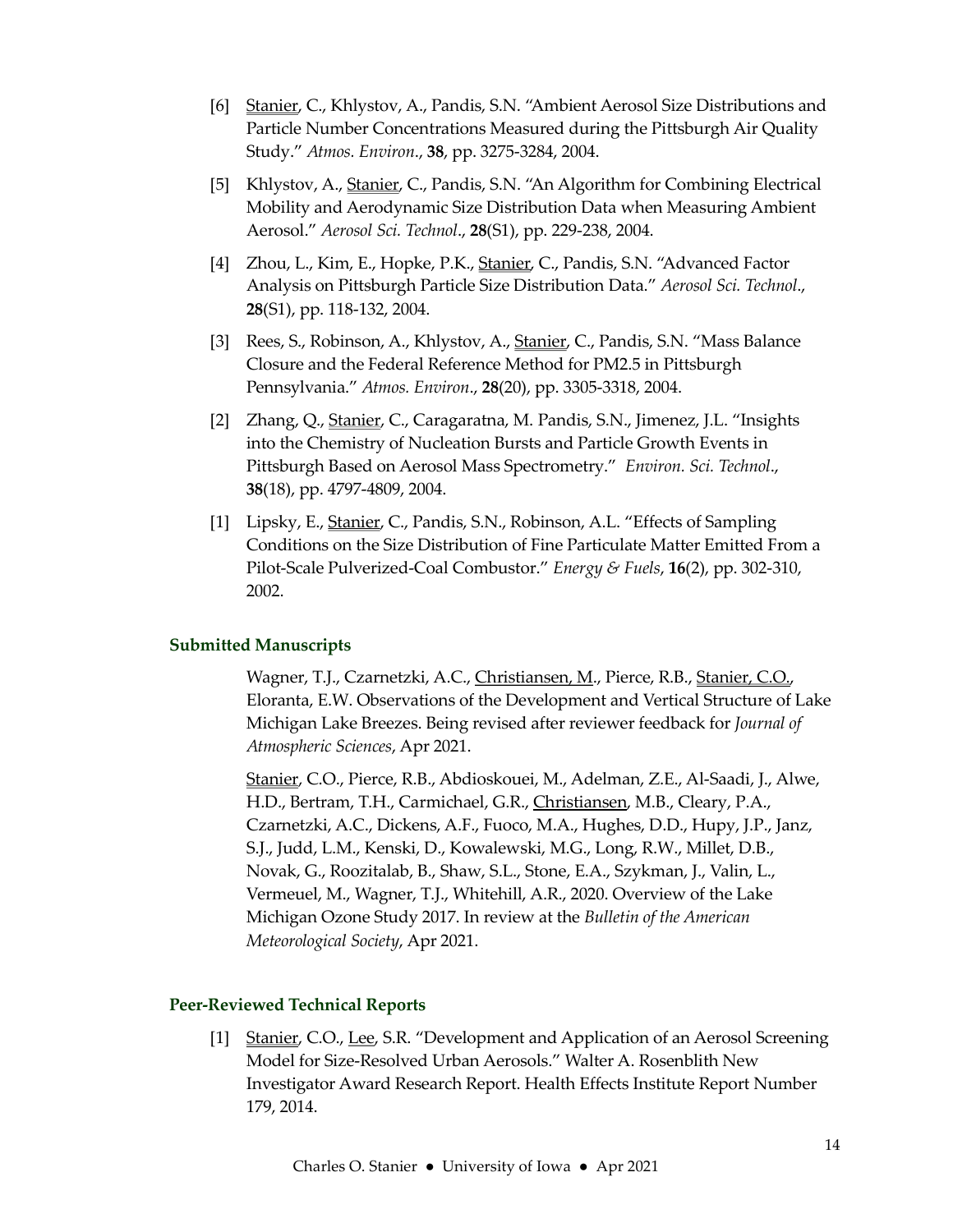## Publicly-Released Datasets

- [5] Lake Michigan Ozone Study 2017 Team. "LMOS 2017 Public Data Archive." NASA Airborne Science Data for Atmospheric Composition, https://wwwair.larc.nasa.gov/cgi-bin/ArcView/lmos, 2018.
- [4] Janechek, N., Stanier, C., Hansen, K. "Data in support of Comprehensive Atmospheric Modeling of Reactive Cyclic Siloxanes and Their Oxidation Products." Harvard Dataverse, doi:10.7910/DVN/68FO9B, 2017.
- [3] Stanier, C.O, Bullard, R.L, Singh, A. "Measurements in support of 10-Month Characterization of the Aerosol Number Size Distribution and Related Air Quality and Meteorology at the Bondville, IL Midwestern Background Site." Harvard Dataverse, doi 10.7910/DVN/7LZBD3, 2016.
- [2] Stanier, C.O. "Aerosol Size Distribution from Pittsburgh Air Quality Study, 2001-2002." Harvard Dataverse, doi:10.7910/DVN/8BWJNS, 2016.
- [1] Stanier, C.O., Singh, A., Adamski, W., Baek, J., Caughey, M., Carmichael, G.R., Edgerton, E., Kenski, D., Koerber, M., Oleson, J., Rohlf, T., Lee, S.R., Riemer, N., Shaw, S., Sousan, S., Spak, S., Carlson, J., Kim, Y.J., Hoch, J., Leair, J., Medinger, J., Nickolie, D., Mertes, M., Rodger, B., Sponseller, B., Hillery, J., Hanrahan, J., Carnahan, L., WDNR LADCO Winter Nitrate Study Data, archived at the LADCO website under URL http://www.ladco.org/reports/pm25/winter\_nitrate/index.php, 2014.

## Publicly-Released Code

- [2] Sample code and documentation for Python in Chemical Engineering Process Controls and Thermodynamics. https://github.com/charlesstan/learn\_python\_Stanier/. Released Fall 2020.
- [1] Sample code and documentation for MATLAB in Chemical Engineering Process Controls. https://github.com/charles-stan/learn\_MATLAB\_Stanier/. Released Fall 2020.

## Other Significant Technical Writings, Not Formally Peer-Reviewed (Technical Reports, Dissertations, Magazine Articles, White Papers, etc.)

- [15] Adelman, Zachariah E., Pierce, R. Bradley, Stanier, Charles O., and Kenski, Donna M. "LMOS: 2017 Lake Michigan Ozone Study," em, The Magazine for Environmental Managers, by the Air and Waste Management Association, pp. 23-27, Oct 2020.
- [14] Stanier, C.O. "Considering Air Quality and Climate Co-Benefits During Climate Mitigation and Adaptation in the Mississippi River Watershed," in Passe, Ulrike, Janette Thompson, and Kimberly Zarecor, eds. SUS-RURI: Proceedings of a workshop on developing a convergence sustainable urban systems agenda for redesigning the urban-rural interface along the Mississippi River watershed held in Ames, Iowa, August 12–13, 2019. Ames,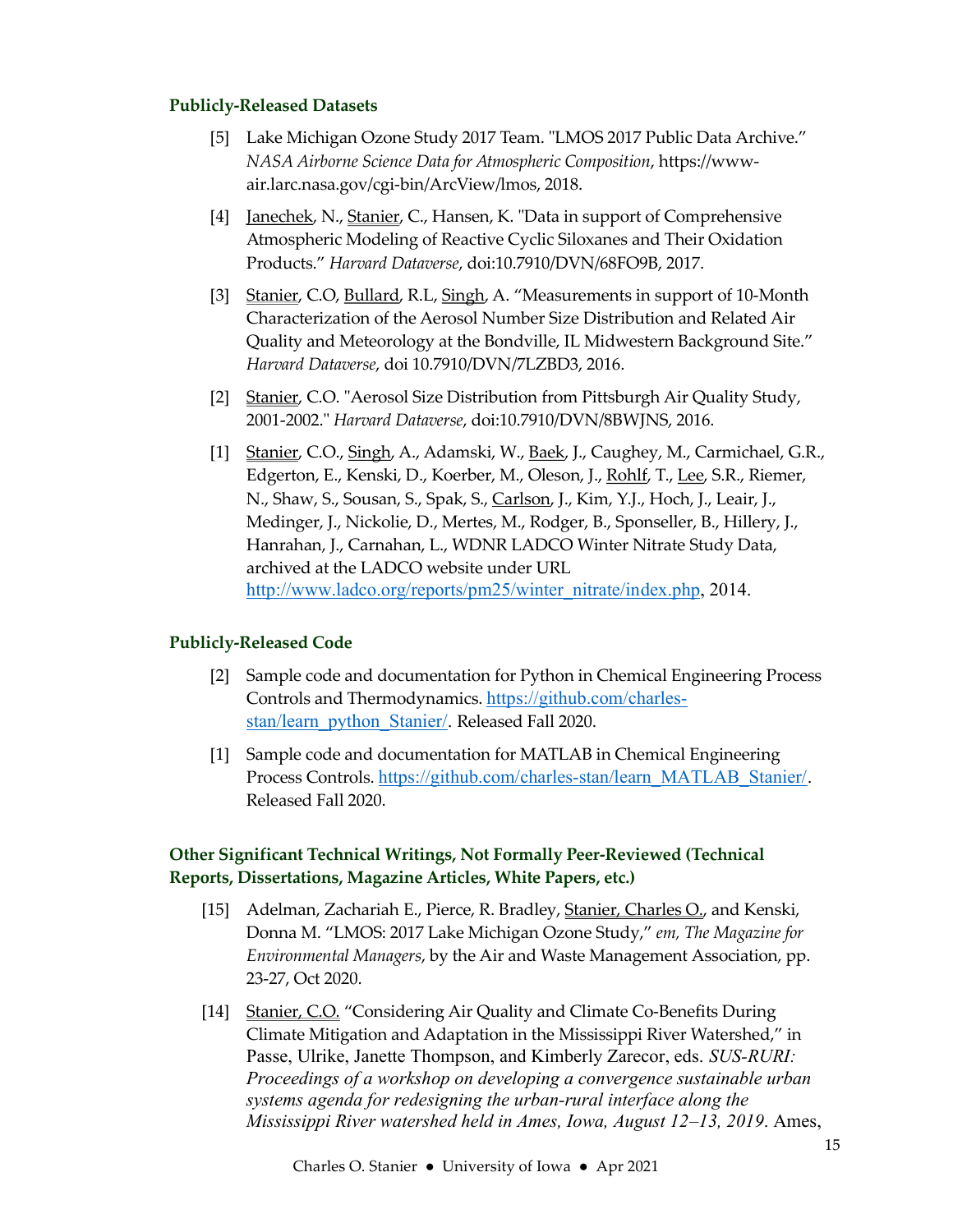Iowa: Iowa State University Digital Press. https://doi.org/10.31274/isudp.35, 2020.

- [13] Lake Michigan Ozone Study 2017 Team. "2017 Lake Michigan Ozone Study (LMOS) Preliminary Finding Report," https://www.ladco.org/wpcontent/uploads/Research/LMOS2017/LMOS\_LADCO\_report\_revision\_apr20 19\_final.pdf, 2019.
- [12] City of Iowa City, and the Iowa City Climate Action Plan Team. "Iowa City Climate Action Plan." https://www.icgov.org/project/iowa-city-climateaction-and-adaptation-plan, 2018.
- [11] Neal, T., Herder, S., Malek, A., Miller, Z., Spak, S., and Stanier, C. "Iowa 8th Grade Science Bundles," https://tinyurl.com/uiowa8sci, with video introduction at https://www.youtube.com/watch?v=KgDKFCBhzOI, 2018.
- [10] Pierce, B., Al-Saadi, J., Bertram, T., Dickens, A., Kaleel, R., Kenski, D., Stanier, C. "Open letter to parties interested in the 2017 Lake Michigan Ozone Study." https://wwwair.larc.nasa.gov/missions/lmos/docs/update\_statement\_mar21\_final.pdf, 2017.
- [9] Stanier, C. O., Reed, D. "Draft White Paper on Presidential Leadership and Innovation Award in Climate Smart Agriculture." http://user.engineering.uiowa.edu/~cs\_proj/publications/climate\_smart\_ag\_aw ards\_program\_ver\_jul13.pdf, 2016.
- [8] Pierce, B., Kaleel, R., Dickens, A., Bertram, T., Stanier, C, Kenski, D. "White Paper: Lake Michigan Ozone Study 2017 (LMOS 2017)." https://wwwair.larc.nasa.gov/missions/lmos/docs/Great\_Lakes\_Ozone\_Study\_White\_Paper \_Draft\_v6.pdf, 2016.
- [7] Stanier, C. "Data analysis and thermodynamic sensitivity analysis of Ashland, WI and Cassville, WI filter data (July 1, 2010 – June 30, 2011)." Technical memorandum to the Lake Michigan Air Directors Consortium (LADCO). Rosemont, IL, 2012.
- [6] Spak, S., Baek, J., Carlson, J., Carmichael, G., Kim, Y.J., Riemer, N., Stanier, C.O. "Episodic Air Pollution in Wisconsin (LADCO Winter Nitrate Study) and Georgia (SEARCH Network) During Jan-Mar 2009. Phase II Report: Three Dimensional Modeling, Process Analysis and Emissions Sensitivity." Lake Michigan Air Directors Consortium, http://www.ladco.org/reports/pm25/winter\_nitrate/index.php, 2012.
- [5] Baek, J., Carmichael, G., Lee, S.R., Oleson, J., Riemer, N., Rohlf, T., Sousan, S., Spak, S., Stanier, C. "Episodic Air Pollution in Wisconsin (LADCO Winter Nitrate Study) and Georgia (SEARCH Network) During Jan-Mar 2009. Phase I Report." Prepared for the Lake Michigan Air Directors Consortium, http://www.ladco.org/reports/pm25/winter\_nitrate/index.php, 2010.
- [4] Stanier, C., Schoenfelder, J., Yarker (Brown), M. "Evaluation of the Vaisala CL31 ceilometer as a tool for boundary layer characterization within carbon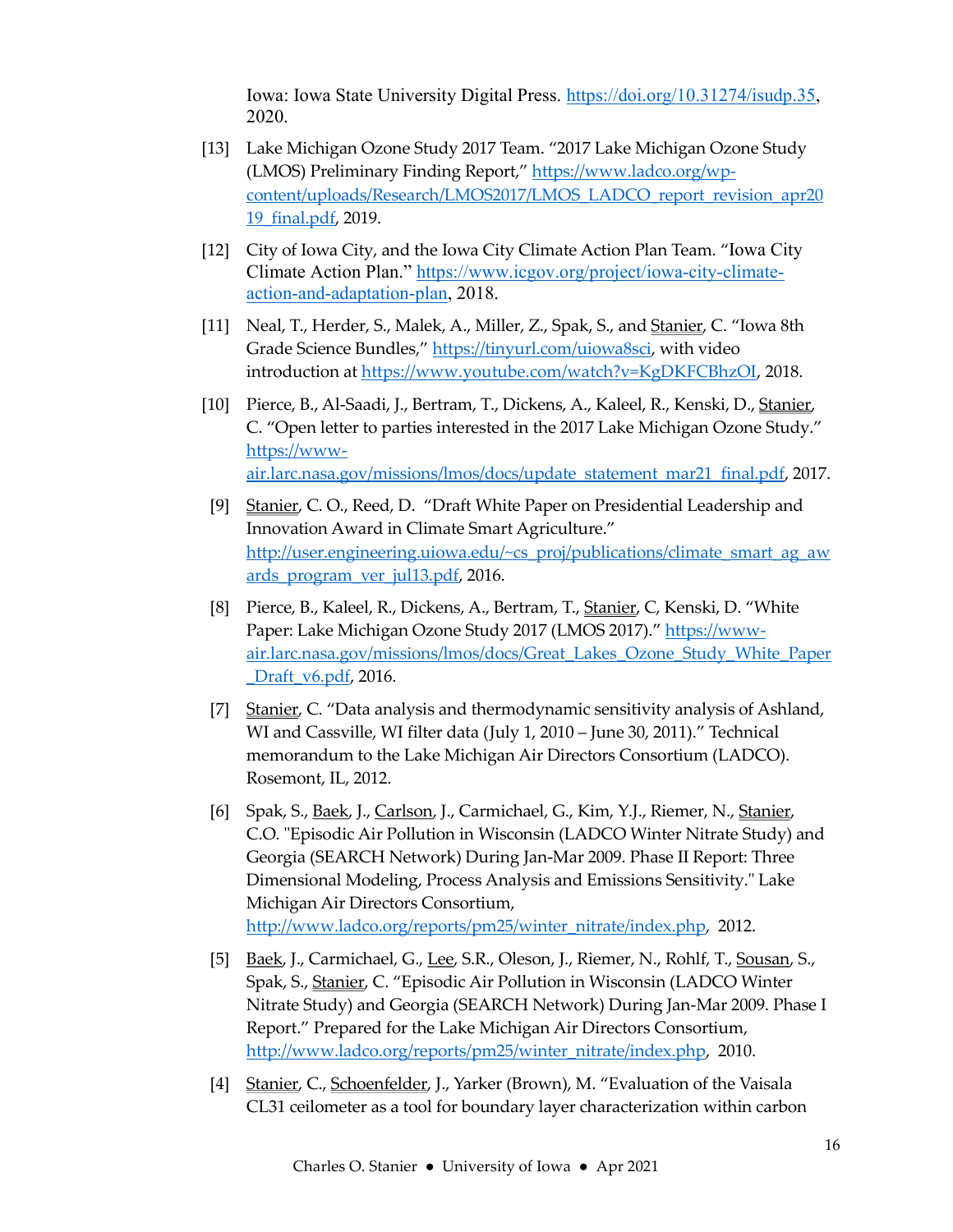cycle studies." Report to the NOAA Global Monitoring Division and Vaisala, 2009.

- [3] Bender, A., Carmichael, G., Beranek-Collins, A., Brown, M., Holloway, T., Jamroensan, A., Lee, S.-R., Marrapu, P., Pettibone, A., Sousan, S., Spak, S., Stanier, C. "Understanding Episodes of High Airborne Particulate Matter in Iowa." A report commissioned by the Bi-State State Regional Commission, 2009.
- [2] Stanier, C. "Ultrafine Particles in the Atmosphere: Emissions, Formation, and Growth", Ph.D. Thesis, Carnegie Mellon University Department of Chemical Engineering, 2003.
- [1] Stanier, C., "Work-Driven Adsorption Refrigeration: Theory, Model, and Prototype", Undergraduate Senior Thesis, Princeton University Department of Chemical Engineering, 1994.

## Lectures and Conferences

## Highlights (all within last 5 years):

- Departmental Seminars at the University of Michigan, University of Pittsburgh, and University of Maryland
- Specialty Visiting Seminar at Carnegie Mellon University
- Invited presentations at conferences and workshops (past 5 years): Growing Sustainable Communities Conference, SUS-RURI workshop on developing a convergence sustainable urban systems agenda for redesigning the urban-rural interface along the Mississippi River watershed.
- Students regularly contribute to the annual meetings of the American Association of Aerosol Research (AAAR), American Geophysical Union (AGU), and American Meteorological Society (AMS) meetings.

## Invited Seminars, Presentations, Workshops and Short Courses

(\* indicates a conference with an archived or published program or abstract book)

- [72] Stanier, C.O. "Graduate School vs. Working with Your Bachelor's Degree: Perspectives from the University of Iowa," Presented (remotely) to the University of Wisconsin Eau Claire Student Chapter of the American Chemical Society, Eau Claire WI. Oct 2020.
- [71] Stanier, C.O. "Viruses in air: COVID-19 transmission as a case study," Presented (remotely) as part of the University of Iowa College of Public Health Science Café series. Fairfield Public Library, Fairfield IA. Sept 2020.
- [70] Harry Hoffman, H., Schwalje, A., Stanier, C.O., Walker, T. "Assessment of buildings, ventilation, and SARS-CoV-2 transmission," Presented (remotely) to the bi-weekly meeting of the National Association of Music Executives at State Universities. Aug 2020.
- [69] Stanier, C.O. "Assessment of buildings, ventilation, and SARS-CoV-2 transmission," Presented (remotely) to the Faculty of the University of Iowa School of Music. Iowa City IA. Aug 2020.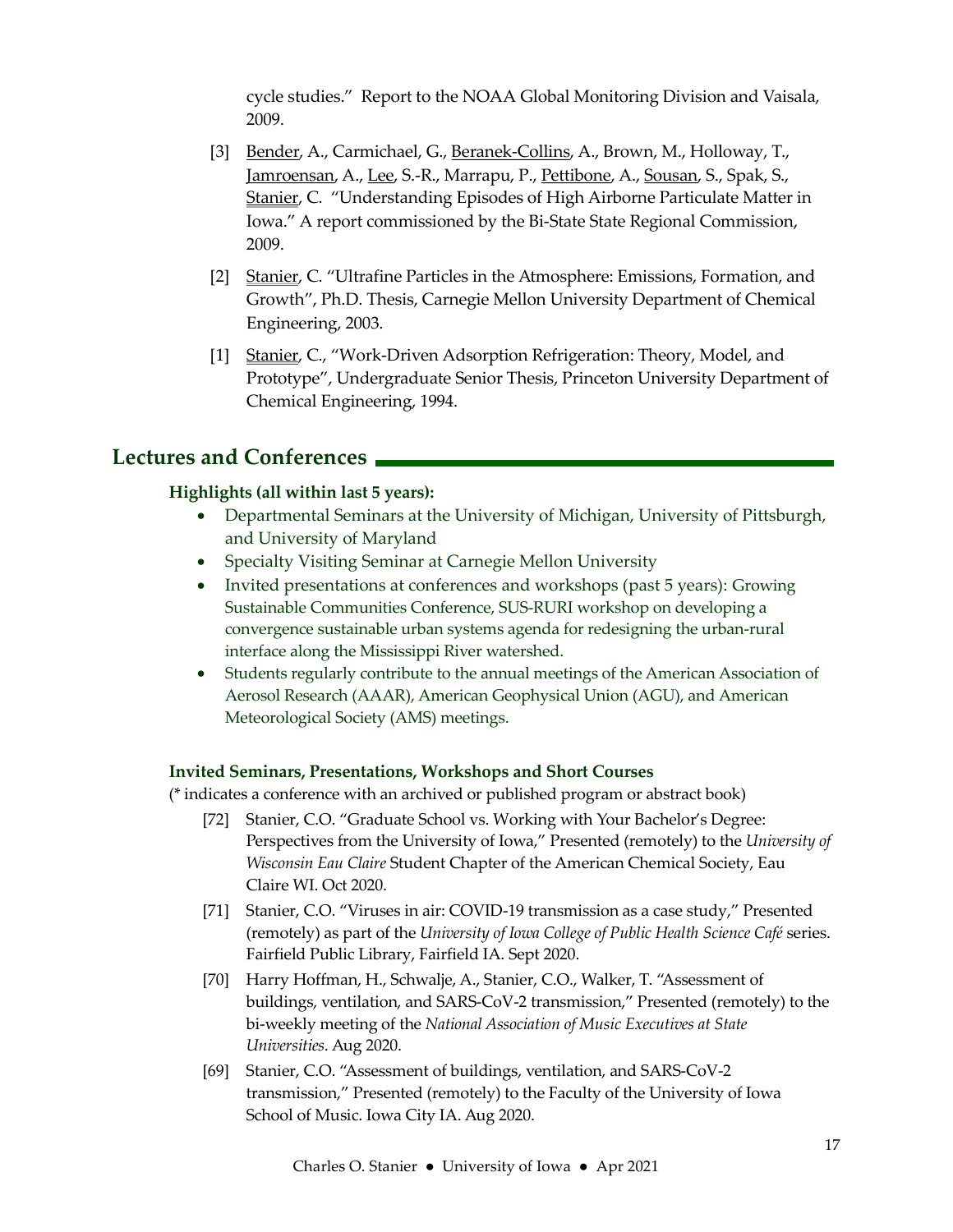- [68] Stanier, C.O. "Update on Lake Michigan Ozone Study LMOS 2017," Presented remotely to the Interagency Air Quality Research Seminars and Discussion Program, https://www.esrl.noaa.gov/csd/aqrs/. Remote presentation, November 2019.
- [67] Stanier, C.O. "Considering Air Quality and Climate Co-Benefits During Climate Mitigation and Adaptation in the Mississippi River Watershed," Presented at the SUS-RURI workshop on developing a convergence sustainable urban systems agenda for redesigning the urban-rural interface along the Mississippi River watershed. Ames, Iowa, August 2019.
- [66] Stanier, C.O. "An update on the Lake Michigan Ozone Study (2017)" Climate Change Science and Impacts of Climate Change." Presented remotely during LADCO Webinar May 2019 Update on the Lake Michigan Ozone Study. Chicago, IL. May 2019.
- [65] Stanier, C.O. "Clean Air for the Upper Midwest." Presented at the Johnson County Department of Public Health seminar series. Iowa City, IA. Apr 2019.
- [64] Stanier, C.O. "Clean Energy in Iowa." Presented as part of the University of Iowa College of Public Health Science Café series. Fairfield Public Library, Fairfield IA. Apr 2019.
- [63] Stanier, C.O. and Spak, S.N. "Climate Change Science and Impacts of Climate Change." Presented during the 8th Grade Phenomena Bundle Professional Development Workshop. University of Iowa. Iowa City IA. Oct 2017.
- [62] Stanier, C.O. "Gas and Aerosol Pollutants in the Midwestern US. Insights from models and measurements." Seminar at University of Wisconsin – Eau Claire Department of Chemistry. Eau Claire WI. Oct 2017.
- [61] Stanier, C.O. "Graduate School vs. Working with your Bachelor's Degree: Perspectives from the University of Iowa." Informational Seminar at University of Wisconsin – Eau Claire Department of Chemistry. Eau Claire WI. Oct 2017.
- [60] Stanier, C.O. "Critical Issues in Climate Science and Advocacy." Presented at the Sustainable Living Coalition. Fairfield IA. Oct 2017.
- [59] Stanier, C.O. "Review of LMOS Science Objectives." Presentation at LMOS 2017 Data Workshop. Chicago IL. Sept 2017.
- [58] Stanier, C.O., Givens, B. "Graduate School vs. Working with your STEM BS Degree: Perspectives from the University of Iowa." Undergraduate Seminar at Pitt Department of Chemical Engineering. Pittsburgh PA. Nov 2016.
- [57] Stanier, C.O. "Fine and Ultrafine Particles in the Midwestern U.S." Seminar at Carnegie Mellon University Center for Atmospheric Particle Studies (CAPS). Pittsburgh PA. Nov 2016.
- [56] Stanier, C.O., Frommelt, J., Corrigan, M.R., Schultz, P., Dong, C. "Teaching and Learning about Air Quality by Citizen Science." Workshop (1-h) at the Growing Sustainable Communities Conference. Dubuque IA, Oct 2016.\*
- [55] Stanier, C.O. "Leadership and Innovation Award in Climate Smart Agriculture." Coalition for Agricultural Greenhouse Gases (C-AGG) Meeting. Denver CO, Jul 2016.\*
- [54] Stanier, C.O. "Fine and Ultrafine Particles in the Atmosphere: Aerosol-Cloud Interactions and Midwestern Haze." Department of Atmospheric Science Seminar, University of Michigan. Ann Arbor MI, Feb 2016.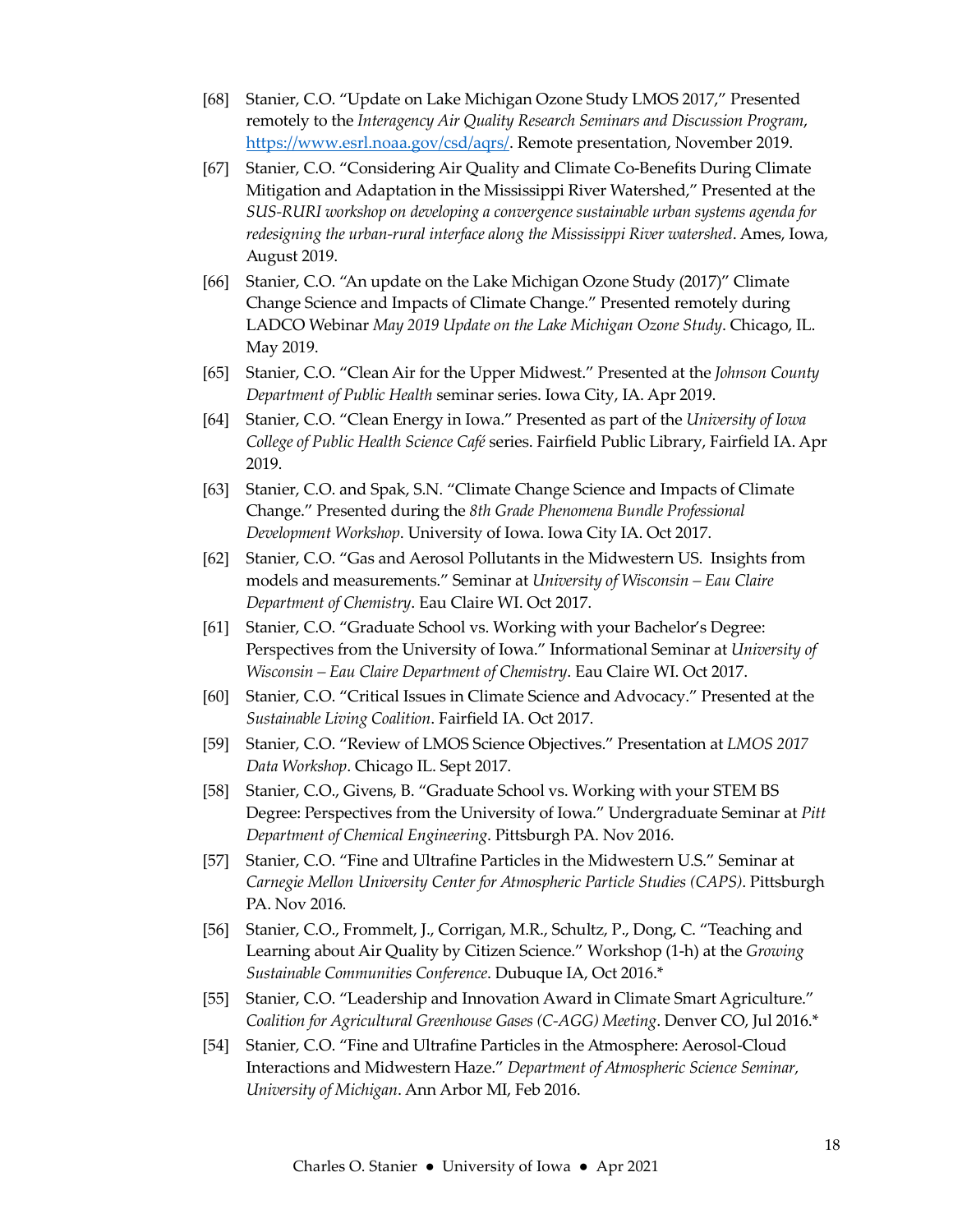- [53] Stanier, C.O., Spak, S.N., Kim, Y.J., Carmichael, G., Dong, C. "Great Lakes Air Quality." Presented at Meteorology And Climate - Modeling for Air Quality (MAC-MAQ). Sacramento CA, Sept 2015.\*
- [52] Stanier, C.O. "Fundamentals of Air Pollution." 4-h workshop given for the IEEE "SusTech" Conference on Technologies for Sustainability. Ogden UT, Aug 2015.\*
- [51] Stanier, C.O. "Two Perspectives on Ultrafine Particles." Seminar given for the Southern Ontario Centre for Atmospheric Aerosol Research (SOCAAR) at the University of Toronto. Toronto, Ontario, Canada, Dec 2014.
- [50] Stanier, C.O. "New Particle Formation and Growth." Invited 2-h Tutorial at the 32nd Annual American Association for Aerosol Research Conference. Orlando FL, Oct 2014.\*
- [49] Stanier, C.O. "Aerosol and Air Pollution Studies in the Midwestern United States." Departmental Seminar for Civil and Environmental Engineering Department at the University of Illinois. Champaign-Urbana IL, Oct 2014.
- [48] Stanier, C.O. "A Story of Midwestern Air Quality." Departmental Seminar for Energy, Environmental, and Chemical Engineering Department at Washington University. St. Louis MO, Sept 2014.
- [47] Stanier, C.O. "The Earth's Energy Budget: The Physical Basis Underlying Predictions of Climate Change." Presented at the 2014 Iowa Climate Festival. Iowa City IA, April 2014.
- [46] Stanier, C.O. "Elevated Winter Nitrate in the Upper Midwest." Presented at 2014 Midwest and Central States Air Quality Workshop. St. Louis MO, Apr 2014.
- [45] Stanier, C.O. "Understanding Climate Change." Presented at the Sustainability Circle Meeting of Eastern Iowa, led by True Market Solutions. Cedar Rapids IA, February 2014.
- [44] Stanier, C.O. "Particle Nucleation, Growth, and Number Concentration in the Midwestern U.S.: Results from Long Term Fixed Site Monitoring, Intensive Fixed Site Monitoring, and Aircraft Profiles." Presented at Kent State University College of Public Health, Kent OH, Dec 2013.
- [43] Stanier, C.O. "Applying CMAQ, MODIS, and Surface Observations to Air Quality Applications in the United States." Presented at NASA Goddard, College Park MD, Nov 2013.
- [42] Stanier, C.O. "Volatile Methyl Siloxanes: Regional chemical transport modeling, field observations, and laboratory reaction kinetics." Presented at the University of Maryland Department of Chemical Engineering, College Park MD, Nov 2013.
- [41] Stanier, C.O. "Applying Data Assimilation and Adjoint Sensitivity to Epidemiological and Policy Studies of Airborne Particulate Matter." Presented at EPA STAR Program Progress Update. Triangle Park NC, Nov 2013.
- [40] Stanier, C.O. "Carbon Footprints and Sustainable Energy Choices." Interdisciplinary Dialogue on Climate Change (IDCC) Lecture at Dickinson College. Carlisle PA, Nov 2013.
- [39] Stanier, C.O. "Wintertime Ammonium Nitrate Haze Episodes in the Midwest: Observation, Modeling, and Sensitivity to Emission." Presented at University of Maryland Atmospheric and Oceanic Sciences Department, Atmospheric Chemistry Series. College Park MD, Oct 2013.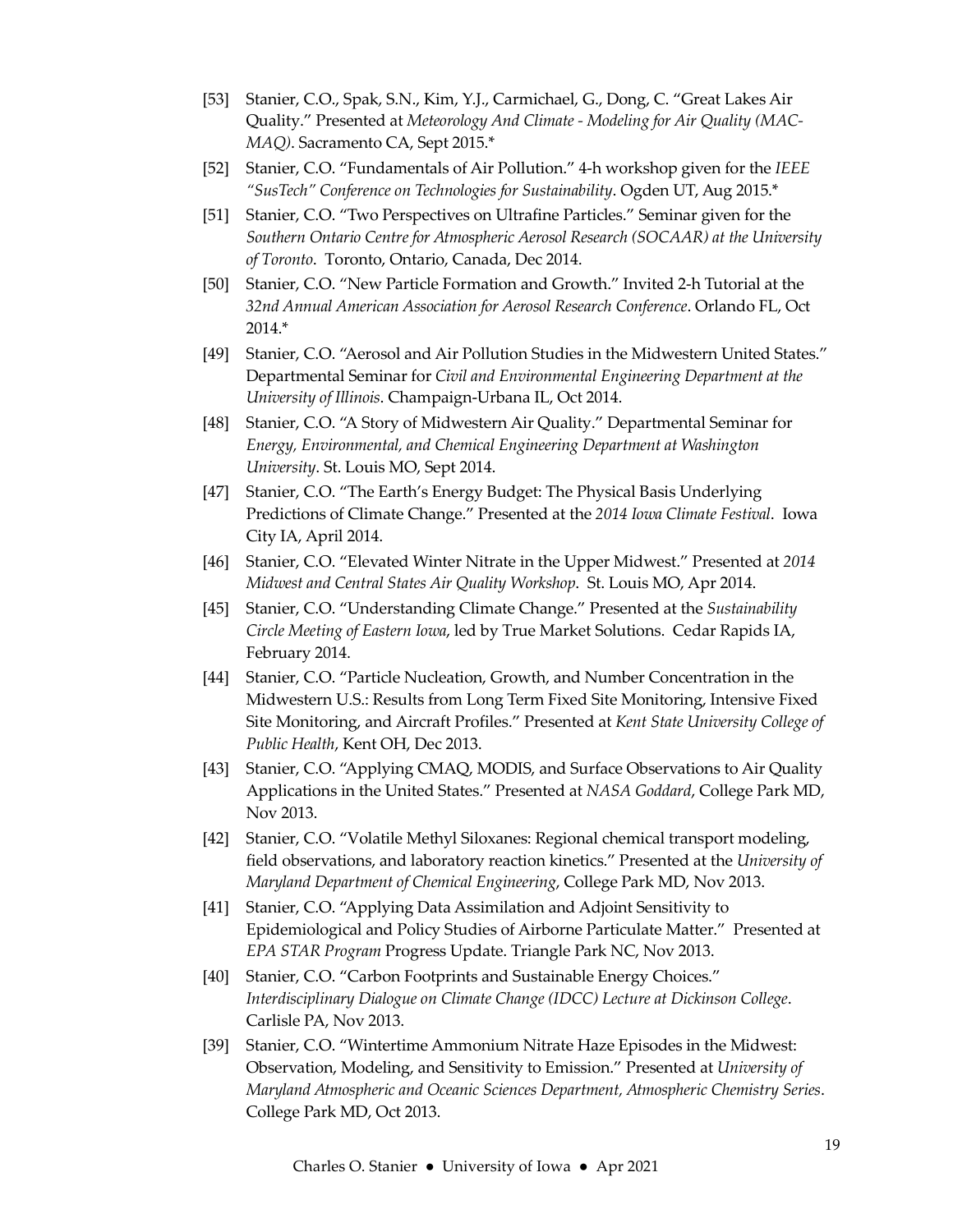- [38] Stanier, C.O. "LADCO Winter Nitrate Study." Presented at EPA Regional/State/Local Modelers Workshop. Chicago IL, May 2012.
- [37] Stanier, C.O. "Aerosol Screening Model (ASM) for Size Resolved Urban Aerosols." Poster presented at Annual Meeting of the Health Effects Institute. Chicago IL, Apr 2012.\*
- [36] Stanier, C.O. "Applying Data Assimilation and Adjoint Sensitivity to Epidemiological and Policy Studies of Airborne Particulate Matter." Presented at EPA STAR Program Progress Update. Research Triangle Park NC, Mar, 2012.
- [35] Stanier, C.O. "Air Quality Modeling and Data Assimilation Applications to Air Pollution Epidemiology." Presented in the University of Iowa Environmental Health Sciences Research Center Seminar Series. Iowa City IA, January, 2012.
- [34] Stanier, C.O. "Air Quality Modeling and Data Assimilation." Presented in University of Ottawa Department of Epidemiology and Community Medicine Seminar. Ottawa, Canada, January, 2012.
- [33] Stanier, C.O. "Personal Exposure Aerosol Screening Model (PEASM) for Size Resolved Urban Aerosols." Poster presented at Annual Meeting of the Health Effects Institute. Boston, MA, May 2011.\*
- [32] Stanier, C.O. Panelist participant in "Air Quality Science: An Essential Ingredient for Successful Air Pollution Health Studies." Community Modeling and Analysis System (CMAS) Conference, Research Triangle Park NC, Oct 2010.\*
- [31] Stanier, C.O. "Update on the LADCO Winter Nitrate Study." Presented remotely to the Area Sources Subcommittee of the PM2.5 Implementation Workgroup of the Iowa Department of Natural Resources. Windsor Heights IA, September 2010.
- [30] Stanier, C.O. "Wintertime Nitrate Formation in the Midwest." Presented remotely to the Air Quality Model Development Meeting of the Electric Power Research Institute. Palo Alto CA, July 2010.
- [29] Stanier, C.O. "PM2.5 Chemistry and Episodes." Presented to the PM2.5 Implementation Workgroup of the Iowa Department of Natural Resources. Windsor Heights IA, June 2010.
- [28] Stanier, C.O. "Personal Exposure Aerosol Screening Model (PEASM) for Size Resolved Urban Aerosols." Poster presented at Annual Meeting of the Health Effects Institute. Alexandria VA, May 2010.\*
- [27] Stanier, C.O. "Understanding the aerosol pollution of the upper Midwest using chemical thermodynamics." University of Wisconsin Department of Chemical and Biological Engineering Departmental Seminar. Madison WI, Jan 2010.
- [26] Stanier, C.O. "Understanding Episodes of High Airborne Particulate Matter in Iowa." University of Northern Iowa Department of Earth Sciences Departmental Seminar. Cedar Falls IA, December 2009.
- [25] Stanier, C.O. "Ultrafine Aerosols and Boundary Layer Processes." Presented at the 44th Annual Midwest Regional Meeting of the ACS. Iowa City IA, Oct 2009.\*
- [24] Stanier, C.O. "Understanding Episodes of High Airborne Particulate Matter in Iowa." Presented at the Iowa Business Development Conference, Des Moines IA, Sept 2009.
- [23] Stanier, C.O. "Understanding Climate Change." Presented at the Iowa Renewable Energy Association Expo. Norway IA, Sept 2009.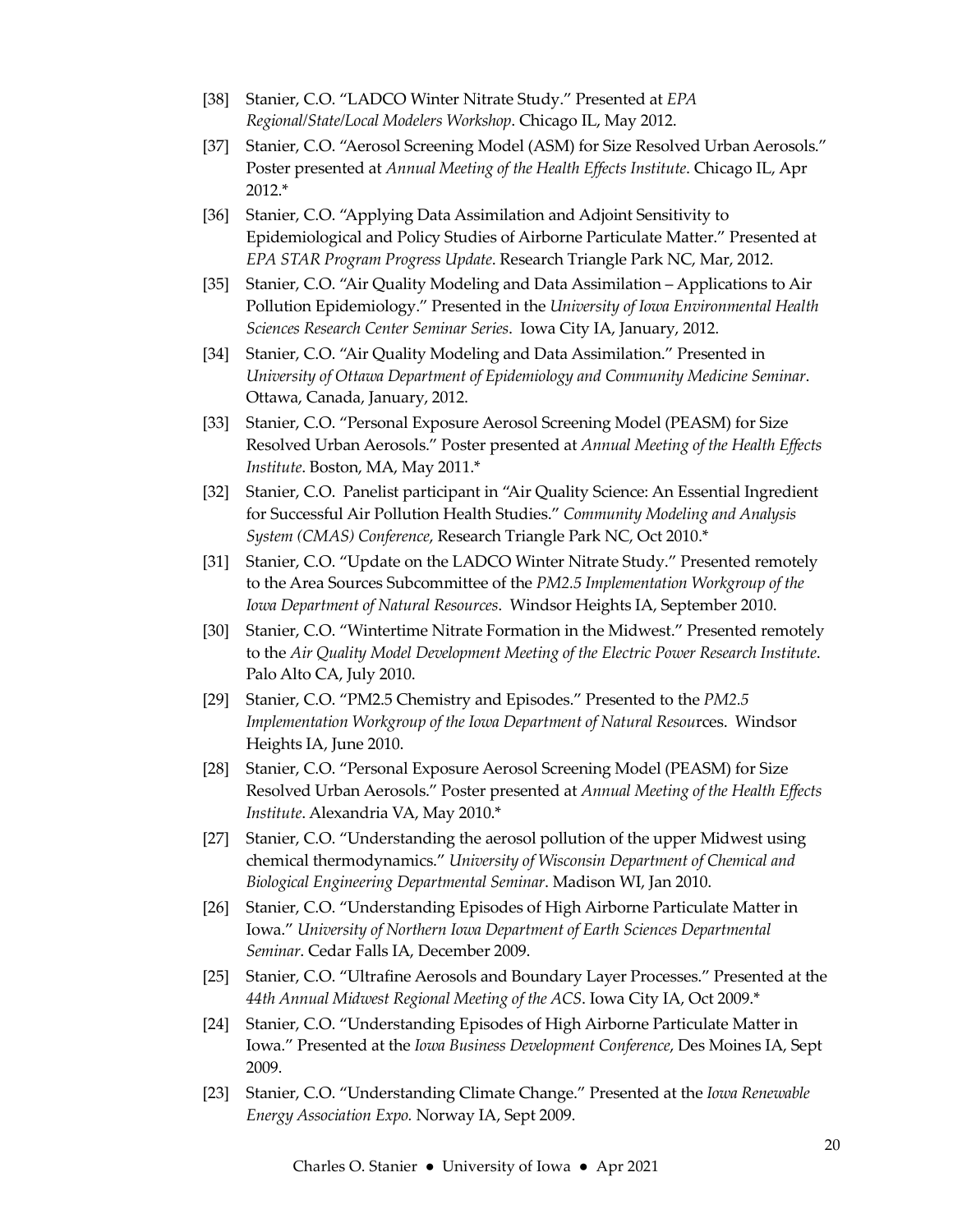- [22] Weatherhead, E., and Stanier, C.O. "Academic Contributions to Renewable Energy." Presented by coauthor and session chair Elizabeth Weatherhead at the AMS Summer Community Meeting. Norman OK, Aug 2009.\*
- [21] Stanier, C.O. "Understanding Episodes of High Airborne Particulate Matter in Iowa." Presented remotely to the Meeting of the Lake Michigan Air Directors Consortium and the Midwest Regional (Air Pollution) Planning Organization. Chicago IL, July 2009.
- [20] Stanier, C.O. "Applying Data Assimilation and Adjoint Sensitivity to Epidemiological and Policy Studies of Airborne Particulate Matter." Presented at the EPA STAR Program Kickoff. Research Triangle Park NC, June 2009.
- [19] Stanier, C., Lee, S.R., Sioutas, C., Moore, K., Riemer, N. "Development and a Personal Exposure Aerosol Screening Model (PEASM) for Size Resolved Urban Aerosols: Part II: The description of PEASM modules and evaluation." Poster presented at Annual Meeting of the Health Effects Institute, Portland OR, May 2009.\*
- [18] Stanier, C., Carmichael, G.R. "Understanding Episodes of High Airborne Particulate Matter in Iowa." Presented at the Bistate Regional Commission's Local Government Legislative Forum. Davenport IA, Apr 2009.
- [17] Stanier, C.O. "Evaluation of the Vaisala CL31 ceilometer as a tool for boundary layer characterization within carbon cycle studies." Presented remotely to the Vaisala CL31 Workshop. Boulder CO, Apr 2009.
- [16] Stanier, C., Carmichael, G.R. "Understanding Episodes of High Airborne Particulate Matter in Iowa." Presented at the Bistate Regional Commission meeting. Rock Island IL, Jan 2009.
- [15] Stanier, C.O. "Understanding Climate Change." Presented at the Iowa Renewable Energy Association Expo. Cedar Falls IA, Sept. 2008.
- [14] Stanier, C.O. "Atmospheric New Particle Formation and Growth." Presented at the Pacific Northwest National Laboratory Environmental and Molecular Sciences Laboratory (EMSL) Chamber Workshop. Richland WA, June 2008.
- [13] Stanier, C.O., Pettibone, A., Lee, S.R., Raife, J. "Measurements and Modeling of Ultrafine Particles." Presented at the University of California Riverside, Department of Chemical and Environmental Engineering, Atmospheric Chemistry and Engineering Seminar Series. Riverside CA, May 2008.
- [12] Lee, S.R., Raife, J., Stanier, C. "Development and Application of a Personal Exposure Screening Model for Size Resolved Urban Aerosol: Model Description and Study Objectives." Presented at the Annual Meeting of the Health Effects Institute. Philadelphia PA, May 2008.\*
- [11] Stanier, C.O. "Understanding Climate Change." Presented at Iowa Renewable Energy Association Expo. Solon IA, Sept. 2007.
- [10] Pettibone, A., Stanier, C.O. "Atmospheric Processes." Presented at the Data Analysts Meeting of LADCO / MRPO (Lake Michigan Air Directors Consortium and the Midwest Regional (Air Pollution) Planning Organization). Chicago IL, Oct 2006.
- [9] Pettibone, A., Eichinger, W., Pandis, S.N., Stanier, C.O. "Measurements and Modeling of New Particle Formation." Presented at the Special Symposium on Formation and Growth of Atmospheric Aerosols (sponsored by DOE-NSF-ACCENT-BACCI-iLEAPS-IGAC-SOLAS). Otsego MN, Sept 2006.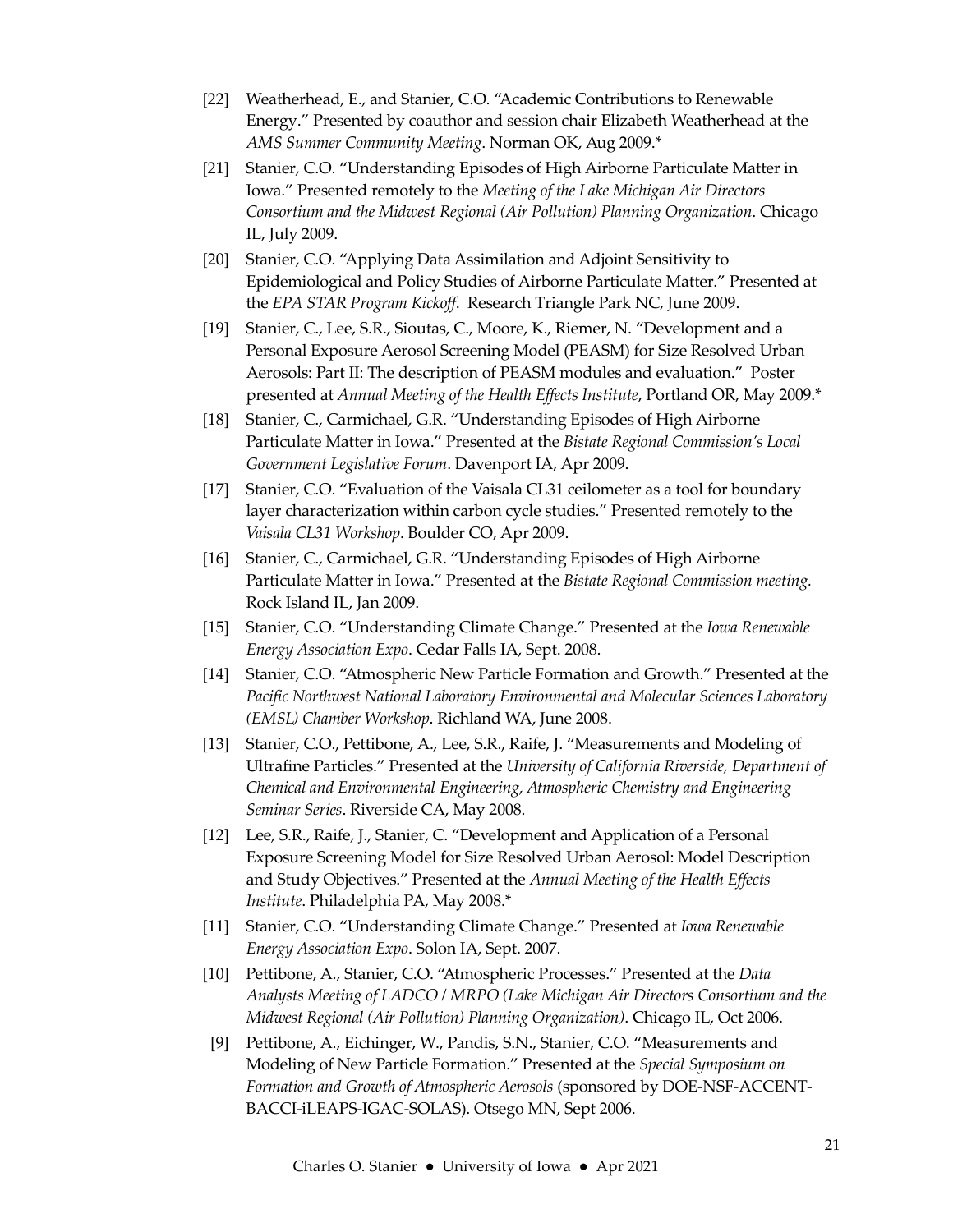- [8] Stanier, C.O. "Atmospheric Formation of Ultrafine Particles." Presented at the Ultrafine Particle Conference, The Science, Technology, and Policy Issues. Los Angeles CA, May 2006.
- [7] Stanier, C.O. "Atmospheric New Particle Formation." Presented at the Departmental Seminar of Civil and Environmental Engineering at the University of Iowa. Iowa City IA, Oct 2005.
- [6] Stanier, C.O. "Atmospheric Ultrafine Particles Field Sampling and Predictive Modeling." Presented at the Illinois State Water Survey. Champaign Urbana IL, Mar 2005.
- [5] Stanier, C.O. "Atmospheric Ultrafine Particles Field Sampling and Predictive Modeling." Presented at the Departmental Seminar of Mechanical Engineering at the University of Iowa. Iowa City IA, Mar 2005.
- [4] Stanier, C.O. "Atmospheric Ultrafine Particles Insights into Formation and Properties." Presented at the Departmental Seminar of IIHR Hydroscience and Engineering at the University of Iowa. Iowa City IA, Oct 2004.
- [3] Stanier, C.O. "Atmospheric Ultrafine Particles Insights into Formation and Properties." Presented at the Departmental Seminar of Occupational and Environmental Health at the University of Iowa. Iowa City IA, Sept 2004.
- [2] Stanier, C.O., Gaydos, T.M., Khlystov, A.Y., Pandis, S.N. "New Particle Formation During the Pittsburgh Air Quality Study: Frequency, Meteorology, Particle Growth, and Chemistry." Presented at the ACCESS VII Colloquium on Atmospheric Chemistry. Yellowstone National Park WY, Sept 2003.
- [1] Stanier, C.O., Gaydos, T.M., Khlystov, A.Y., Pandis, S.N. "New Particle Formation During the Pittsburgh Air Quality Study: Frequency, Meteorology, Particle Growth, and Chemistry." Presented at the Gordon Conference on Atmospheric Chemistry (poster presentation), Big Sky MT, Sept 2003.

#### Conference Presentations and Posters

(Presenting Author is Marked with an Asterisk; Stanier Group Members are Underlined; All conference entries listed for past 5 years, and prior to that only presentation with Stanier as the lead and presenting author)

- [206] Christiansen, M.,\* Stanier, C., Doak, A., Carmichael, G., Pierce, R.B., Bertram, T., Stanier, E.A., Abdi-Oskouei, M., Roozitalab, B., Hughes, D.D., Ferrada, G. "The Lake Michigan Ozone Study (LMOS 2017) Field Campaign and Ozone Control Strategy from It," Fall 2020 Meeting of AICHE. Virtual, Nov 2020. https://plan.coreapps.com/aiche2020/event/74d8cf75e00c20cd8f09bd3f0e5236d2
- [205] Christiansen, M.,\* Doak, A., Bertram, T., Stone, E.A., Ferrada, G., Hughes, D.D., Stanier, C.O., Carmichael, G.R. "Overview of Meteorology and Chemistry of Ozone Episodes during the Lake Michigan Ozone Study 2017," 101<sup>st</sup> Meeting of the American Meteorological Association. Virtual, Jan 2021. https://eventpowerres.cloudinary.com/video/upload/v1/media/American%20Meteorological%20S/21ams/session\_re cording/Overview%20of%20Meteorology%20a/ywilzoswuwydjfoagnvu
- [204] Abdi-Oskouei, M.,\* Carmichael, G.R., Christiansen, M., Czarnetzki, A.C., Ferrada, G., Pierce, R.B., Roozitalab, B., Sobhani, N., Stanier, C.O. "WRF-Chem Modeling of Lake Michigan Summertime Ozone Air Quality: Optimization of Meteorology and Its Impact on Air Quality Forecast," ACOM Seminar Series (monthly series of the Atmospheric Chemistry Observations &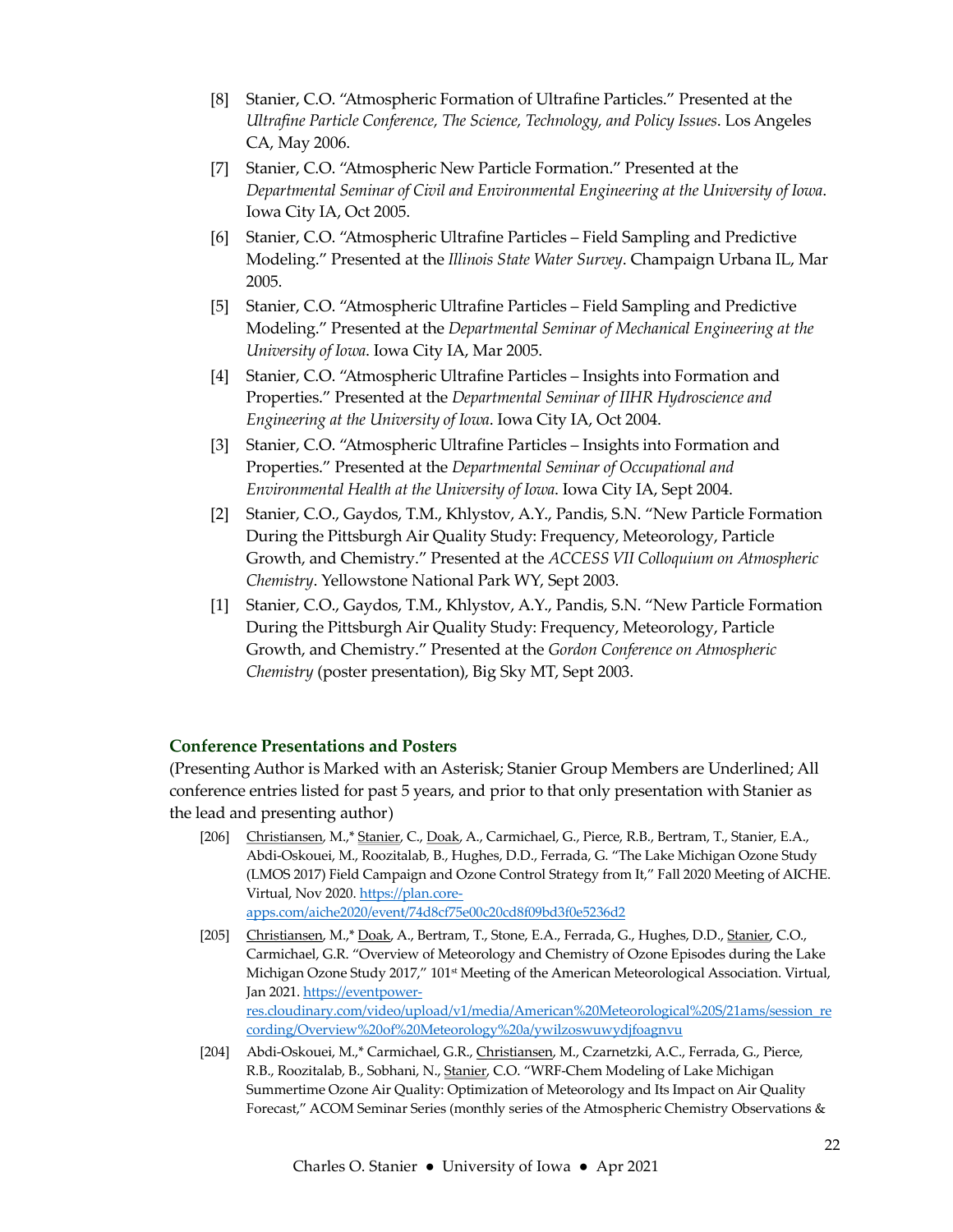Modeling Laboratory of the National Center for Atmospheric Research), Boulder CO, Aug 2020 (virtual).

- [203] Abdi-Oskouei, M.,\* Carmichael, G.R., Christiansen, M., Czarnetzki, A.C., Ferrada, G., Pierce, R.B., Roozitalab, B., Sobhani, N., Stanier, C.O. "WRF-Chem Modeling of Lake Michigan Summertime Ozone Air Quality: Optimization of Meteorology and Its Impact on Air Quality Forecasts," 100<sup>th</sup> Meeting of the American Meteorological Association. Boston MA, Jan 2020.
- [202] Tang, B.,\* Gao, M., Stanier, C.O., Carmichael, G. "Evaluation of high resolution WRF-Chem model with observations during KORUS-AQ using updated emission estimates," Fall Meeting of the American Geophysical Union. San Francisco CA, Dec 2019.
- [201] Christiansen, M.,\* Doak, A., Hughes, D., Stanier, C., Stone, E., Millet, D., Alwe, H. "Using Highly Time-resolved Data to Improve the Lake Michigan Ozone Study: Particle Size Distributions and VOCs at a Coastal Site," 38th Annual American Association for Aerosol Research Conference, Portland OR, Oct 2019.
- [200] Hughes, D.,\* Milani, A., Christiansen, M., Millet, D., Bertram, T., Stanier, C., Stone, E., "Chemical Composition of PM2.5 in Zion, IL during the 2017 Lake Michigan Ozone Study (LMOS)," 38th Annual American Association for Aerosol Research Conference, Portland OR, Oct 2019.
- [199] Contreras, M.,\* Mubeen, S., Stanier, C. "Technoeconomic analysis of photoelectrochemical hydrogen production from waste brine," Presented at the American Chemical Society Meeting, 2019.
- [198] Doak, A.,\* Christiansen, M., Stanier, C.O. "Local Source Characterization Using Positive Matrix Factorization." 2019 Mid-America Student Regional Conference of the American Institute of Chemical Engineers. Missouri State University, Rolla, MO, Apr 2019.
- [197] Carmichael, G.,\* Abdioskouei, M., Alwe, H.D., Christiansen, M., Millet, D.B., Pierce, R.B., Roozitalab, B., Sobhani, N., and Stanier, C.O. "Impact of Anthropogenic and Biogenic Emissions on High Ozone Episodes Along the Lake Michigan Shoreline" (abstract A53C-05). Fall Meeting of the American Geophysical Union. Washington DC, Dec 2018.
- [196] Pierce, R.B.\* Stanier, C.O., Dickens, A.F., Szykman, J., Bertram, T., Stone, E.A., Al-Saadi, J.A., Czarnetzki, A., Millet, D.B., Alwe, H.D., Judd, L.M., Abdioskouei, M., Valin, L., Cleary, P.A., Fuoco, M., Gregory, G., *Christiansen*, M., Harkey, M., Kenski, D.M., Adelman, Z., and Wagner, T.J. "Overview of the 2017 Lake Michigan Ozone Study" (abstract A53C-04). Fall Meeting of the American Geophysical Union. Washington DC, Dec 2018.
- [195] Christiansen, M.,\* Stanier, C.O., Pierce, R.B., Szykman, J., Hughes, D., Stone, E.A., Doak, A., Elzey, S. "Aerosol measurements during the Lake Michigan Ozone Study (LMOS 2017)" (abstract A51N-0148). Poster at the Fall Meeting of the American Geophysical Union. Washington DC, Dec 2018.
- [194] Contreras, M.,\* Mubeen, S., Stanier, C.O., and Rassoolkhani, A. "A Technoeconomic Analysis of Hydrogen Production from Brine using PEC Technology." Poster at the Americas International Meeting on Electrochemistry and Solid State Science. Cancun, Mexico, Oct 2018.
- [193] Dong, C., Bullard, R., Singh, A., Spak, S.N., Matsui, H. Stanier, C.O.\* "Physical and Model-based Characterization of NPF Events and Sensitivity of CN and CCN to Changes in Anthropogenic Emissions in the Midwestern United States.." International Aerosol Conference. St. Louis, MO, Sept 2018.
- [192] Hughes, D.,\* Milani, A., Christiansen, M., Millet, D., Bertram, T., Stanier, C.O., Stone, E. "Chemical Composition of PM2.5 in Zion, IL during the 2017 Lake Michigan Ozone Study." Poster at 2018 International Aerosol Conference. St. Louis, MO, Sept 2018.
- [191] Christiansen, M.,\* Stanier, C.O., Elzey, S., Janechek, N.J., Bryngelson, N., Havlicek, M., Tiwari, A. "Comparison of the TSI 1-nm and Standard Scanning Mobility Particle Sizers during the Lake Michigan Ozone Study." Poster at 2018 International Aerosol Conference. St. Louis, MO, Sept 2018.
- [191] <u>Janechek</u>, N.J., King, B., Marek, R., Adamcakova-Dodd, A., Lersch, T., Bunker, K., Casuccio, G., Hansen, K., Brune, W., Thorne, P., Hornbuckle, K., Fiegel, J., Stanier,\* C.O. "Cyclic Siloxane Oxidation over North America: Quantifying the Strength, Properties, and Lung Cytotoxicity of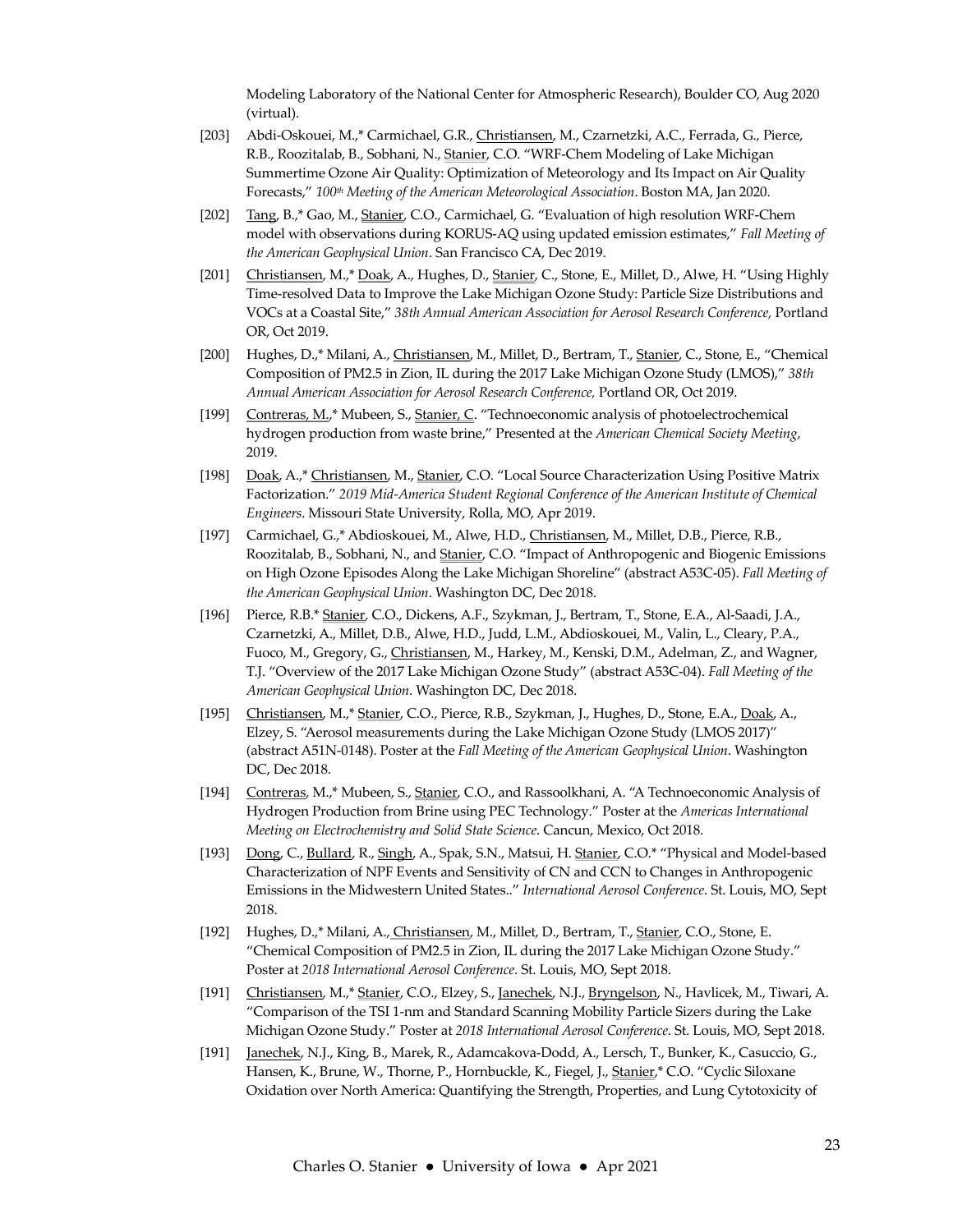Widespread Silicon from Personal Care Products." 2018 International Aerosol Conference. St. Louis, MO, Sept 2018.

- [190] Stanier, C.O.,\* Janechek, N., Bryngelson, N., Christiansen, M. "Determination of the Size-Resolved Sampling Efficiency for a Commodity (AirBeam) PM2.5 Ambient Aerosol Sensor at a Background U.S. Continental Site." 2018 International Aerosol Conference. St. Louis, MO, Sept 2018.
- [189] Abdi-Oskouei, M., Carmichael, G.R., Christiansen, M., Sobhani, N., Roozitalab, B., Wade, K., Stanier, C.O. "Meteorological air quality forecasting using the WRF-Chem model during the Lake Michigan Ozone Study (LMOS-2017) field campaign." NASA H-AQAST Meeting. Madison, WI, July 2018.
- [188] Doak, A.,\* Christiansen, M., Stanier, C.O. "Investigating Pollution Around Lake Michigan Using Continuous Emission Monitoring Systems." 2018 Mid-America Student Regional Conference of the American Institute of Chemical Engineers. Oklahoma State University, Stillwater, OK, Apr 2018.
- [187] Hughes, D.D.,\* Milani, A., Christiansen, M., Millet, D.B., Bertram, T., Stanier, C.O., Stone, E.A. "Chemical Composition of PM2.5 in Zion, IL during the 2017 Lake Michigan Ozone Study (LMOS)." 130<sup>th</sup> Annual Meeting of the Iowa Academy of Science. Buena Vista, IA, Apr 2018.
- [186] Christiansen, M.,\* Stanier, C.O., Dagen, D.D., Stone, E.A., Janechek, N., Bryngelson, N. "What can we learn from rapid particle measurements during the Lake Michigan Ozone Study 2017 (LMOS 2017)." 130<sup>th</sup> Annual Meeting of the Iowa Academy of Science. Buena Vista, IA, Apr 2018.
- [185] Christiansen, M.,\* Stanier, C.O., Dagen, D.D., Stone, E.A., Janechek, N., Bryngelson, N. "What can we learn from rapid particle measurements during the Lake Michigan Ozone Study 2017 (LMOS 2017)." 20<sup>th</sup> Annual Jakobsen Memorial Conference. Iowa City, IA, Mar 2018.
- [184] Judd, L.,\* Al-Saadi, J., Janz, S., Kowalewski, M., Szykman, J., Swap, R., Abuhassan, N., Cede, A., Valin, L., Williams. D., Stanier, C. "High Resolution mapping of NO2 column densities along the western shore of Lake Michigan and the Los Angeles Basin during May/June 2017." Abstract 288565, Session A002. Fall Meeting of the American Geophysical Union. New Orleans LA, Dec 2017.
- [183] Stanier, C.,\* Dong, C., Janechek, N., Bryngelson, N., Schultz, P., Heimbinder, M. "Challenges and Opportunities for Using Crowd-Sourced Air Pollution Measurements for Education and Outreach." Abstract 299866, Session ED030. Fall Meeting of the American Geophysical Union. New Orleans LA, Dec 2017.
- [182] Spak, S.,\* Stanier, C., Neal, T., Herder, S., Malek, A., Miller, Z. "The Iowa K-12 Climate Science Education Initiative: a comprehensive approach to meeting in-service teachers' stated needs for teaching climate literacy with NGSS." Abstract 295201, Session ED007. Fall Meeting of the American Geophysical Union. New Orleans LA, Dec 2017.
- [181] Stanier, C.,\* Abdioskouei, M., Carmichael, G.R., Christiansen, M., Sobhani, N. "Meteorological air quality forecasting using the WRFChem model during the LMOS2017 field campaign." Abstract 298957, Session A082. Fall Meeting of the American Geophysical Union. New Orleans LA, Dec 2017.
- [180] Janechek, N.,\* Bryngelson, N., Marek, R., Lersch, T., Bunker, K., Casuccio, G., Brune, W., Hornbuckle, K., Stanier, C. "Experimental Characterization and Lung Cytotoxicity of Secondary Aerosol from D5 Cyclic Siloxane Oxidation." Abstract 283913, Session A052. Fall Meeting of the American Geophysical Union. New Orleans LA, Dec 2017.
- [179] Dong, C.,\* Matsui, H., Spak, S., Stanier, C. "Impacts of New Particle Formation on Short-term Midwestern Meteorology and Air Quality as Determined by the NPF-explicit WRF-Chem." Presentation at 36th Annual American Association for Aerosol Research Conference. Raleigh NC, Oct 2017.
- [178] Dong, C.,\* Bullard, R., Singh, A., Cui, Y., Hodzic, A., Stanier, C. "Physical and Model-based Characterization of Ultrafine Particle Size Distributions, Nucleation, and Particle Growth in the Central US." Poster at 36th Annual American Association for Aerosol Research Conference. Raleigh NC, Oct 2017.
- [177] Zhao, S.,\* Hakami, A., Turner, M., Henze, D., Capps, S., Percell, P., Resler, J., Bash, J., Napelenok, S., Fahey, K., Pinder, R., Russell, A.G., Nenes, A., Baek, J., Carmichael, G., Stanier, C., Sandu, A.,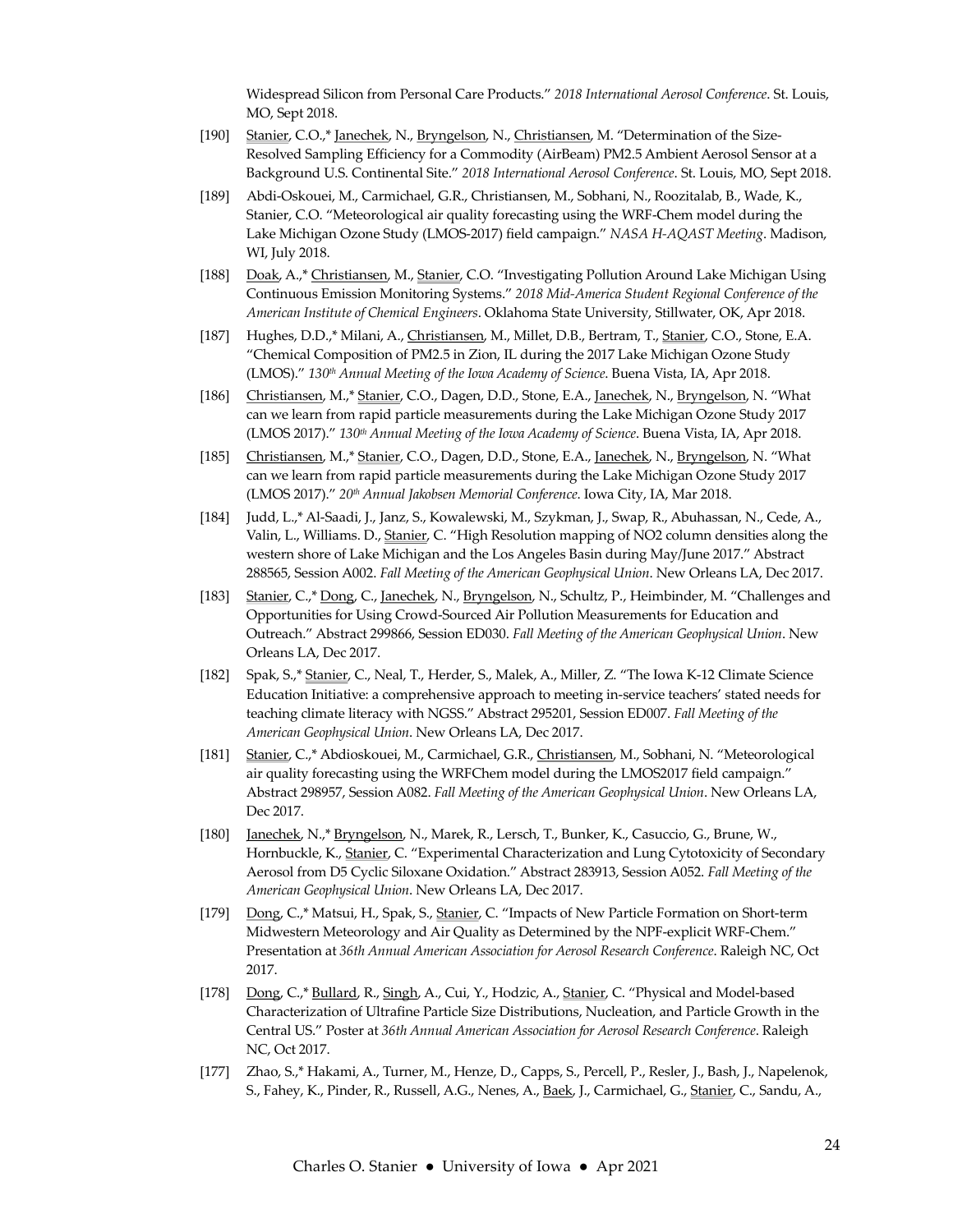Chai, T., Byun, D. "Development of a CMAQ Adjoint Model with Aerosol Capabilities." Poster at 36th Annual American Association for Aerosol Research Conference. Raleigh NC, Oct 2017.

- [176] Janechek, N.,\* Spak, S., Hornbuckle, K., Stanier, C. "Expanding the Modeling of Semivolatile Aerosols within the CMAQ Framework: Development and Application to Oxidized Cyclic Siloxanes and Polychlorinated Biphenyl Compounds." Poster at 36th Annual American Association for Aerosol Research Conference. Raleigh NC, Oct 2017.
- [175] Janechek, N.,\* Hansen, K., Stanier, C. "Comprehensive Atmospheric Modeling of Gas-phase Cyclic Volatile Methyl Siloxanes and Their Oxidation Products." Poster at 36th Annual American Association for Aerosol Research Conference. Raleigh NC, Oct 2017.
- [174] Christiansen, M.,\* Abdioskouei, M., Sobhani, N., Stanier, C., Carmichael, G., Dong, C. "Nitrogen Oxide Emissions Perturbation and its Effects on the WRF-Chem Forecast." Poster at 36th Annual American Association for Aerosol Research Conference. Raleigh NC, Oct 2017.
- [173] Christiansen, M.,\* Abuhassan, N., Al-Saadi, J., Bertram, T., Carmichael, G., Stanier, C., Conley, S., Czarnetzki , A., Dickens, A., Fuoco, M., Janz, S., Judd, L., Kaleel, R., Kenski, D., Kowalewski, M., Long, R., Millet, D., Pierce, B., Shaw, S., Stone, E., Szykman, J. "Overview of Lake Michigan Ozone Study (LMOS 2017)." Poster at 36th Annual American Association for Aerosol Research Conference. Raleigh NC, Oct 2017.
- [172] Stanier, C.,\* Dong, C., Janechek, N., Bryngelson, N., A'Hearn, J., Christiansen, M. "Using Lowcost PM2.5 Sensors for Air Quality Education Outreach." Poster at 36th Annual American Association for Aerosol Research Conference. Raleigh NC, Oct 2017.
- [171] Pappin, A.,\* Zhao, S., Soltanzadeh, M., Oztaner, B.Y., Hakami, A., Naseri, M., Szyszkowicz, M., Burnett, R., Turner, M., Capps, S., Henze, D., Percell, P., Resler, J., Bash, J., Napelenok, S., Fahey, D., Pinder, R., Russell, A.G., Nenes, A., Baek, J., Carmichael, G., Stanier, C., Sandu, A., Chai, T., Byun, D. "Estimation for Location-specific Marginal Benefits for Primary and Precursor PM2.5 Emissions using the Adjoint of CMAQ." Presentation at 36th Annual American Association for Aerosol Research Conference. Raleigh NC, Oct 2017.
- [170] Oztaner, B.Y., Soltanzadeh, M., Zhao, S., Hakami, A.,\* Turner, M., Henze, D., Capps, S., Percell, P., Resler, J., Bash, J., Napelenok, S., Fahey, K., Pinder, R., Russell, A.G., Nenes, A., Baek, J., Carmichael, G., Stanier, C., Sandu, A., Chai, T., Byun, D. "Quantifying PM2.5 Health Benefits of Coal Power Plant Phase-out in Ontario and Alberta: an Adjoint Sensitivity Analysis." Presentation at 36th Annual American Association for Aerosol Research Conference. Raleigh NC, Oct 2017.
- [169] Dong, C.\*, Spak, S., Bullard, R., Stone, E., Stanier, C., "Air quality impact of a power plant in the Midwest: High resolution CMAQ-ISAM modeling and policy applications." Poster at 36th Annual American Association for Aerosol Research Conference. Raleigh NC, Oct 2017.
- [168] Janechek, N.,\* King, B., Bryngelson, N., Marek, R., Adamcakova-Dodd, A., Lersch, T., Bunker, K., Casuccio, G., Brune, W., Thorne, P., Hornbuckle, K., Fiegel, J., Stanier, C. "Experimental Characterization and Lung Cytotoxicity of Secondary Aerosol from D5 Cyclic Siloxane Oxidation." Poster at 36th Annual American Association for Aerosol Research Conference. Raleigh NC, Oct 2017.
- [167] Christiansen, M.,\* Abdi-Oskouei, M., Carmichael, G., Sobhani, N., Stanier, C. "Overview of WRF-Chem Model Evaluation During LMOS 2017." Presentation at LMOS 2017 Data Workshop. Chicago IL, Sept 2017.
- [166] Christiansen, M.,\* Janechek, N., Bryngelson, N., Stanier, C. "Overview of Time-Resolved Aerosol Measurements at Zion." Presentation at LMOS 2017 Data Workshop. Chicago IL, Sept 2017.
- [165] Abdi-Oskouei, M.,\* Carmichael, G., Christiansen, M., Sobhani, N., Stanier, C. "Meteorological and air quality forecasting using WRF-CHEM model during the LMOS 2017 field campaign." Presentation at Meteorology and Climate - Modeling for Air Quality (MAC-MAQ). Davis CA, Sept 2017.
- [164] Dong, C.\*, Spak, S., Bullard, R., Stone, E., Stanier, C., "Air quality impact of a power plant in the Midwest: High resolution CMAQ-ISAM modeling and policy applications." Poster at Meteorology and Climate - Modeling for Air Quality (MAC-MAQ). Davis CA, Sept 2017.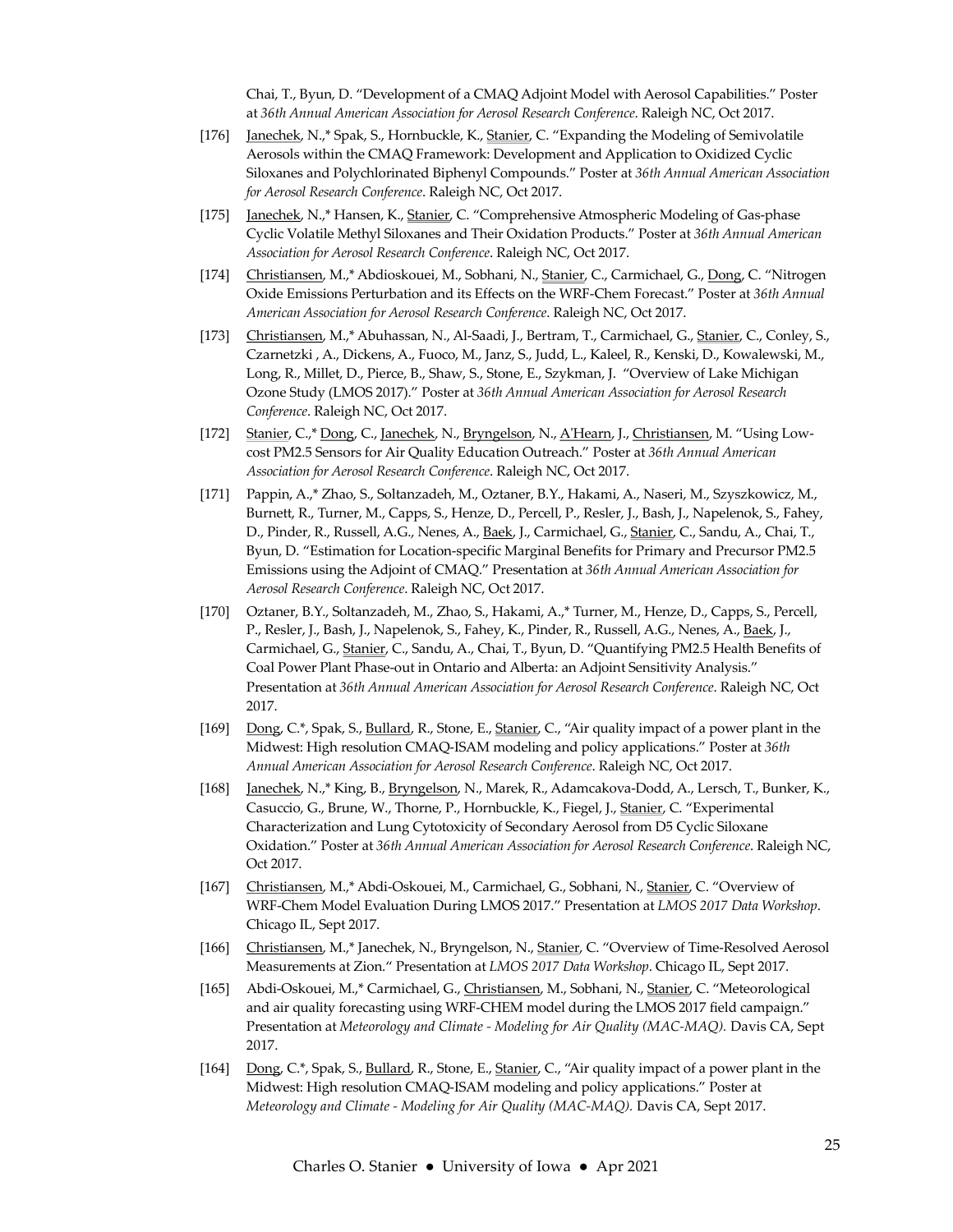- [163] Dong, C.\*, Stanier, C., Bullard, R., Singh, A., "Impacts of New Particle Formation on Midwestern Climate and Air Quality as Determined by the NPF-explicit WRF-Chem." Poster at 19th Conference on Atmospheric Chemistry. Seattle WA, Jan 2017.
- [162] Dong, C.\*, Stanier, C., Bullard, A., Singh, A. "Impacts of New Particle Formation on Midwestern Climate and Air Quality as Determined by the NPF-explicit WRF-Chem." Poster at American Geophysical Union Fall Meeting. San Francisco CA, Dec 2016.
- [161] Janechek, N.\*, Bryngelson, N., Lersch, T., Bunker, K., Casuccio, G., Brune W., Stanier, C.O. "Experimental Characterization of Secondary Aerosol from D5 Cyclic Siloxane Oxidation." Poster at 35th Annual American Association for Aerosol Research Conference. Portland OR, Oct 2016.
- [160] Janechek, N.\*, Stanier, C.O. "Atmospheric Modeling of Cyclic Volatile Methyl Siloxanes." Poster at 35th Annual American Association for Aerosol Research Conference. Portland OR, Oct 2016.
- [156] Stanier, C.O.\*, Bullard, R.L., Dong, C., Singh, A. "Physical Characterization and Modeling of Particle Nucleation and Particle Growth in the Central U.S." Presentation at 34th Annual American Association for Aerosol Research Conference. Minneapolis MN, Oct 2015.
- [155] Stanier, C.O.\* "Teaching Green Chemical and Energy Technologies." Presentation at the Iowa Climate Science Educators Forum. Des Moines IA, Oct 2015.
- [133] Stanier, C.O.\*, Spak, S., Kim, Y.J., Carlson, J., Baek, J., Carmichael, G., Fontaine, A., Janssen, M., Koerber, M., Riemer, N., Shaw, S. "LADCO Winter Nitrate Study – Sensitivity of 2009 Winter PM2.5 to Modeled Reductions in NOx and Ammonia." Presentation at the 30th Annual American Association for Aerosol Research Conference. Minneapolis MN, Oct 2012.
- [111] Stanier, C.\*, Spak, S., Baek, J., Caughey, M., Carmichael, G., Edgerton, E., Fontaine, A., Janssen, M., Kenski, D., Kim, Y., Koerber, M., Lee, S.R., Majewski, M., Riemer, N., Rohlf, T., Shaw, S., Singh, A., Sousan, S. "Overview of the LADCO Winter Nitrate Study -- Modeling and Measurement of Hourly Gas Aerosol Concentrations and Meteorology During Nitrate Episodes." Platform at 29th Annual American Association for Aerosol Research Conference. Orlando FL, Oct 2011.
- [87] Stanier, C.O.\*, Jamroensan, A., Andrews, A.E., Schoenfelder, J., Kofler, J., Williams, J.C., Vaughn, B., Neff, D., Tans, P.P., Sweeney, C., Dlugokencky, E., Montzka, S., Eichinger, W., Lewandowski, P., Pettibone, A., Carmichael, G. "Modeled and measured carbon gas concentrations in Eastern Iowa." Presented at the Annual Meeting of the American Institute of Chemical Engineers. Nashville TN, Nov 2009.
- [85] Stanier, C.,\* Bender, A., Carmichael, G., Beranek-Collins, A., Yarker, M.B., Holloway, T., Lee, S.R., Pettibone, A., Spak, S., Sousan, S. "Understanding Episodes of High Airborne Particulate Matter in the Upper Midwest." Annual American Association for Aerosol Research Conference. Minneapolis MN, Oct 2009.
- [71] Stanier, C.O., Donahue, N., Pandis, S.N. "Atmospheric Secondary Organic Aerosol Yields: Parameter Estimation from Smog Chamber Yields." Presented at the Annual Meeting of the American Institute of Chemical Engineers. Salt Lake City NV, Nov 2007.
- [65] Stanier, C.O., Donahue, N., Pandis, S.N. "Atmospheric Secondary Organic Aerosol Yields: Parameter Estimation from Smog Chamber Results." Presented at the International Aerosol Conference. St. Paul MN, Sept 2006.
- [54] Stanier, C.\*, Gaydos, T., Khystov, A., Zhang, Q., Jimenez, J.-L., Caragaratna, M., Jayne, J., Worsnop, D., Pandis, S.N. "Synthesis of Research on New Particle Formation and Growth at The Pittsburgh Air Quality Study." Presentation at Particulate Matter Supersites Program and Related Studies International Specialty Conference. Atlanta GA, Feb 2005.
- [53] Stanier, C.\*, Khlystov, A., Pandis, S.N. "Ambient Aerosol Size Distributions and Number Concentrations Measured During the Pittsburgh Air Quality Study." Poster at Particulate Matter Supersites Program and Related Studies International Specialty Conference. Atlanta GA, Feb 2005.
- [52] Stanier, C.\*, Khlystov, A., Pandis, S.N. "A Method For The In Situ Measurement Of Fine Aerosol Water Content Of Ambient Aerosols: The Dry-Ambient Aerosol Size Spectrometer (DAASS)." Poster at Particulate Matter Supersites Program and Related Studies International Specialty Conference. Atlanta GA, Feb 2005.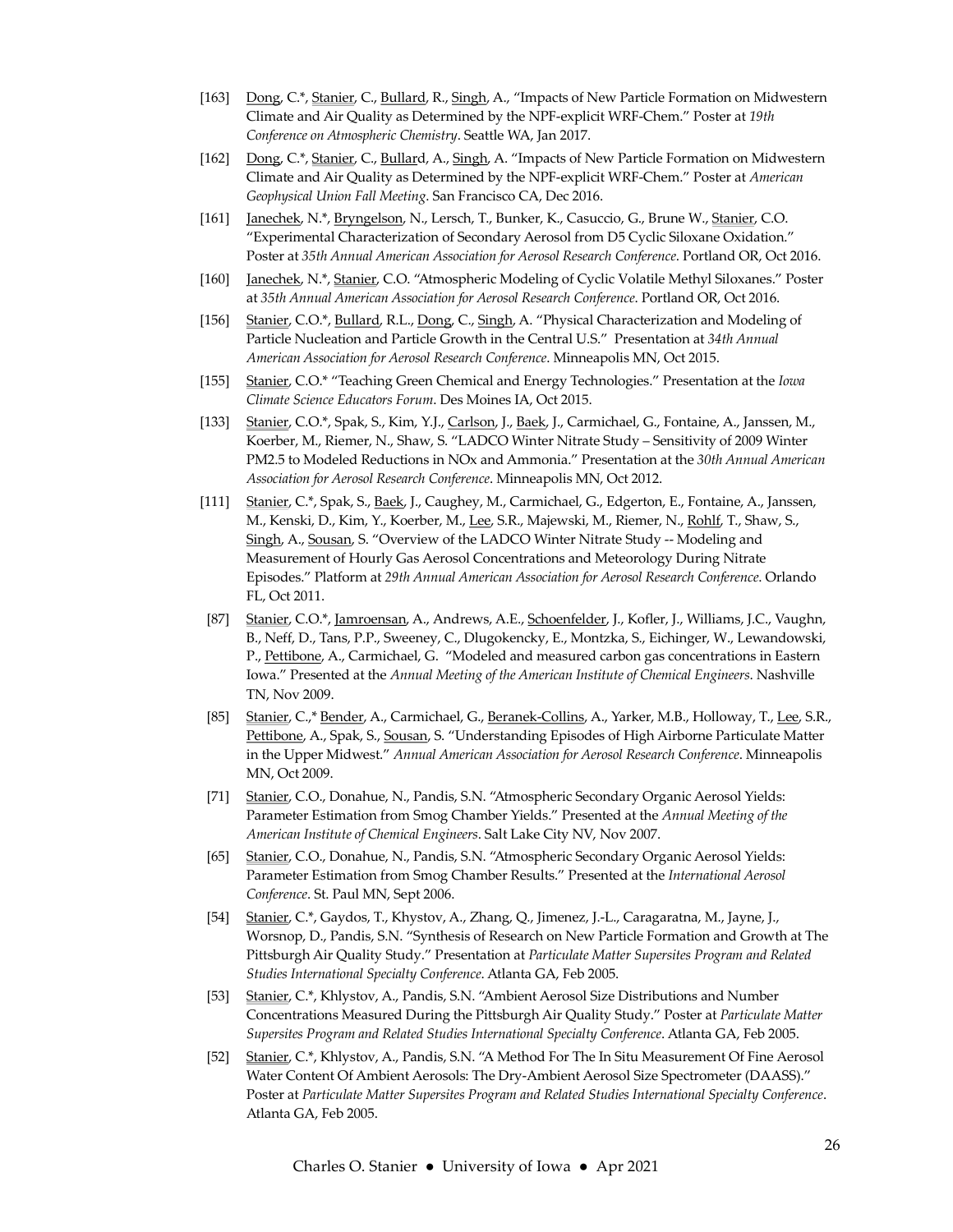- [45] Stanier, C.\*, Pandis, S. "Improving Organic Aerosol Models by Combining Traditional and Temperature Ramped Smog Chamber Experiments: Alpha Pinene Ozonolysis Case Study." Presented at the 23rd Annual American Association for Aerosol Research Conference. Atlanta GA, Oct 2004.
- [40] Stanier, C.\*, Gaydos, T.M., Zhang, Q., Caragaratna, M., Worsnop, D., Jimenez, J.L., Pandis, S. "Atmospheric New Particle Formation in the Eastern United States: Mass Spectrometry and Predictive Modeling." Presented at the 16th International Conference on Nucleation and Atmospheric Aerosols. Kyoto Japan, Jul 2004.
- [38] Stanier, C.\*, Gaydos, T., Khlystov, A., Pandis. S. "Explaining the In-situ Formation of Ultrafine Particles in the Northeast U.S." Supersites Principal Investigator Meeting. Las Vegas NV, Feb 2004.
- [37] Stanier, C., Pandis. S. "Rethinking the Determination and Parameterization of Atmospheric Secondary Organic Aerosol Yields." Presented at the Annual Meeting of the American Institute of Chemical Engineers. San Francisco CA, Nov 2003.
- [36] Stanier, C., Gaydos, T.M., Khlystov, A.Y., Pandis. S. "Synthesis of Research on In-situ Particle Nucleation in Western Pennsylvania", Presented at the Annual Meeting of the American Institute of Chemical Engineers. San Francisco CA, Nov 2003.
- [35] Stanier, C.O.\*, Gaydos, T.M., Khlystov, A.Y., Zhang, Q., Caragaratna, M., Jayne, J.T., Worsnop, J.T., Jimenez, J.L., Millet, D.M., Goldstein, A.H., Bein, K., Zhao, Y., Wexler, A.S., Pandis, S.N. "Synthesis Of Research on In-situ Particle Nucleation in Western Pennsylvania: Which Hypotheses for Nuclei Formation and Growth Are Consistent with Field Observations, Mass Spectrometry & Modeling?" Presented at the 22nd Annual American Association for Aerosol Research Conference. Anaheim CA, Oct 2003.
- [34] Stanier, C.O.\*, Khlystov, A.Y., Lipsky, E., Robinson, A., Pandis, S.N. "Ultrafine Particles from Vehicles during the Pittsburgh Air Quality Study: Linking Near Source (Traffic Tunnel) and Ambient Size Distributions." Poster at the 22nd Annual American Association for Aerosol Research Conference. Anaheim CA, Oct 2003.
- [28] Stanier, C., Khlystov, A., Pandis, S. "In-Situ Particle Nucleation Observations in Western Pennsylvania: Frequency, Meteorology, Spatial Scale, and Chemistry." European Geophysical Society - American Geophysical Union - European Union of Geosciences: Joint Assembly. Nice France, Apr 2003.
- [27] Stanier, C.\*, Khlystov, A., Pandis, S. "Diurnal and Seasonal Trends In Outdoor Particle Size Distributions Measured at Urban and Rural Locations during the Pittsburgh Air Quality Study." Poster at the Particulate Matter: Atmospheric Sciences, Exposure and the Fourth Colloquium on PM and Human Health. Pittsburgh PA, Apr 2003.
- [21] Stanier, C.\*, Khlystov, A.Y., Pandis, S.N., Zhou, Y., Bein, K., Wexler, A.S., Misra, C., Sioutas, C. "In-Situ Formation of Ultrafine Aerosols in an Urban Area." Presented at the Annual Meeting of the American Institute of Chemical Engineers. Indianapolis IN, Nov 2002.
- [20] Stanier, C.\*, Pandis, S.N. "Secondary Organic Aerosols: Laboratory Results for Gas-Aerosol Partitioning and Its Dependence on Temperature." Presented at the Annual American Association for Aerosol Research Conference. Charlotte NC, Oct 2002.
- [19] Stanier, C.\*, Khlystov, A.Y., Wittig, B., Zhou, Y., Bein, K., Zhang, Q., Jimenez, J.L., Caragaratna, M., Worsnop, D., Sioutas, C., Wexler, A.S., Pandis, S.N. "Investigation of Nucleation Bursts during the Pittsburgh Air Quality Study." Presented at the Annual American Association for Aerosol Research Conference. Charlotte NC, Oct 2002.
- [14] Stanier, C.\*, Khlystov, A.Y., Pandis, S.N., Zhou, Y., Wexler, A.S., Misra, C., Sioutas, C. "Investigation of Nucleation Bursts in the Northeastern United States." Poster at the 7th Scientific Conference of the International Global Atmospheric Chemistry Project (IGAC). Crete Greece, Sept 2002.
- [2] Stanier, C.\*, Pandis, S.N. "Partitioning of Secondary Organic Aerosol Between the Gas and Aerosol Phases." Presented at the 20th Annual American Association for Aerosol Research Conference. Portland OR, Oct 2001.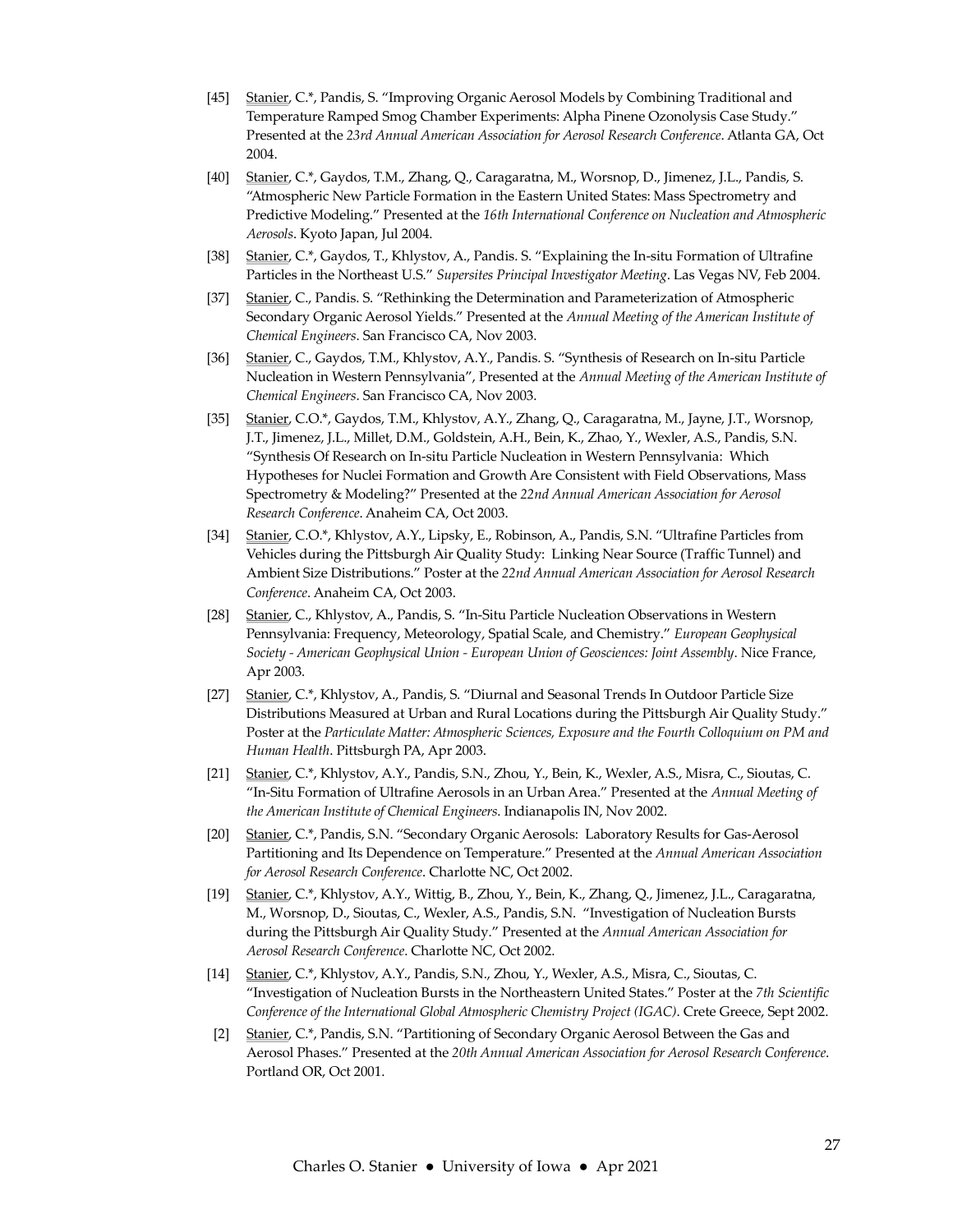## Current National Service

2017 - Member, Membership Committee of UCAR/NCAR, University Center for Atmospheric Research

## Current Service to Iowa Communities, Schools, and Local & State Government

2013 - Center for Global and Regional Environmental Research, Executive Committee Member

## Current Service to the University of Iowa

2020 - Informal Consultant, COVID Ventilation Safety, UI School of Music, and the UI Center for the Book

> efforts recognized in part in acknowledgement in an article on COVID protections in the College of Medicine: Hoffman et al., Laser plume containment during flexible transnasal laryngoscopy, in Laryngoscope Investigative Otolaryngology (2021) https://onlinelibrary.wiley.com/doi/full/10.1002/lio2.526

- 2020 Member, 2030 UI Sustainability Goal Setting Task Force
- 2018 Certified to display the LGBTQ Safe Zone placard through the University of Iowa Safe Zone Project of the University's Diversity, Equity and Inclusion efforts

## Current Service to the University of Iowa College of Engineering

2006 - Course Coordinator, Engineering Fundamentals -- Thermodynamics

## Current Service to the Department of Chemical and Biochemical Engineering

- 2020 Chair, CBE Task Force on Department Research & Name
- 2020 Chair, DCG for Joe Gomes
- 2018 Departmental Website Committee, co-chair

## Relevant Community Involvement

- 2020 Informal Consultant, COVID Ventilation Safety, Preucil School of Music, Home Ec (local business in Iowa City)
- 2009 Trinity Episcopal Church Budget and Finance Committee, Member since 2009; Chair 2011 – 2013 & 2015 – 2018.

## Past<sup>3</sup> National and International Service

2018 Session co-convener and co-chair, American Geophysical Union session A078: Observations and Modeling of Air Quality at Land-Water Boundaries https://agu.confex.com/agu/fm18/prelim.cgi/Session/51995

<sup>&</sup>lt;sup>3</sup> Includes all service from past 5 years and notable service contributions prior to that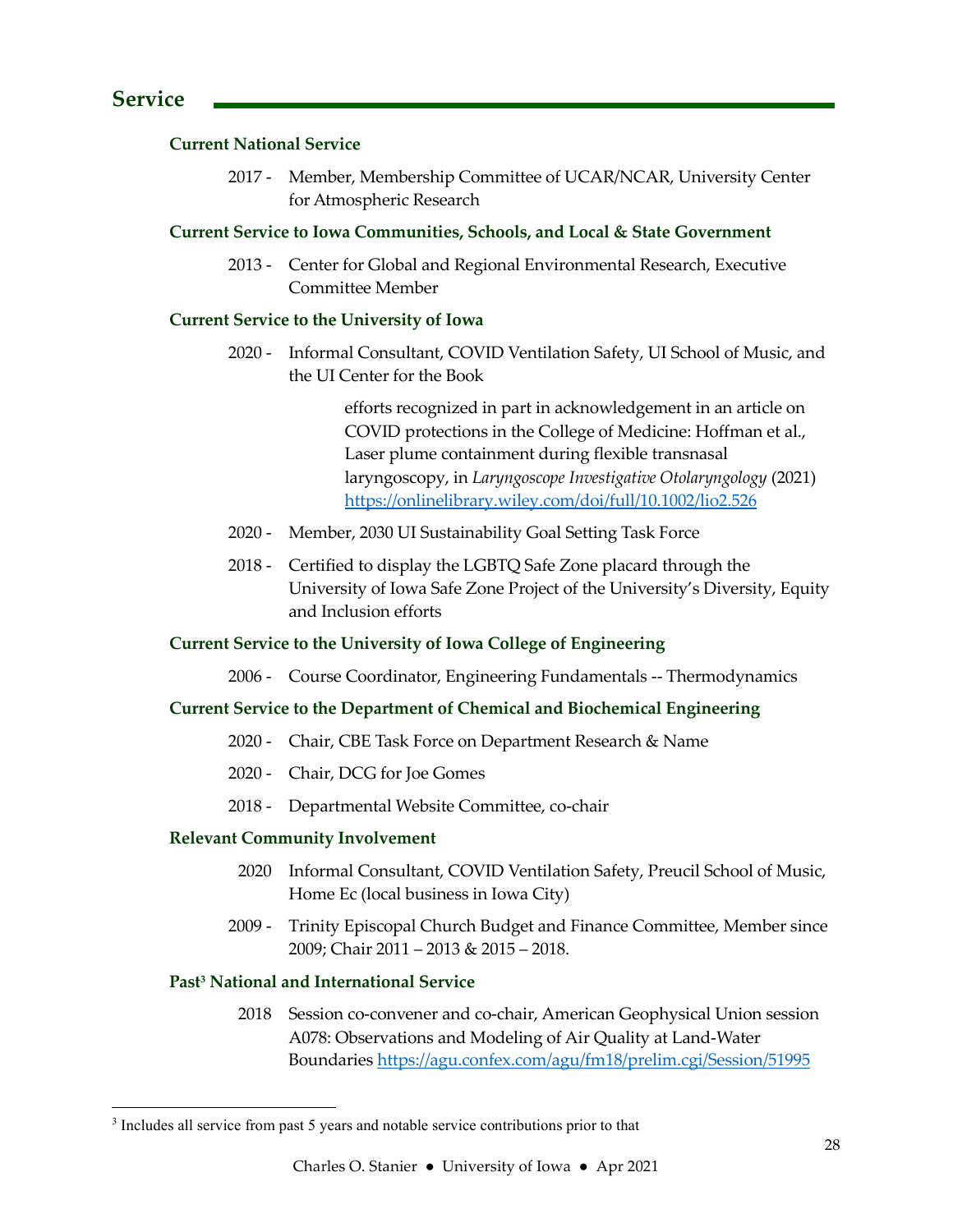- 2014 2017 Awards Committee of the American Association for Aerosol Research, Member 2014-2016; Chair 2016-2017
	- 2016 Member (appointed by the Secretary of Agriculture) USDA Agricultural Air Quality Task Force
- 2010 2012 Board of Directors, American Association of Aerosol Research (elected)
- 2005 2009 Board of Directors, Environmental Division of the American Institute of Chemical Engineers (elected)

#### Past Service to Iowa Communities, Schools, and Local & State Government

- 2016 2018 Faculty Advisor to the Iowa K-12 Climate Science Education Initiative, a joint project between the Center for Global and Regional Environmental Research and the University of Department of Science Education
- 2017 2018 Member, City of Iowa City Climate Action Steering Committee
- 2015 2018 Project Director for CLEan Air in the River Valley (CLE4R), a collaborative air quality education project with Dubuque area stakeholders. http://www.iihr.uiowa.edu/clear4/
	- 2017 "Air Sampling" course for middle school summer students, as part of a weeklong Engineering and Health Science Institute, a program of the Belin Blank Center for Education at the University of Iowa.
	- 2012 Iowa City Landfill Fire -- Assisted with air sampling, emergency response planning, and "lessons learned" analysis.
	- 2011 Developed and implemented a summer workshop for middle school science teachers. Hosted 21 participants for 07E:340:WKB Advanced Topics in Teaching and Learning: Inquiry Approaches to Climate Weather and Energy in the 6-9 Classroom.
- 2009 2011 Speaker on air pollution to multiple non-technical and local/state government audiences in Iowa, including presentations to Iowa Department of Natural Resources PM2.5 Implementation Workgroup, and to audiences in Windsor Heights, Des Moines, Norway IA, Davenport, and Rock Island IL.

#### Past Service to the University of Iowa

- 2020 Member, Ventilation Subcommittee of the COVID recovery Safety Committee
- 2019 Search Committee for Dean of University of Iowa College of Engineering
- 2017 Research advisor and mentor to a student (high school junior) as part of the Iowa Secondary Science Training Program (SSTP)
- 2016 Research advisor and mentor to a student (high school senior) as part of the Iowa Secondary Science Training Program (SSTP)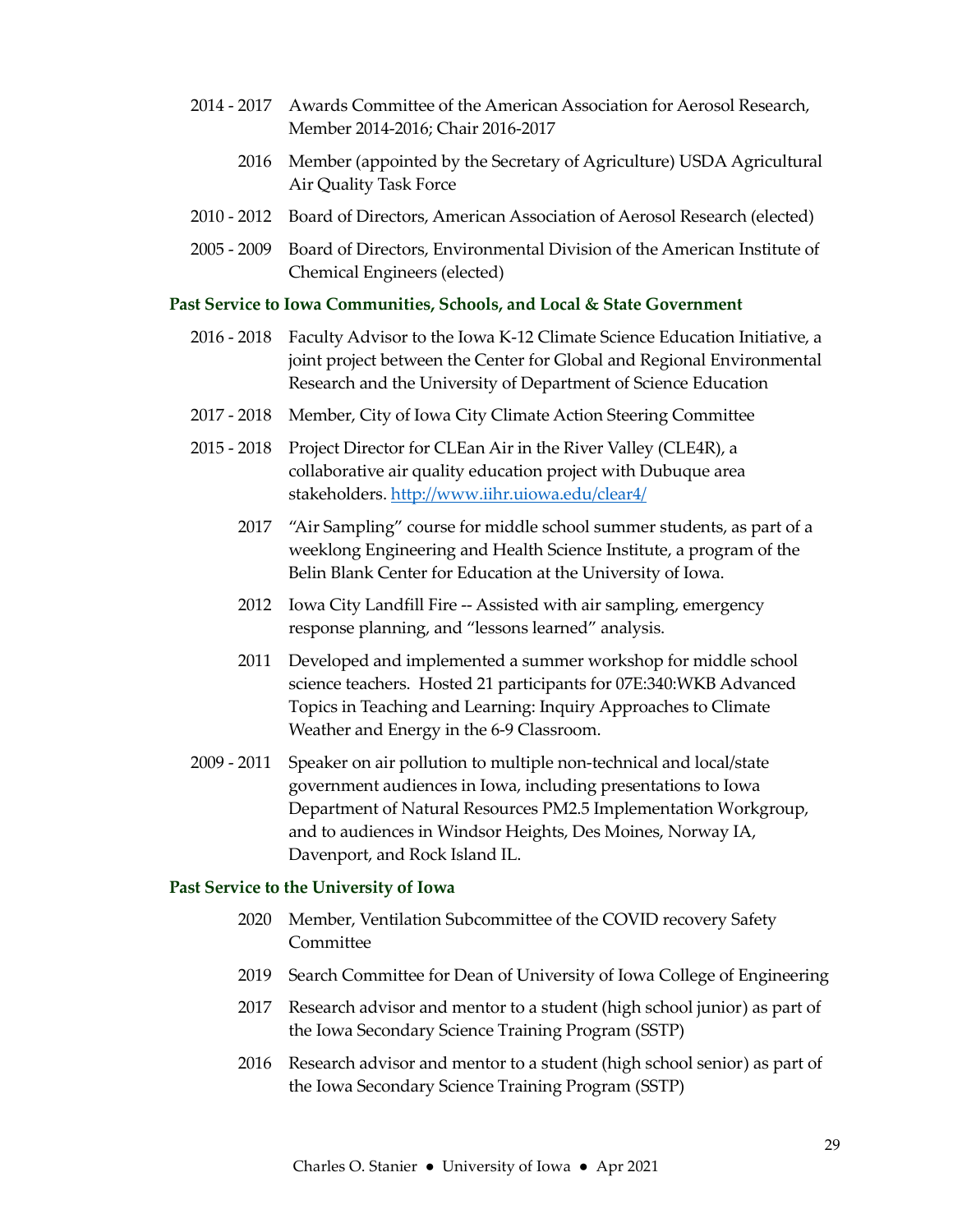- 2006 2010 Nanoscience and Nanotechnology Institute at UI, Executive Committee Member
- 2006 2009 Member Representative to the University Corporation for Atmospheric Research (UCAR)

#### Past Service to the University of Iowa College of Engineering

- 2020 Chair, EFC Task Force on Engineering Core Curriculum
- 2020 Chair, Faculty Perception of Administrator formative evaluation for Allan Guymon, Chairperson of Chemical and Biochemical Engineering Dept.
- 2017 2020 Engineering Faculty Council (EFC) (elected). Member 2017-2020; Chair 2018 – 2019.
- 2007 2018 Member, Graduate Research Advisory Committee (advises the Associate Dean for Research)
	- 2016 Represented the College at the National GEM Consortium Annual Conference, Miami Beach FL

#### Past Service to the Department of Chemical and Biochemical Engineering

- 2016 2020 Graduate Education Subcommittee
	- 2019 Created the Computational Chemical and Biochemical Engineering Elective Focus Area
- 2007 2018 Graduate Admissions Committee
- 2007 2018 Graduate Examination Committee
- 2007 2018 Director of Graduate Studies
	- 2018 Led creation of shared tools for teamwork and team-based learning in the classroom (team formation, team processes, team evaluation, mentoring, etc.)
	- 2016 Facilitated Creation of Advanced Controls Course
- 2015 2016 Search committee chair for chemical engineering informatics position (led to hire of Jun Wang)

#### Member of Ph.D. Committees (Department is CBE unless otherwise noted)

 Jim Kacer (in progress, Occupational and Environmental Health) Behrooz Roozitalab (in progress) Jacob Jahnke (in progress, Civil and Environmental Engineering) Gonzalo Ferrada (in progress) Sepehr Roudini (in progress) Dagen Hughes (in progress, Chemistry) Nathan Quarderer (2020, Science Education) Yi Wang (2019, Interdisciplinary Geoinformatics Program)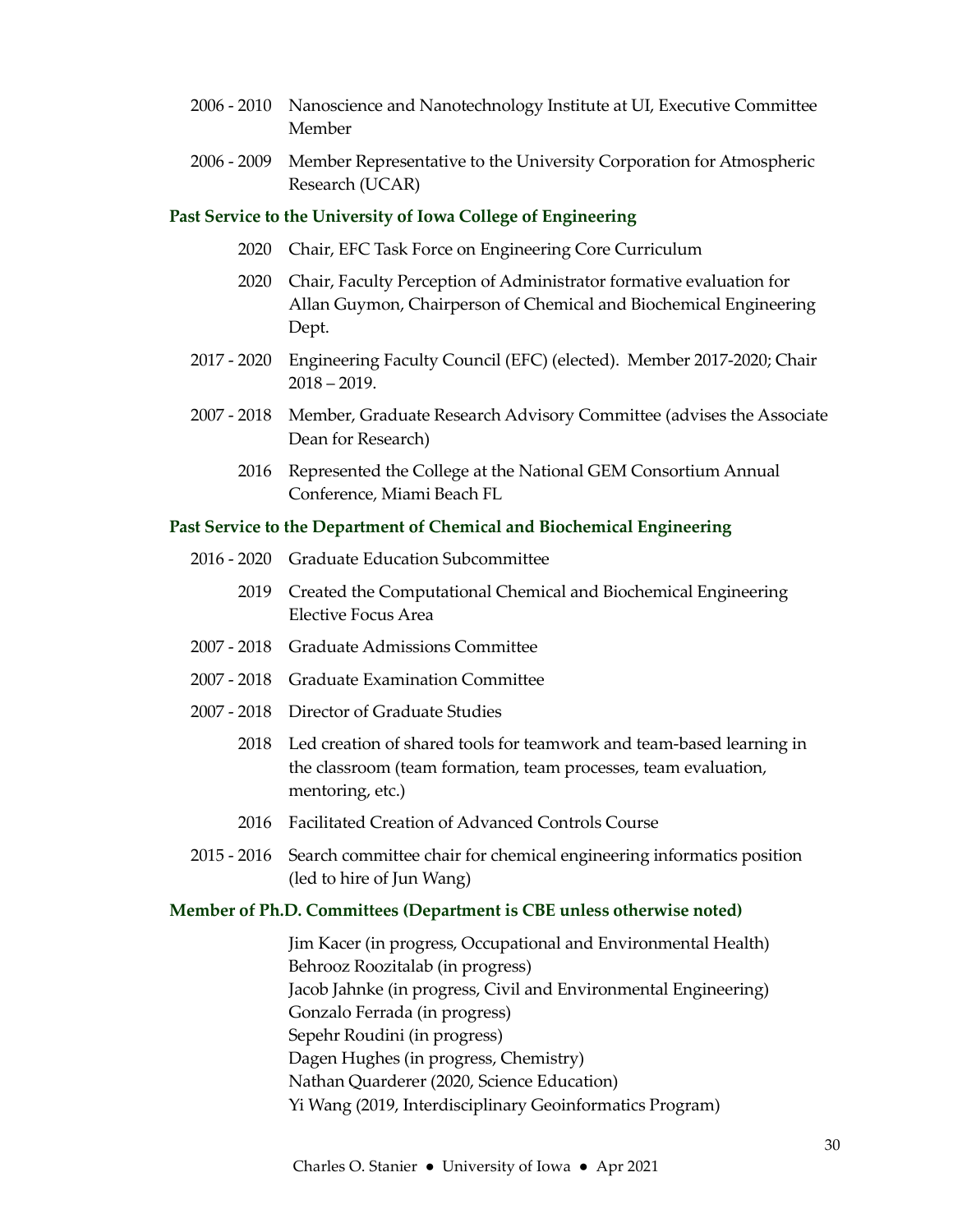Yunyi Shi (2019, Mechanical Engineering) Benjamin King (2018) Maryam Abdi (2018, Environmental Engineering) Nick Herkert (2018, Environmental Engineering) Changie Cai (2017, Occupational and Environmental Health) Yunyi Shi (2017, Mechanical Engineering) Negin Sobhani (2017) Maryam Abdi (2017, Environmental Engineering) Gao, Meng (2015) Sawvel, Eric (2014, Occupational and Environmental Health) Yu, Man (2014) Yarker, Morgan (2013, Science Education) Anderson, Kim (2013, Occupational and Environmental Health) Marrapu, Pallavi (2012) Chen, Haihan (2012) Huang, Min (2012) Nilausen, Akim (na) Benus, Matthew (2011, Science Education) Wei, Chao (2010) Elzey, Sherry (2010) Kulkarni, Sarika (2009) Lewandowski, Piot (2009, Environmental Engineering) Pettibone, John (2009) Obaci, Ozan (2009, Civil Engineering) Huang, Yun (2008, Mechanical Engineering) Schmoll, Linda (2008, Occupational & Environmental Health) Adhikary, Bhupesh (2008, Environmental Engineering) Zhang, Taiying (2007) Mena, Marcelo (2007, Environmental Engineering) Mogili, Praveen (2007, Chemistry) Pan, Li (2006) Hashim Al-Hosney (2005, Chemistry)

#### Member of Thesis M.S. Committees (Department is CBE unless otherwise noted)

Du, Lingyun (Esther) (2017) Lennartson, Elizabeth (2017) Grandquist, Josh (2015) Downard, Jared (2014, Chemistry) Yucuis, Rachel (2013, Environmental Engineering)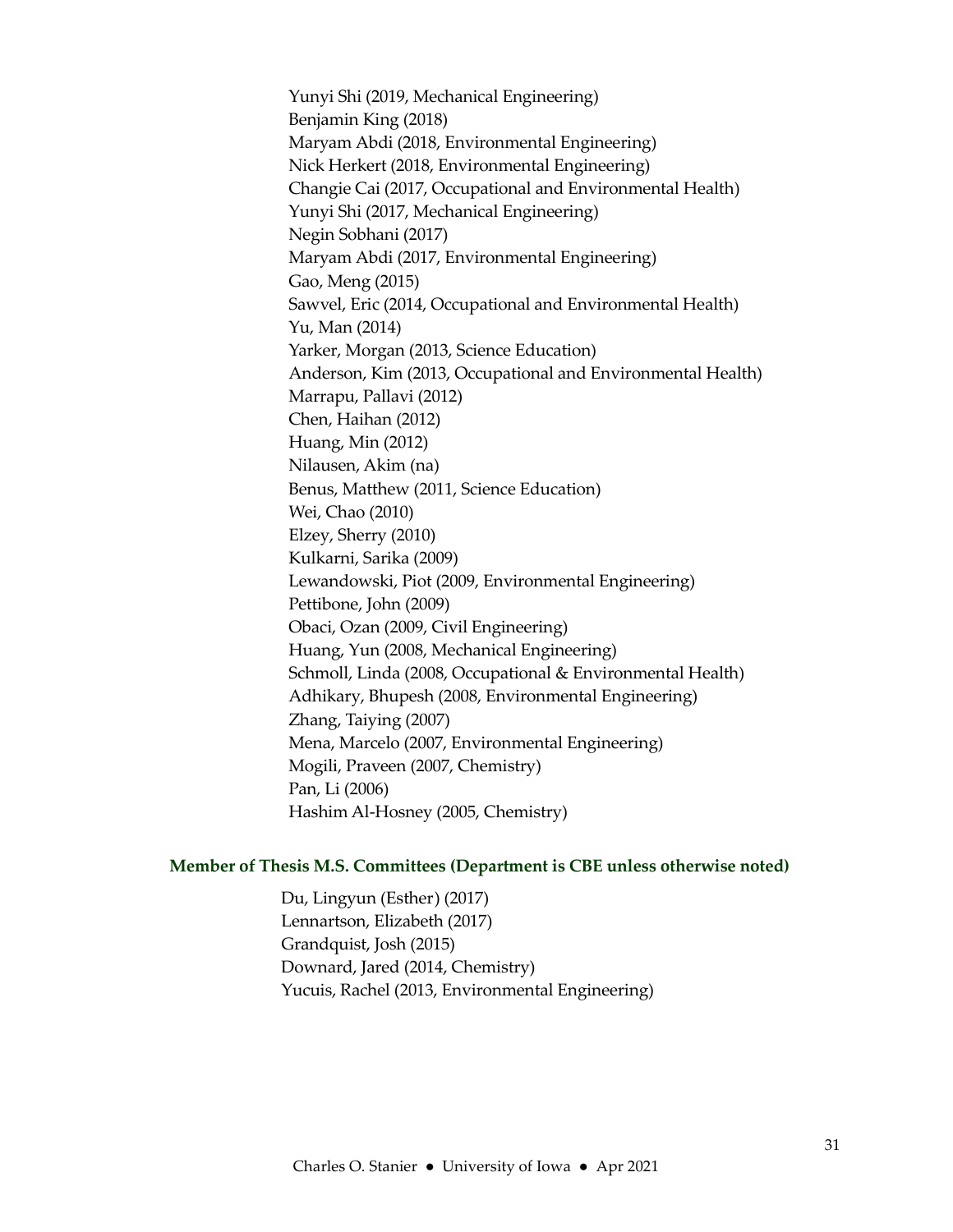## Courses Taught

Summary list of courses taught:

- Large Lecture Courses
	- o Fundamentals of Engineering: Thermodynamics
- Undergraduate Courses
	- o Chemical Engineering Thermodynamics
	- o Engineering Flow and Heat Exchange
	- o Process Dynamics and Control in Design
	- o Green Chemical and Energy Technologies
- Graduate Courses
	- o Atmospheric Chemistry and Physics
	- o Transport Phenomenon
	- o Intermediate Thermodynamics
- Seminars and Workshops
	- o Graduate Professional Development Seminar
	- o Advanced Topics in Teaching and Learning: Inquiry Approaches to Climate Weather and Energy in the 6-9 Classroom
	- o Graduate Seminar in Chemical and Biochemical Engineering

Significant content or course developments are discussed in italicized type. Teaching awards listed on page 2.

## Current and Recent Courses

- Process Dynamics and Control in Design (CBE:4105). Taught F2020, primarily for 4<sup>th</sup> year students in Chemical and Biochemical Engineering. Theory and application of process dynamics to the design of chemical process control systems; mathematical models of unit operations, transfer functions, feedback and feed-forward control, instrumentation, computer methods, including simulation and commercial software use; laboratory focus on process equipment and control. The laboratory experiments were significantly expanded, upgraded, and integrated into the curriculum starting in 2009. The Portable Temperature Control Lab Arduino system was integrated into the course as well in 2018 (http://apmonitor.com/pdc/index.php/Main/ArduinoTemperatureControl). Python was introduced as the primary language for numerical methods in F2019. In F2020, the course was delivered in a hybrid mode due to the pandemic.
	- Also taught in F2019, F2018, F2017, F2016, F2015, F2014, F2012, F2011, F2010, F2009.
- Fundamentals of Engineering Thermodynamics (ENGR:2130). F2020. Worked with co-instructors Kamran Samani and Greg Carmichael to deliver remote instruction core thermodynamics to 250+ students in two sections.
- Green Chemical and Energy Technologies (CBE:5405). S2021. Strategies for pollution prevention and greenhouse gas footprint minimization for chemical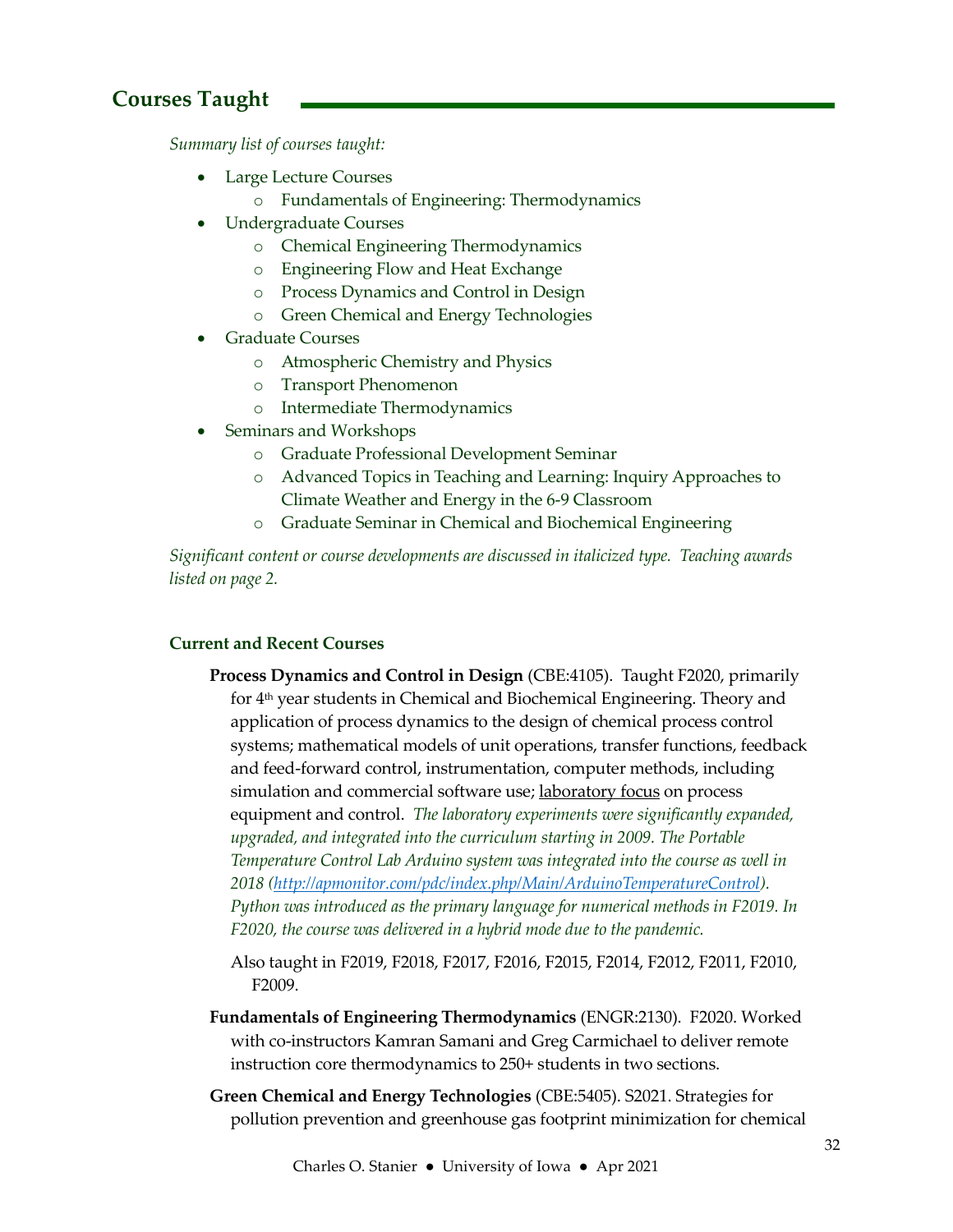processes and energy production studied at the macroscale (industrial sector), the mesoscale (unit operations), and the microscale (molecular level); case studies. Targeted to juniors, seniors, and graduate students in engineering. Also taught S2019, S2015 (co-instructed), S2013, S2011, S2009, S2007, F2004. The course was first taught on the model initially developed by Greg Carmichael, and this it was expanded to include climate, energy, and carbon footprint accounting in addition to the original sustainable process design content.

Atmospheric Chemistry and Physics (CBE:5425). Taught in S2020, for graduate students and advanced undergraduates. Principal chemical and physical processes affecting atmospheric trace gas and pollutant cycles; emphasis on atmospheric photochemistry, aerosol science, major sources and removal processes. This was a new graduate course that I created. Delivered remotely after spring break 2020, due to the Pandemic.

Also taught in S2018, S2016, S2014, S2012, S2010, S2008, S2006.

#### Prior Courses

- Intermediate Thermodynamics (CBE:5405). Graduate chemical engineering thermodynamics with focus on mixture properties, vapor-liquid equilibrium, activity and fugacity models, and activity coefficients in ionic solutions. Introduced Python for complex solution of phase equilibrium problems. F2019.
- Chemical Engineering Thermodynamics (CBE:3105). For 2nd year students in Chemical and Biochemical Engineering. Applications of thermodynamic principles to chemical and physical processes; prediction of material properties; phase and chemical equilibria applied to mixtures and reacting systems.
- Engineering Flow and Heat Exchange (052:151).
- Advanced Topics in Teaching and Learning: Inquiry Approaches to Climate Weather and Energy in the 6-9 Classroom (07E:340:WKB). Summer 2011: two s.h. professional development for in-service teachers, co-taught with Science Education Ph.D. candidate Morgan Yarker. This was a new workshop designed, assembled, and delivered by Yarker and Stanier.

Graduate Seminar in Chemical and Biochemical Engineering (052:191).

Transport Phenomenon (052:217). F2008 (co-taught with Greg Carmichael).

#### Courses with cross-functional exposure

- Chemical Process Safety (CBE:3125). S2016. Assisted lead instructor David Murhammer in order to become cross-functional in the course material.
- Literature Review and Proposal Writing (CBE:5104/5105). S2015. Co-instructed with faculty experienced in this course, in order to develop cross-functionality in this course material.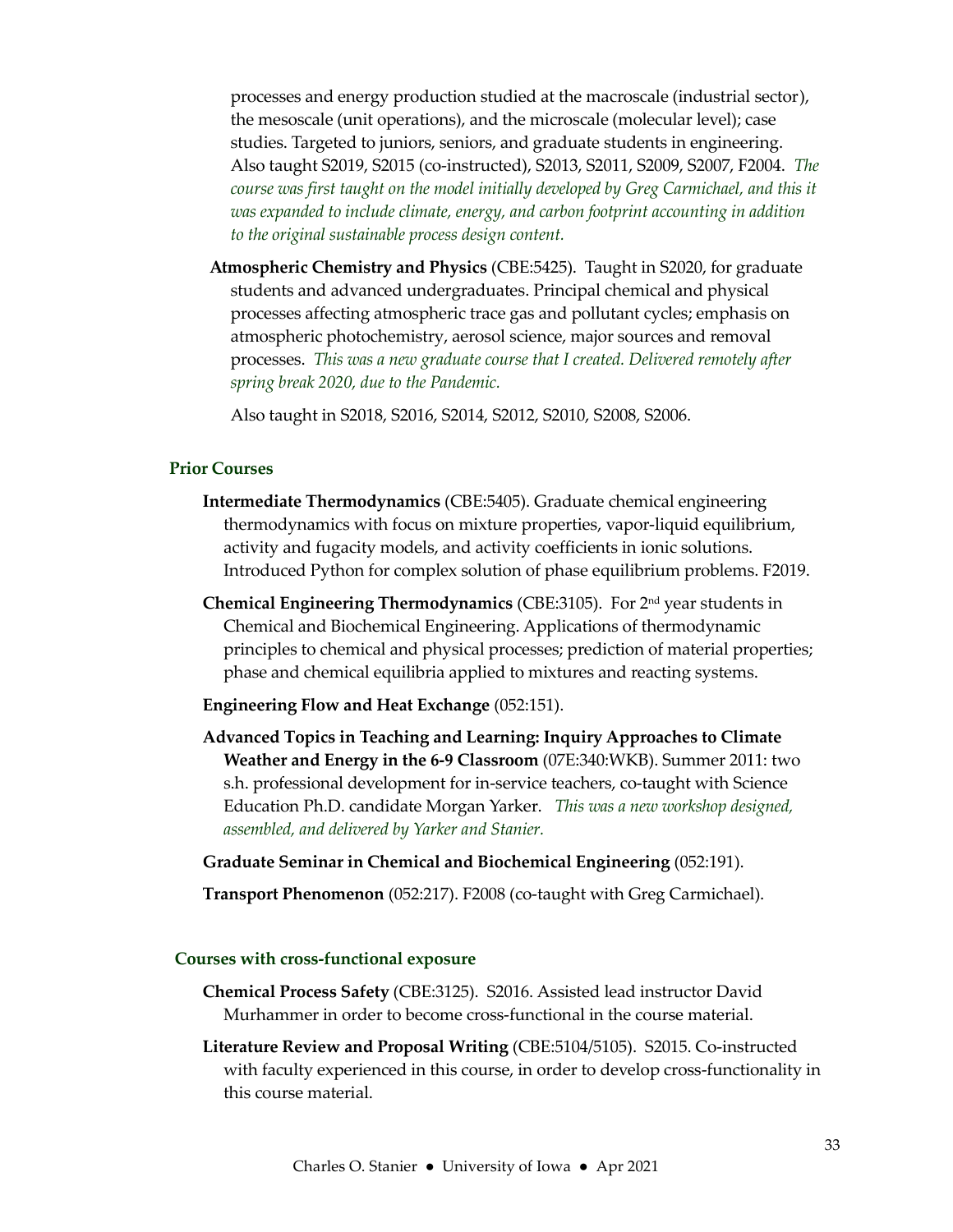## Professional Consulting

2021 COVID-19 safety plan for the Grant Park Music Festival (Chicago) – In collaboration with Adam Schwaljie, Otolaryngology

## Media Coverage of Stanier Group Activities

## National Coverage

## 2021

The University of Iowa's efforts to protect musicians in the School of Music during the pandemic, with mention of testing and simulations by Charles Stanier, will be coming out in the June 2021 edition of the Music Educators Journal. This is the Journal of the National Association for Music Education (NAfME).

## 2016

Kelleher, S. (2016, February 3) Conservation Farming Shown to Protect Carbon in Soil. EOS Earth & Space Science News. Retrieved from https://eos.org/researchspotlights/conservation-farming-shown-to-protect-carbon-in-soil

USDA Office of Communications (2016, January 27) USDA Renews Agricultural Air Quality Task Force, Appoints Members. Press Release No. 0026.16. Retrieved from https://www.usda.gov/media/press-releases/2016/01/27/usda-renews-agricultural-airquality-task-force-appoints-members

## 2014

Lockwood, D. (2014, October 7) Some Atmospheric Nanoparticles Could Have Cosmetic Sources. Chemical & Engineering News. Retrieved from http://cen.acs.org/articles/92/web/2014/10/Atmospheric-Nanoparticles-Cosmetic-Sources.html?utm\_source=feedburner&utm\_medium=feed&utm\_campaign=Feed%3A+an alytical\_scene+%28Chemical+%26+Engineering+News%3A+Analytical+SCENE%29

#### 2013

Ritter, S. (2013, October 28) Tire Inferno. Chemical & Engineering News. Retrieved from http://cen.acs.org/articles/91/i43/Tire-Inferno.html

#### Local, State and Regional Coverage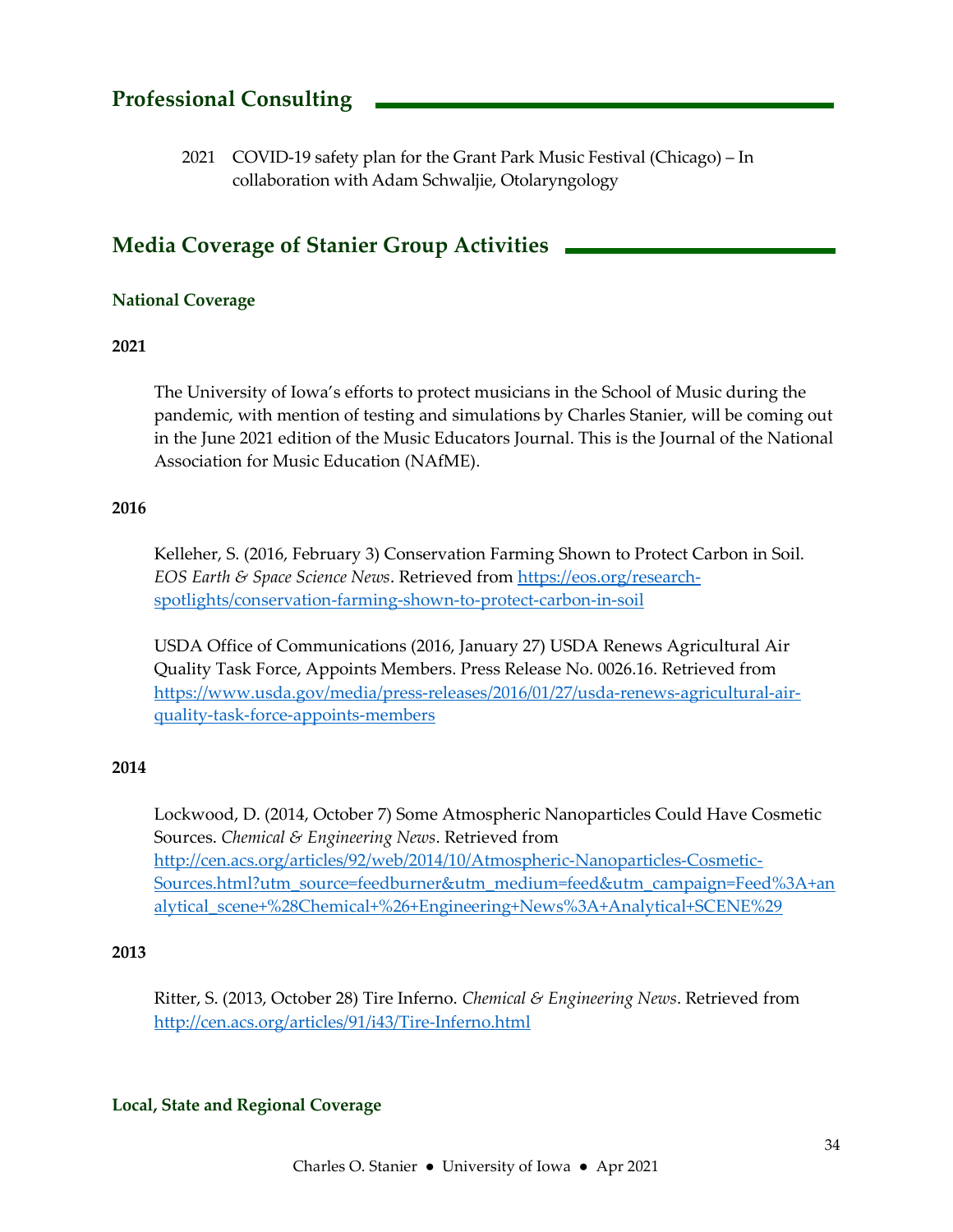## 2020

Poulsen, L. (2020, Jul 16) UI researchers use aerosol-transmission calculator to assess classroom safety. Daily Iowan. Retrieved from https://dailyiowan.com/2020/07/16/university-of-iowa-researchers-use-aerosoltransmission-calculator-assess-classroom-safety/

## 2018

Poska, J. (2018, Oct 4) Localize Learning with the Iowa 8th Grade Science Phenomena Bundles. Center for Global and Regional Environmental Research – Research Focus. Retrieved from https://www.youtube.com/watch?v=KgDKFCBhzOI

DeWald, E. (2018, Sept 8) EnvIowa- Iowa City Climate Action Steering Committee. Environmental Focus from the Center for Global and Regional Environmental Research. Retrieved from https://iowaenvironmentalfocus.org/2018/09/06/enviowa-iowa-city-climate-actionsteering-committee/

DiGiacomo, J. (2018, Apr 11) Perspectives on Senate File 2311: UI students and faculty involved with renewable energy are advocating against Senate File 2311, which would put caps on taxes towards energy efficiency programs. Daily Iowan. Retrieved from http://daily-iowan.com/2018/04/11/perspectives-on-senate-file-2311/

## 2017

Moon, L., and Kieffer, B. (2017, Nov 20) River-to-river radio program on climate change, with Stanier as one of two guests. Iowa Public Radio.

Dresser, K., and Ladd, J. (2017, Nov 3) Scientists and Iowa teachers work together to create 8th grade curriculum. Environmental Focus from the Center for Global and Regional Environmental Research. Retrieved from https://iowaenvironmentalfocus.org/2017/11/03/uiscientists-and-iowa-teachers-work-together-to-create-8th-grade-curriculum/

Love, B. (2017, Oct 29) Teachers work together to better teach new science standards. KCRG-TV9. Retrieved from http://www.kcrg.com/content/news/Teachers-work-togetherto-better-teach-new-science-standards-453981773.html

Shaffer, C. (2017, Aug 4) Study tracks air pollution along Lake Michigan shore. Michigan Radio. Retrieved from http://michiganradio.org/post/study-tracks-air-pollution-along-lakemichigan-shore

Davis, A. (2017, July 10) Iowa City offers grants for creative climate action collaborations. Iowa City Press Citizen. Retrieved from http://www.press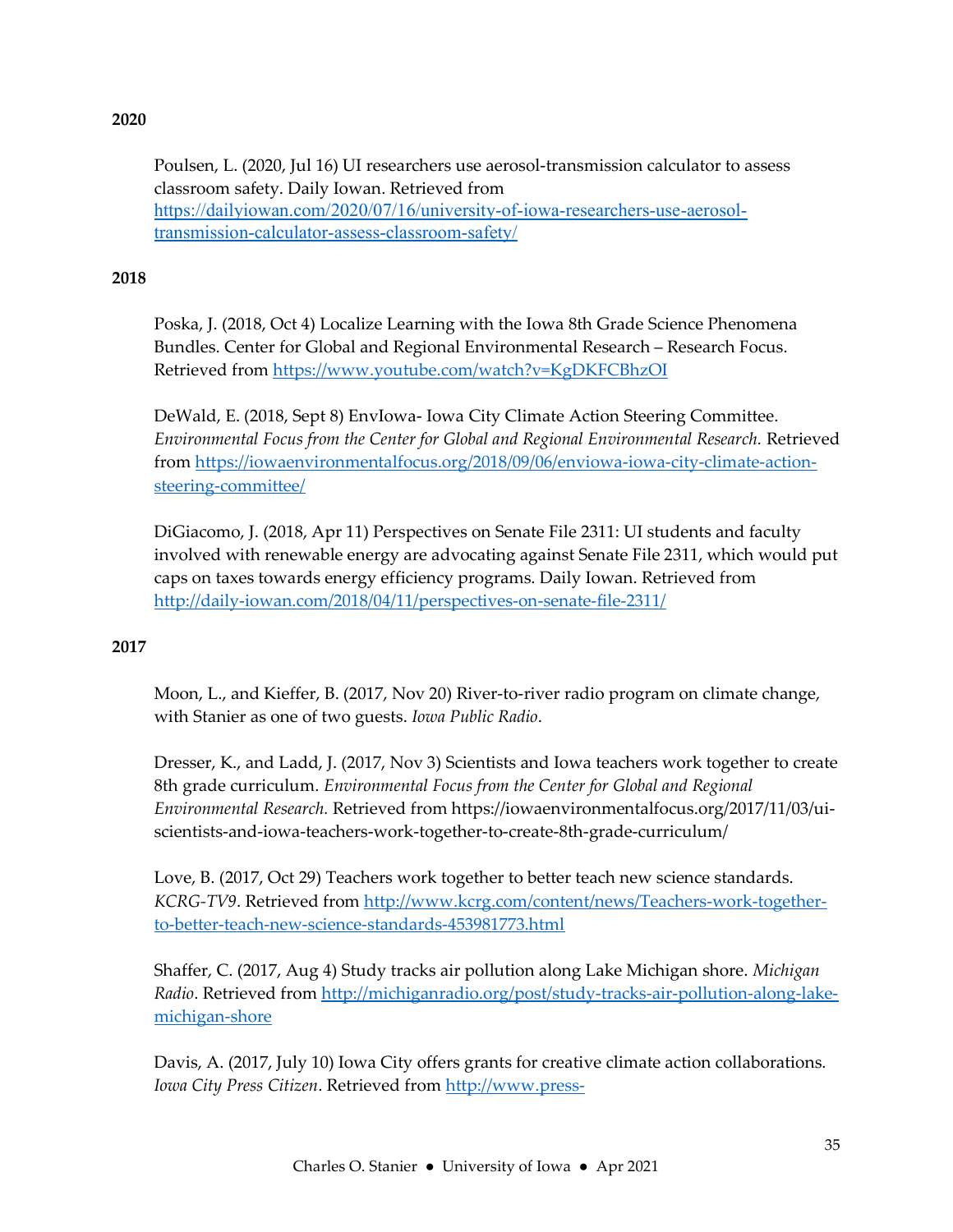citizen.com/story/news/local/2017/07/10/iowa-city-offers-grants-creative-climate-actioncollaborations/460531001/

Quirmbach, C. (2017, June 21) Ozone Study Along Lake Michigan Seeks Answers To Pollutant Drift: Scientists From Several Agencies Take To Air And Water. Wisconsin Public Radio. Retrieved from https://www.wpr.org/ozone-study-along-lake-michigan-seeksanswers-pollutant-drift

Arnold, M. (2017, May 7) Iowa City chooses climate committee members. Cedar Rapids Gazette. Retrieved from http://www.thegazette.com/subject/news/government/news-trackiowa-city-chooses-climate-committee-members-20170507

Husar, E. (2017, March 23) Going green: Iowa City Council takes steps to make city more environmentally-friendly. Little Village. Retrieved from http://littlevillagemag.com/goinggreen-iowa-city-council-takes-steps-to-make-city-more-environmentally-friendly/

Center for Global and Regional Environmental Research (2017, March 8) Lake Michigan Ozone Study 2017: Project Update. CGRER Research Focus. Retrieved from https://www.youtube.com/watch?v=TQmaPax7jfU

## 2016

Bergquist, L. (2016, December 25) Lakeshore counties to exceed new ozone limits. Milwaukee Journal Sentinel. Retrieved from http://www.jsonline.com/story/news/politics/2016/12/25/lakeshore-counties-exceed-newozone-limits/95811458/

Slobe, J. (2016, October 17) UI researchers take part in "Lake Michigan Ozone Study." Iowa Environmental Focus. Retrieved from https://iowaenvironmentalfocus.wordpress.com/2016/10/17/ui-researchers-take-part-inlake-michigan-ozone-study/

Saunders, F. (2016, July 3) Iowa scientists to measure air quality during fireworks display. KCRG-TV9 Iowa City. Retrieved from http://www.kcrg.com/content/news/Iowa-scientiststo-measure-air-quality-during-fireworks-display-385383001.html

Lake Michigan Ozone Study 2017: Collaborative field campaign will pursue sources and transport of ozone (2016, July 26) University of Wisconsin Madison Space Science and Engineering Center News. Retrieved from http://www.ssec.wisc.edu/news/articles/9012

Fetty, N. (2016, January 28) University of Iowa professor appointed to USDA task force. Iowa Environmental Focus. Retrieved from https://iowaenvironmentalfocus.org/2016/01/28/university-of-iowa-professor-appointedto-usda-task-force/